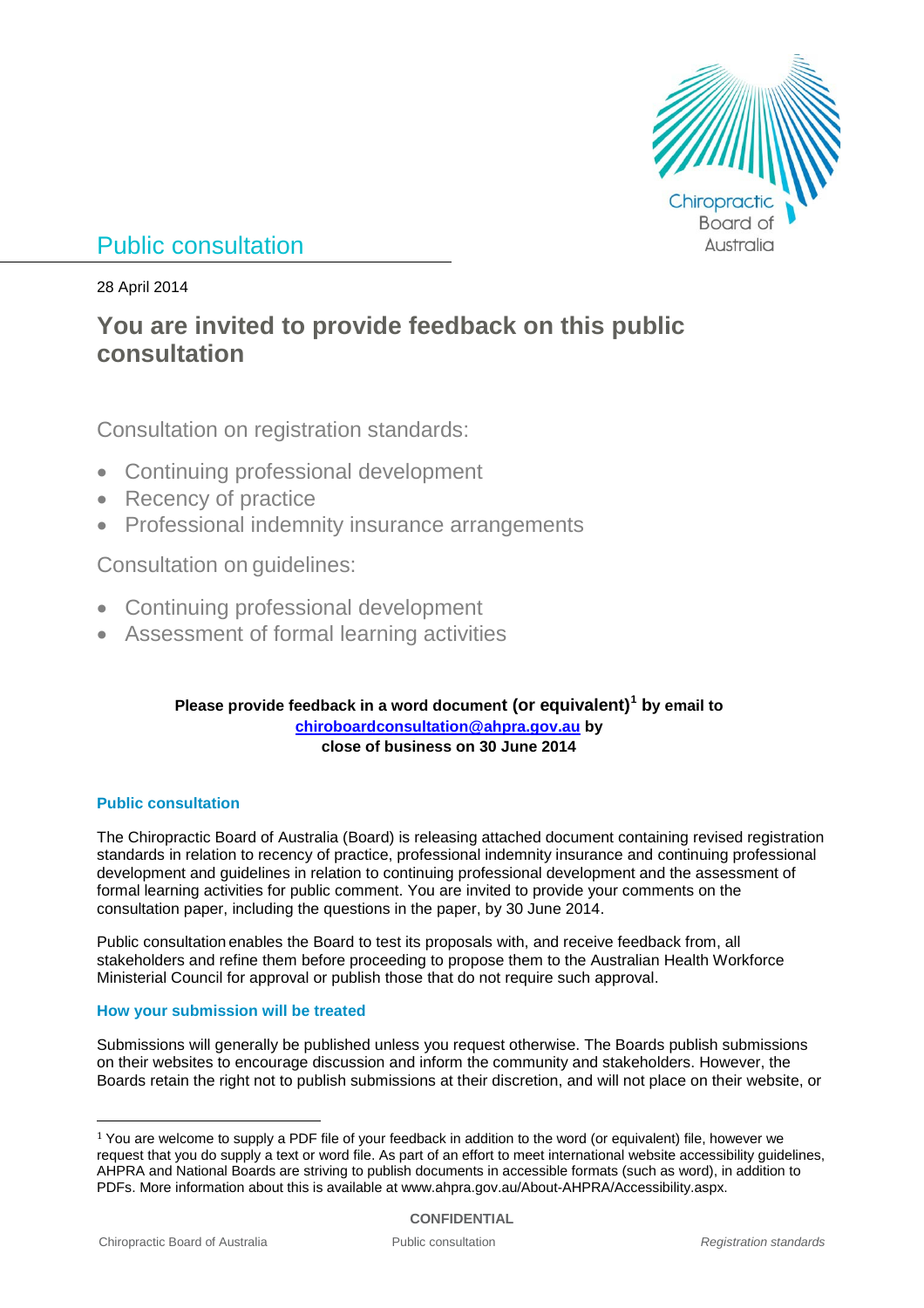make available to the public, submissions that contain offensive or defamatory comments or which are outside the scope of the consultation.

Before publication, the Boards will remove personally-identifying information from submissions, including contact details. The views expressed in the submissions are those of the individuals or organisations who submit them and their publication does not imply any acceptance of, or agreement with, these views by the Boards.

The Boards also accept submissions made in confidence. These submissions will not be published on the website or elsewhere. Submissions may be confidential because they include personal experiences or other sensitive information. Any request for access to a confidential submission will be determined in accordance with the *Freedom of Information Act 1982* (Cwlth), which has provisions designed to protect personal information and information given in confidence.

Please let the Boards know if you do not want your submission published, or want all or part of it treated as confidential.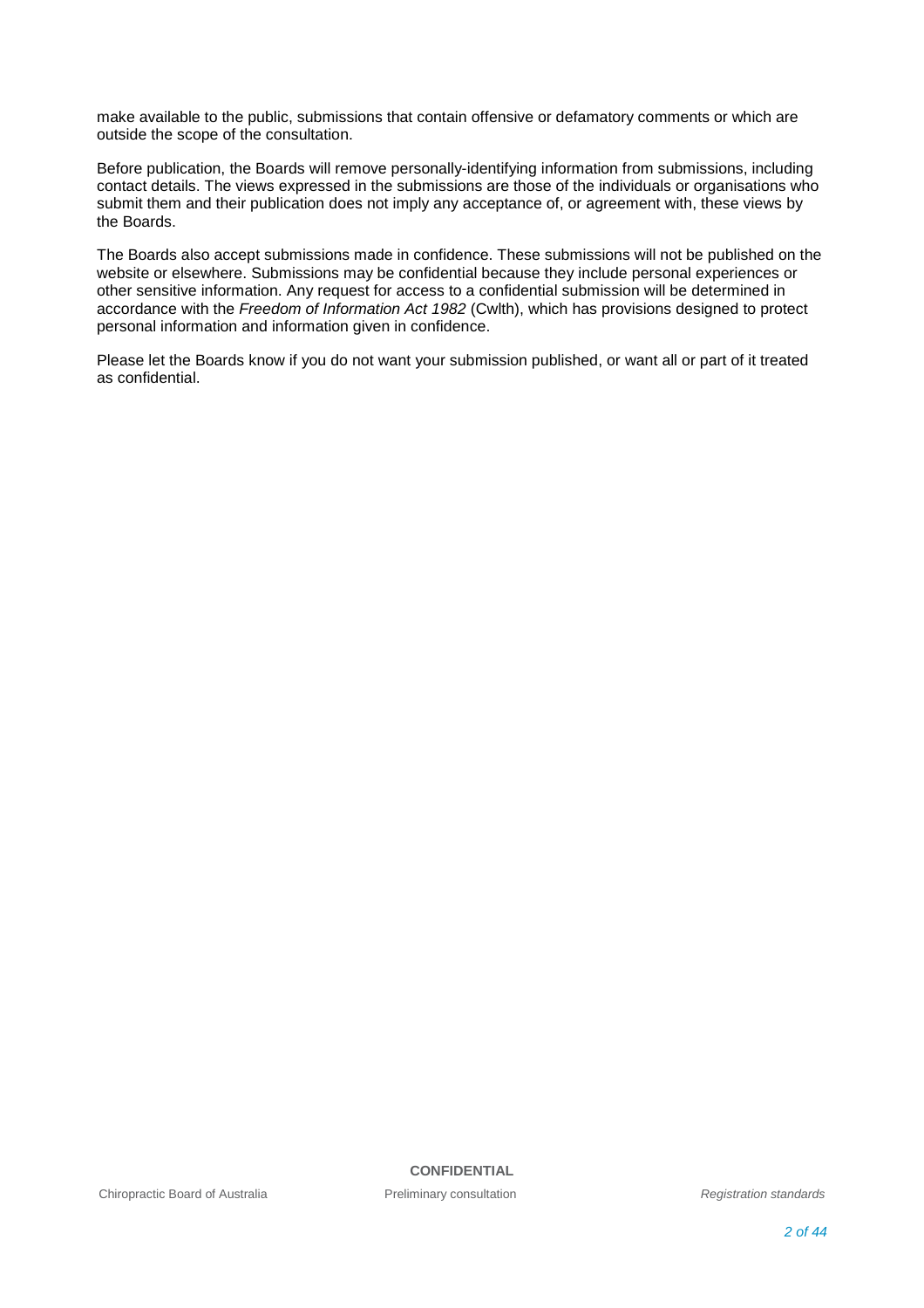## **Contents**

| Overview of consultation                                                                                                                                                    | Page 2  |
|-----------------------------------------------------------------------------------------------------------------------------------------------------------------------------|---------|
| Overview Registration standard: Professional indemnity insurance arrangements                                                                                               | Page 5  |
| Consultation Registration standard: Professional indemnity insurance arrangements                                                                                           | Page 8  |
| Overview Registration standard: Continuing professional development and Guidelines:<br>Continuing professional development and Assessment of formal learning activities     | Page 12 |
| Consultation Registration standard: Continuing professional development and Guidelines:<br>Continuing professional development and Assessment of formal learning activities | Page 15 |
| Overview Registration standard: Recency of practice                                                                                                                         | Page 22 |
| Consultation Registration standard: Recency of practice                                                                                                                     | Page 25 |
| Statement of assessment against AHPRA's Procedures for development of registration<br>standards and COAG principles for best practice regulation                            | Page 29 |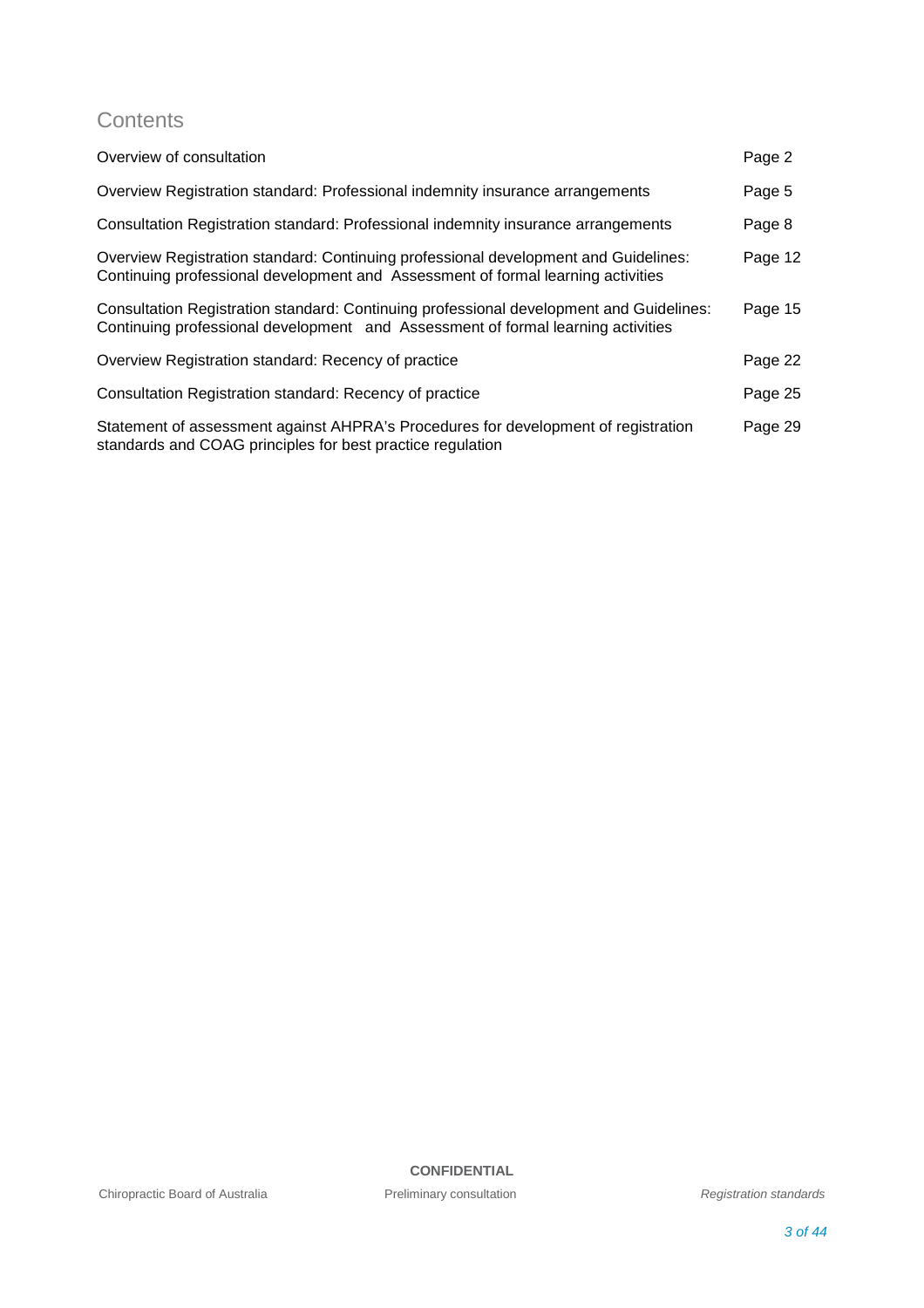# Overview of consultation

### 28 April 2014

Registration standards:

- Continuing professional development
- Recency of practice
- Professional indemnity insurance arrangements

### Guidelines:

- Continuing professional development
- Assessment of formal learning activities

### **Summary**

### **Purpose of the proposal**

- 1. The Health Practitioner Regulation National Law Act (the National Law) as in force in each state and territory requires National Boards to develop registration standards about matters, including the:
	- requirements for professional indemnity insurance arrangements for registered health practitioners registered in the profession
	- requirements for continuing professional development for registered health practitioners registered in the profession, and
	- requirements in relation to the nature, extent, period and recency of any previous practice of the profession by applicants for registration in the profession.
- 2. The first 10 National Boards to regulate registered health professions under the National Registration and Accreditation Scheme (the National Scheme) developed registration standards that were approved by the Australian Health Workforce Ministerial Council and took effect on 1 July 2010. These standards were scheduled for review at least every three years, in keeping with good regulatory practice.
- 3. The Board is inviting comments on its draft revised registration standards. There is an overview before each that explains the proposed changes. There are also specific questions about the registration standards which you may wish to address in your response.
- 4. The Board will consider the consultation feedback on the draft revised registration standards before finalising them for approval by the Australian Health Workforce Ministerial Council.

### **Please provide feedback in a word document[2](#page-3-0) by email to [chiroboardconsultation@ahpra.gov.au](mailto:chiroboardconsultation@ahpra.gov.au) by close of business on30 June 2014**

### **Background**

<span id="page-3-0"></span><sup>&</sup>lt;sup>2</sup> You are welcome to provide a PDF file of your feedback in addition to the word (or equivalent) file, however we request that you do supply a word file. As part of an effort to meet international website accessibility, AHPRA and National Boards are striving to publish documents in accessible formats (such as word) in addition to PDFs.. More information is available on the AHPRA website.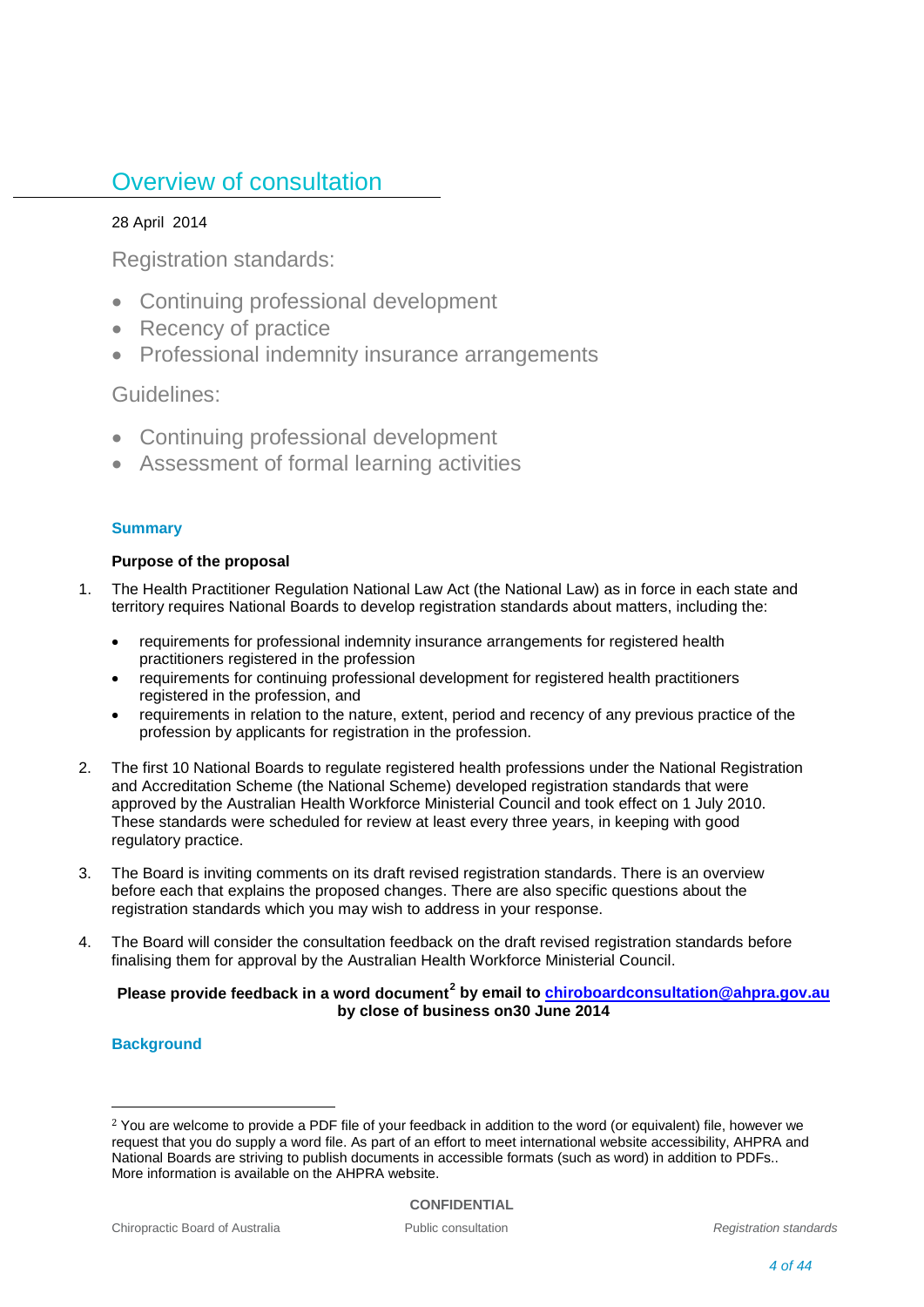- 5. There are 14 National Boards that regulate 14 professions under the National Registration and Accreditation Scheme (the National Scheme). Ten professions were regulated nationally under the National Scheme from 1 July 2010 and a further four professions became nationally regulated from 2012:
	- Aboriginal and Torres Strait Islander Health Practice Board of Australia (from 1 July 2012)
	- Chinese Medicine Board of Australia (from 1 July 2012)
	- Chiropractic Board of Australia
	- Dental Board of Australia
	- Medical Board of Australia
	- Nursing and Midwifery Board of Australia
	- Medical Radiation Practice Board of Australia (from 1 July 2012)
	- Occupational Therapy Board of Australia (from on 1 July 2012)
	- Optometry Board of Australia
	- Osteopathy Board of Australia
	- Pharmacy Board of Australia
	- Physiotherapy Board of Australia
	- Podiatry Board of Australia, and
	- Psychology Board of Australia.
- 6. The Australian Health Practitioner Regulation Agency (AHPRA) works in partnership with the National Boards to implement the requirements of the National Scheme, which has public safety at its heart. Further information is available at [www.ahpra.gov.au.](http://www.ahpra.gov.au/)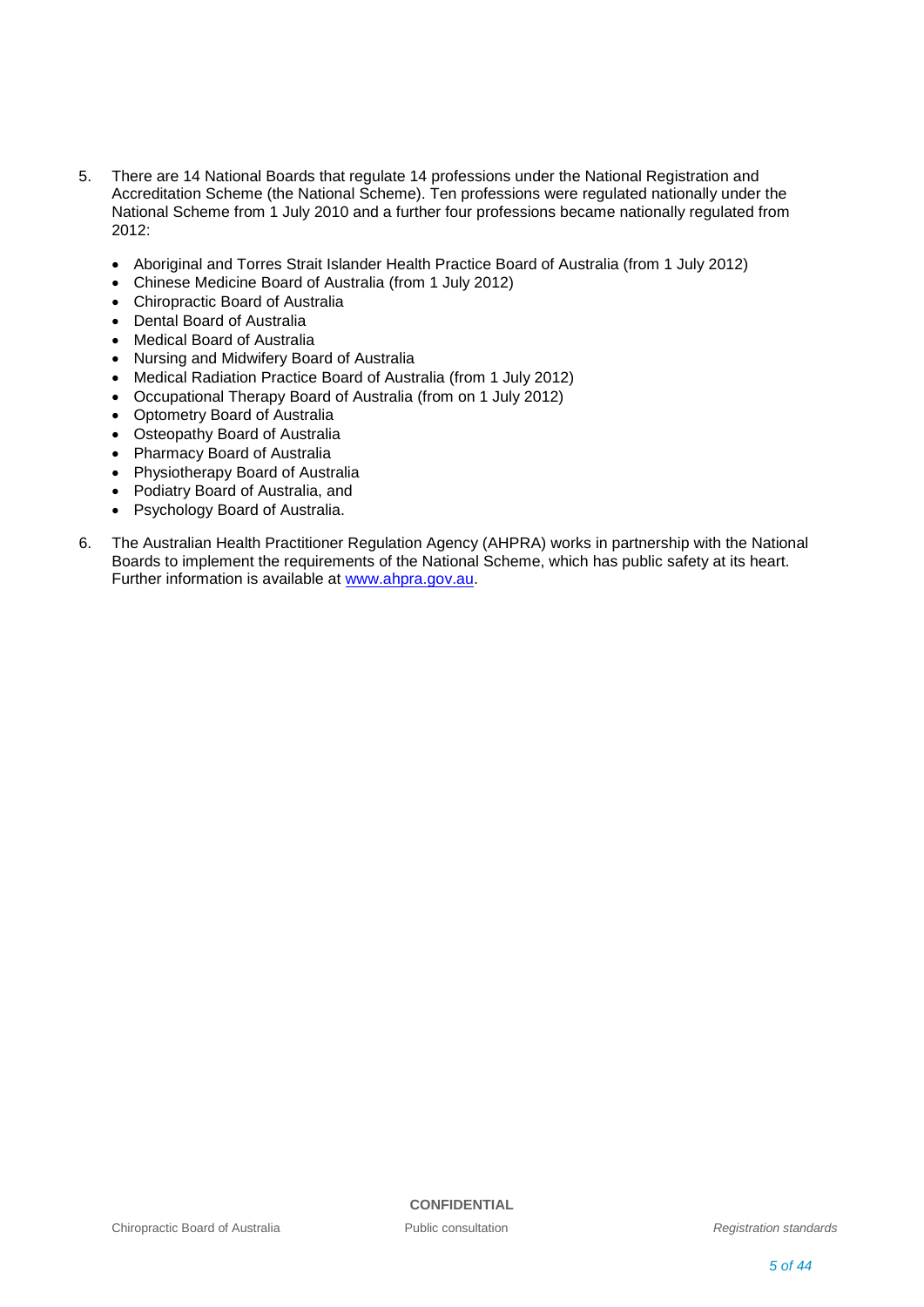# **Overview**

### March 2014

Review of *Professional indemnity insurance arrangements registration standard*

### **Summary of issue**

- 7. The National Law requires the Board to develop a registration standard regarding "the requirements for professional indemnity insurance arrangements for registered health practitioners registered in the profession."
- 8. Section 129 of the National Law provides that a registered health practitioner must not practice unless they have appropriate professional indemnity insurance arrangements in place.
- 9. Section 109 of the National Law requires a practitioner applying to renew their registration to make a declaration that they have not practiced during the preceding period of registration without appropriate professional indemnity insurance arrangements being in place. It also requires the practitioner to declare that if their registration is renewed, they will not practice unless appropriate professional indemnity insurance arrangements are in place.
- 10. Section 130 (3)(iii) requires a registered health practitioner to notify the National Board within 7 days if appropriate professional indemnity insurance arrangements are no longer in place.
- 11. The Board's initial professional indemnity insurance (PII) arrangements registration standard required that practitioners must not practise unless covered by appropriate PII. The Board required that practitioners maintain a minimum level of cover of not less than \$10 million for any single claim with appropriate run off cover that covers them for seven years since they ceased practice.
- 12. The Board is reviewing its standard to ensure it meets the objectives of the National Law and is worded as simply and clearly as possible.

### **Options statement – professional indemnity insurance**

13. The Board has considered a number of options in developing this proposal.

### **Option 1 – Status quo**

- 14. Option 1 would continue with the existing registration standard. The registration standard establishes the Board's requirements for professional indemnity insurance arrangements.
- 15. The Board has however identified a range of issues with the current standard, including the opportunity to clarify the language and structure to make it easier to understand.

### **Option 2 – Proposed revised standard**

- 16. Option 2 would involve the Board submitting a revised registration standard to the Ministerial Council for approval. The registration standard would continue to establish the Board's requirements for professional indemnity insurance arrangements, with some changes to ensure that practitioners have adequate coverage for the practice activities they undertake, including non-clinical and expanded areas of practice, and are aware of their reporting obligations under the National Law.
- **CONFIDENTIAL** 17. The revised standard also has clearer wording and structure to make it easier to understand.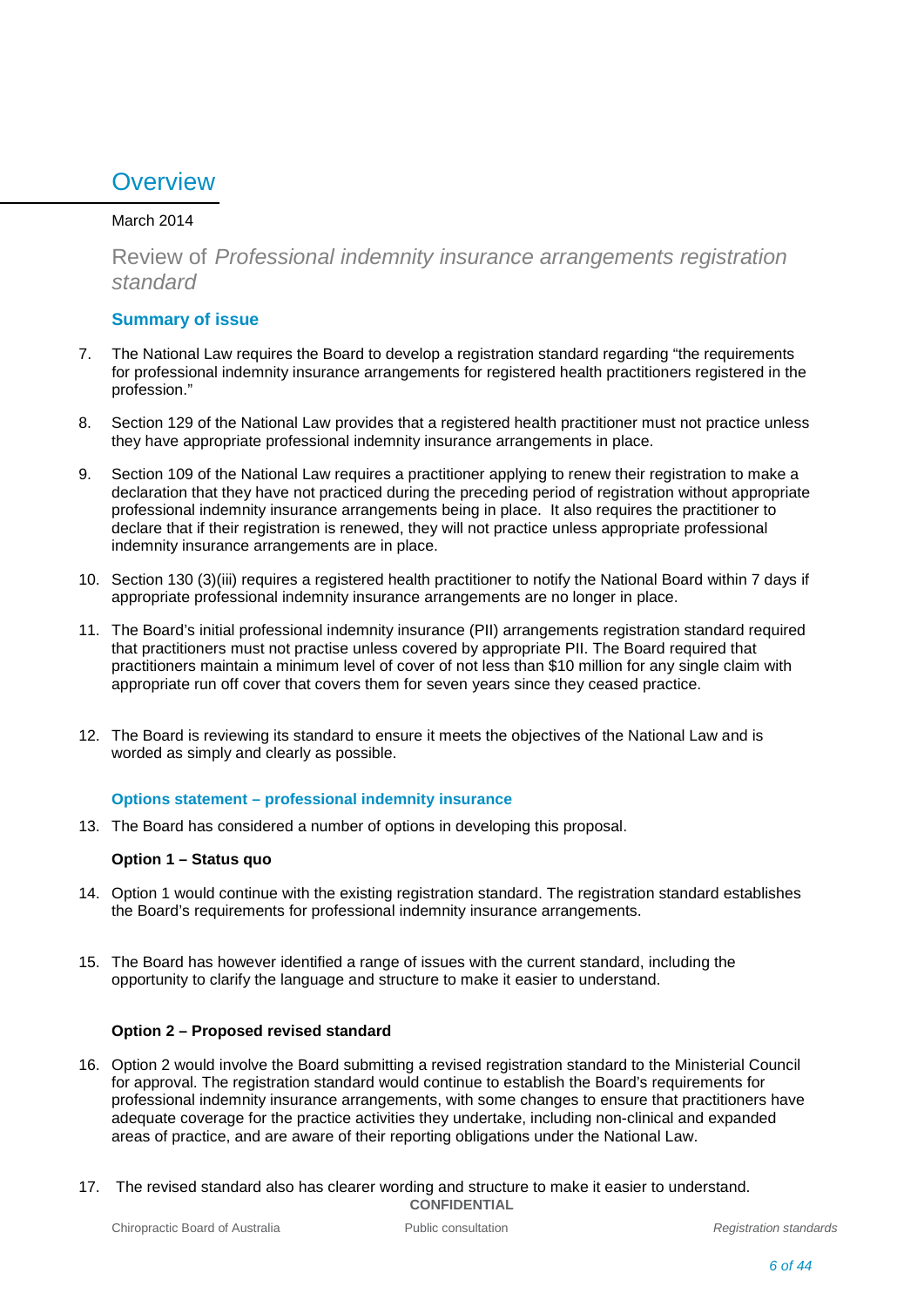### **Preferred option**

The Board prefers Option 2.

### **Issues for discussion**

### **Potential benefits and costs of the proposal**

- 18. The benefits of the preferred option are that the draft revised standard:
	- is more flexible and user-friendly
	- strikes a better balance between protecting the public and impact on registrants and practitioners applying for registration
	- has been reworded to be simpler and clearer.

19. The costs of the preferred option are:

- applicants, other stakeholders, AHPRA and National Boards will need to become familiar with the new standard
- there will likely need to be a period of transition to the proposed revised standard, if approved.

### **Estimated impacts of the draft revised registration standards**

- 20. The changes proposed in the draft revised registration standard are relatively minor and seek to clarify and enhance the existing standard rather than change it, although more significant changes may emerge through consultation. There has been no change in the limit and requirements for professional indemnity insurance from the previous standard.
- 21. As this standard has worked well in operation, there is little impact anticipated on practitioners, business and other stakeholders arising from the changes proposed.

### **Relevant sections of the National Law**

- 22. Relevant sections of the National Law relating to PII (and summarized above) are:
	- Section 38
	- Section 109
	- Section 129
	- Section 130

### **Questions for consideration**

- 23. The Board is inviting feedback on the following questions.
	- 1. From your perspective, how is the current registration standard working?
	- 2. Is the content and structure of the draft revised registration standard helpful, clear, relevant and more workable than the current standard?
	- 3. Is there any content or requirement that needs to be changed or deleted in the revised draft registration standard?
	- 4. Is there anything missing that needs to be added to the revised draft registration standard?
	- 5. Does the proposed five year maximum period within which to undertake a review provide a reasonable balance between stability and the flexibility required to revise and update the standard if necessary?
	- 6. Do you have any other comments on the revised registration draft standard?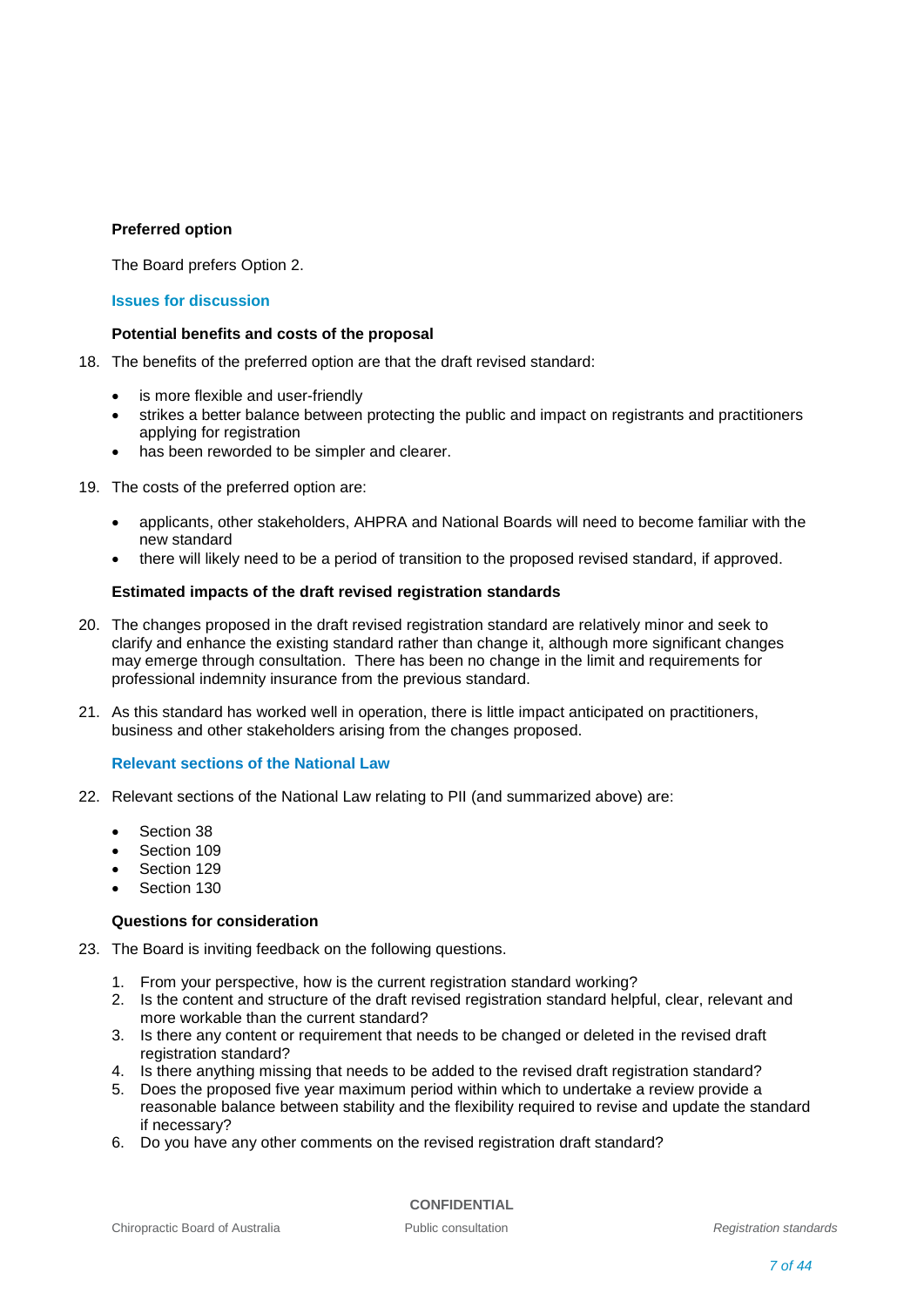### **Attachments**

- 24. The Board's Statement of assessment against AHPRA's Procedures for development of registration standards and COAG principles for best practice regulation is at Attachment 1.
- 25. The current professional indemnity insurance arrangements registration standard is published on the Board's website, accessible from www.chiropracticboard.gov.au/Registration-Standards.aspx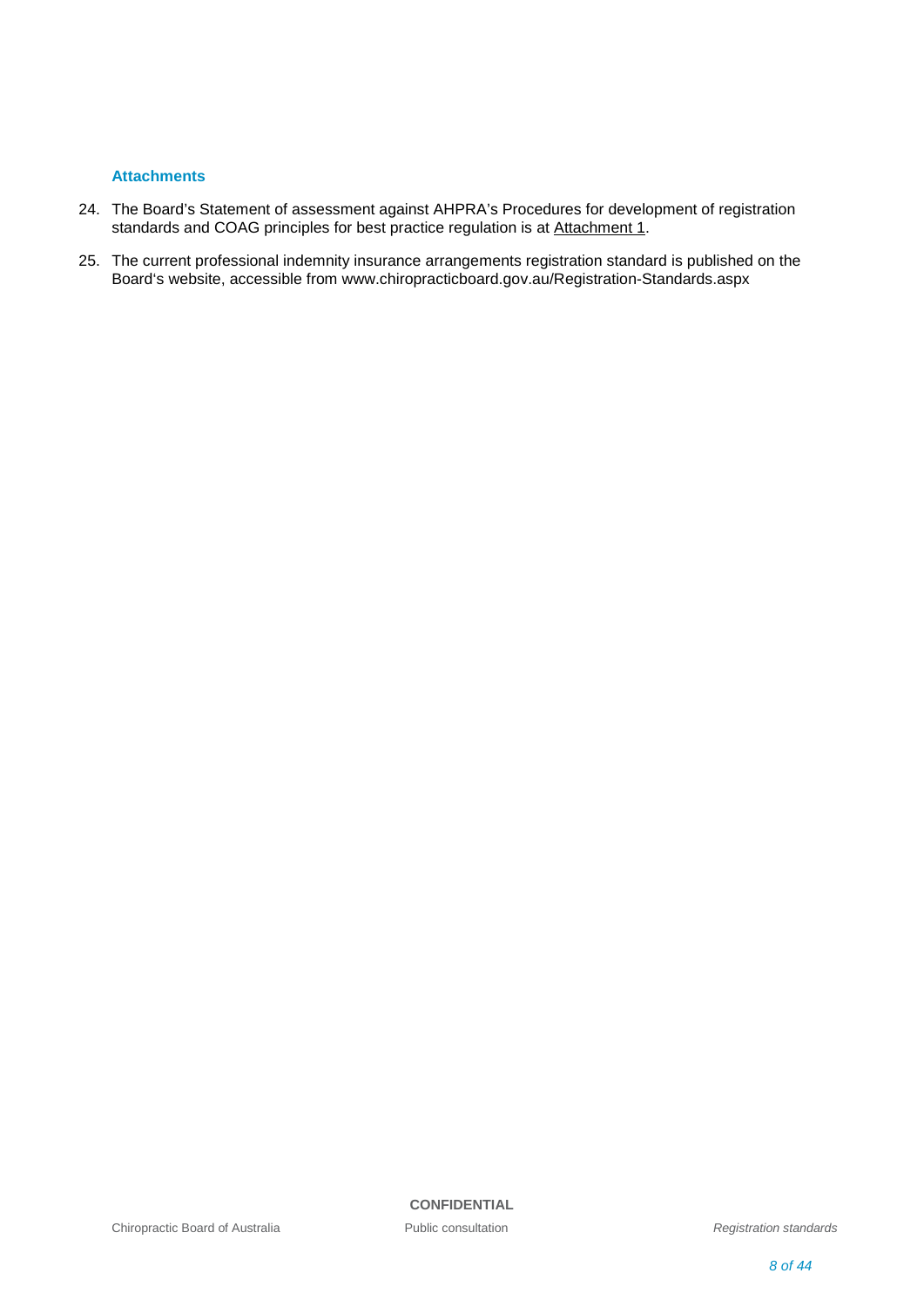# Consultation registration standard: Professional indemnity insurance arrangements

### **Effective from: << date>>**

### **Review date:** <<date>>

This registration standard explains the Board's requirements for professional indemnity insurance (PII) arrangements under the National Law. Registrants can be covered by their own PII arrangements or third party PII arrangements.

### **Does this standard apply to me?**

This standard applies to all registered chiropractors except those with student or non-practising registration.

### **What must I do?**

- 1. You must not practice as a chiropractor in Australia unless you have PII arrangements in place that meet this standard::
	- a. for all aspects of your practice
	- b. that covers all locations where you practice
	- c. that provides cover for you whether you are working in the private, non-government and/or public sector, and
	- d. that provides cover for you whether you are practising full time, part time, self-employed, employed, or in an unpaid or volunteer capacity.
- 2. Your PII cover must include:
	- a. civil liability cover
	- b. retroactive cover for new claims not known at the time the policy was issued
	- c. automatic reinstatement, and
	- d. run-off cover ,

**or**

- e. the equivalent of 2a to 2d above under employer-based PII arrangements, such as selfinsurance by public sector employers or occurrence based cover.
- 3. If you are covered by a third party PII arrangement, you must ensure that the policy meets this standard. However:
	- if the third party cover does not meet this standard you must take out additional cover to ensure this standard is met, and
	- if any area of your practice is specifically precluded from your PII cover, you **must not** practise in that area.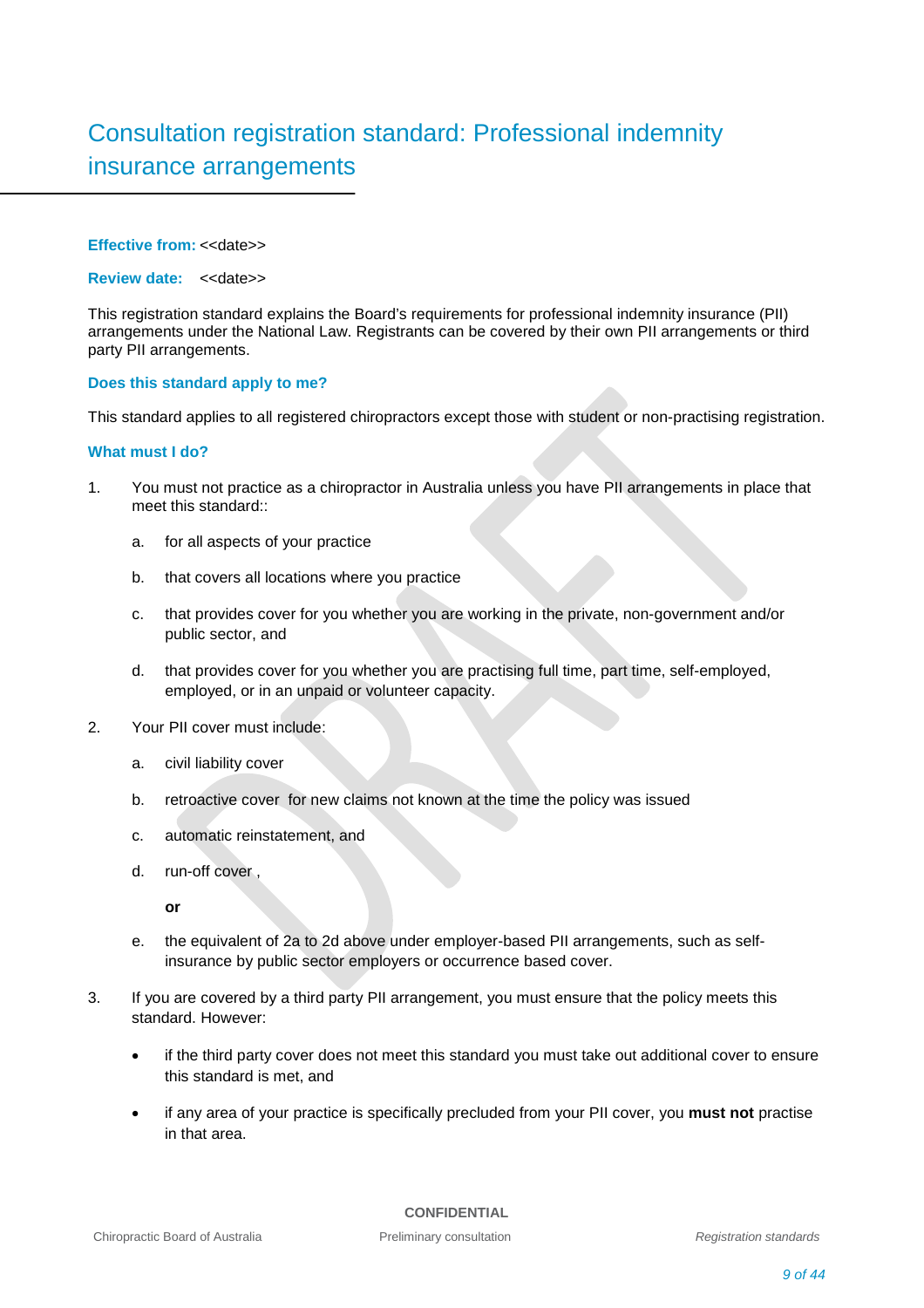4. If your PII arrangements are provided by your employer, and you intend to practice outside your stated employment), you must have individual PII arrangements in place to cover that practice activity (including as volunteers unless they are already or separately covered in that capacity e.g. by the volunteering organization).

Registrants who take out their own PII policy must do so with a reputable insurer regulated by the Australian Prudential Regulation Agency.

### **Amount of cover**

- 1. You are expected to hold a policy with a minimum of \$10 million cover.
- 2. You are expected to conduct a self-assessment and seek expert insurance advice (such as from your insurer) to ensure that the level of PII cover you have meets at least the minimum requirements of the Board and is adequate for your individual practice and the risks involved.

Factors that you should consider include:

- a. your practice setting and the type of services and care you deliver
- b. the patient or client groups involved
- c. the volume of patients or clients to whom treatment, advice, guidance or care is provided
- d. current employment status
- e. previous history of insurance claims and the type of claim made against you in the past, if any
- f. your experience practising the profession
- g. any advice from professional indemnity insurers, professional associations and industrial organisations, including advice about the history and volume of professional liability claims experience by other members of the profession, and
- h. any advice from an insurance broker or insurer.

### **Are there exemptions to this standard?**

There are no exemptions to this standard. The National Law requires you to have appropriate professional indemnity insurance arrangements in place when you practice as a chiropractor.

### **What does this mean for me?**

The National Law provides that a registered health practitioner must not practice his/her profession unless appropriate professional indemnity insurance arrangements are in force in relation to the practitioner's practice of the profession (s.129).

### **When you apply for registration**

When you apply for registration as a chiropractor, you must declare that you will not practise the profession unless you have professional indemnity insurance arrangements in place that meet this standard. This is a requirement of the National Law.

### **When you apply for renewal**

You will be required to declare annually at renewal that: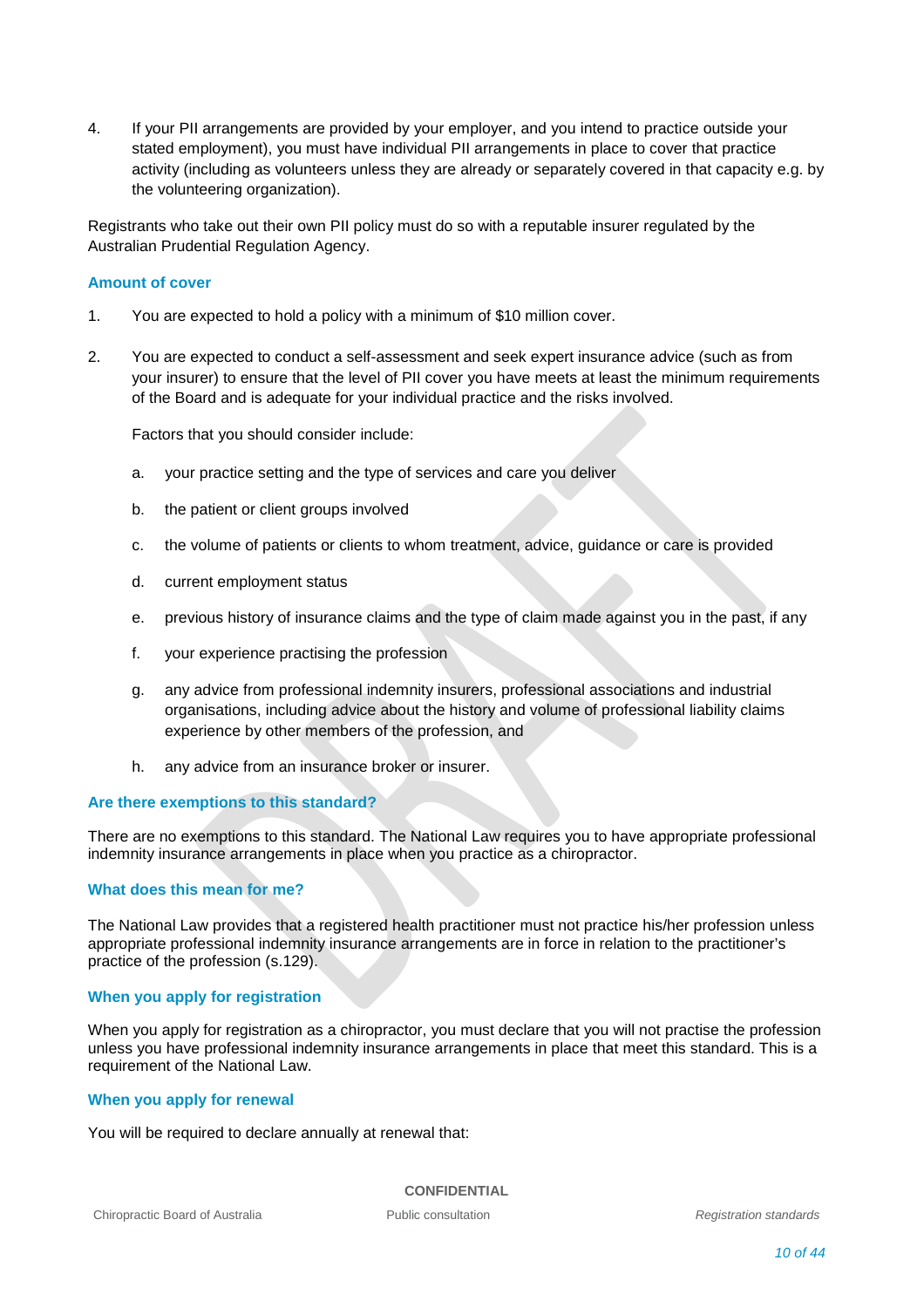- 1. during the preceding period of registration, you practised the profession in accordance with the requirements of this standard, and
- 2. you will not practise the profession unless you have professional indemnity insurance arrangements in place that meet this standard.

### **During the registration period**

- 1. You must notify the Board within 7 days if you no longer have appropriate professional indemnity insurance arrangements in place in relation to your practice that meet the requirements of this standard (s. 130).
- 7. Your compliance with this standard may be audited from time to time.

### **Evidence**

The Board may, at any time, require you to provide evidence that you have appropriate professional indemnity insurance in place.

If you hold private insurance in your own name, you must retain documentary evidence of this insurance for five years.

If you are covered by a third party insurance arrangement, you are not required to obtain documentary evidence of the insurance policy unless the Board requests it; although there may be circumstances when you will be required to seek the documentation from that third party. If requested by the Board, you must provide a certified copy of the certificate of currency or a letter from the third party declaring that you are covered.

### **What happens if I don't meet this standard?**

The National Law establishes possible consequences if you don't meet this standard, including that:

- the Board can impose a condition or conditions on your registration or can refuse your application for registration or renewal of registration when you don't meet a requirement in an approved registration standard for chiropractors (sections 82 and 112 of the National Law)
- practising without appropriate PII arrangements, or failing to notify the Board within seven days that appropriate PII arrangements are no longer in place, is not an offence but may be behaviour for which health, conduct or performance action may be taken (section 129 and 130 of the National Law), and
- registration standards, codes or guidelines may be used in disciplinary proceedings against you as evidence of what constitutes appropriate practice for chiropractors (section 41 of the National Law).

### **Authority**

This registration standard was approved by the Australian Health Workforce Ministerial Council on <<date>>.

Registration standards are developed under section 38 of the National Law and are subject to wide-ranging consultation.

### **Definitions**

**Automatic reinstatement** is a provision in policies which allows for the limit of indemnity (amount insured) to be reinstated for new, unrelated claims, after one or more claims has been paid to the limit of the indemnity.

**Civil liability insurance** means insurance that covers the costs of liability incurred by the insured arising from civil claims seeking compensation for personal injury, harm or loss incurred, where the claim arises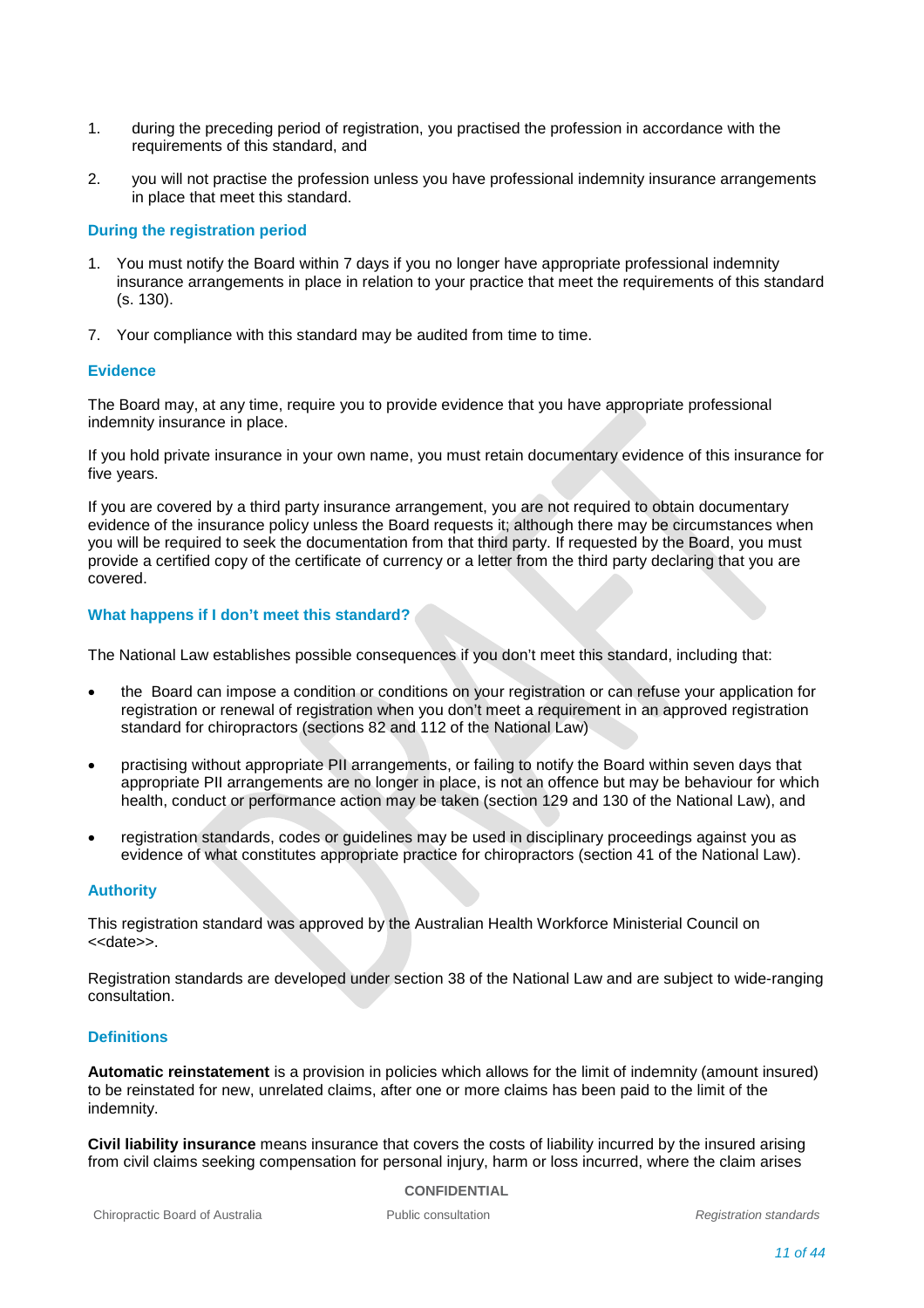directly from an alleged act, error or omission committed in the conduct of the practitioner's practice or professional business during the policy period. Civil liability cover includes cover for legal expenses incurred in defence or settlement of a civil claim and for damages payable.

**Claims made policy** means a policy that is in place at the time the claim is made, or when the circumstances that gave rise to the claim were notified to the insurer with prior events covered by continuity of cover, retroactive clauses, and/or run-off cover, whichever is applicable in the circumstances.

**Occurrence-based policy** means a policy that is in place when the event which is the subject of the claim occurred, even if the policy has not been renewed.

**Practice** means any role, whether remunerated or not, in which an individual uses their skills and knowledge as a health practitioner in their profession. For the purpose of this registration standard, practice is not restricted to the provision of direct clinical care. It also includes using professional knowledge in a direct non clinical relationship with clients, working in management, administration, education, research, advisory, regulatory or policy development roles, and any other roles that impact on safe, effective delivery of services in the profession.

**Professional indemnity insurance arrangements** means arrangements that secure for the practitioner's professional practice insurance against civil liability incurred by, or loss arising from, a claim that is made as a result of a negligent act, error or omission in the conduct of the practitioner. This type of insurance is available to practitioners and organisations across a range of industries and covers the cost and expenses of defending a legal claim, as well as any damages payable. Some government organisations under policies of the owning government are self-insured for the same range of matters.

**Retroactive cove**r means PII arrangements which cover the insured against new claims arising out of or in consequence of activities that were undertaken in the course of the practitioner's professional practice, prior to the date of the commencement of the insurance.

**Run-off cover** means insurance that protects a practitioner who has ceased a particular practice against claims that arise out of or are a consequence of activities that were undertaken when he/she was conducting that practice. This type of cover may be included in a PII policy or may need to be purchased separately.

**Third party cover** means the cover that an individual holds through a third party's insurance arrangement, such as through an employer, education provider or union.

### **Review**

This registration standard will be reviewed from time to time as required. This will generally be at least every five years.

Last reviewed: << date>>.

This standard replaces the previously published registration standard that was effective from 1 July 2010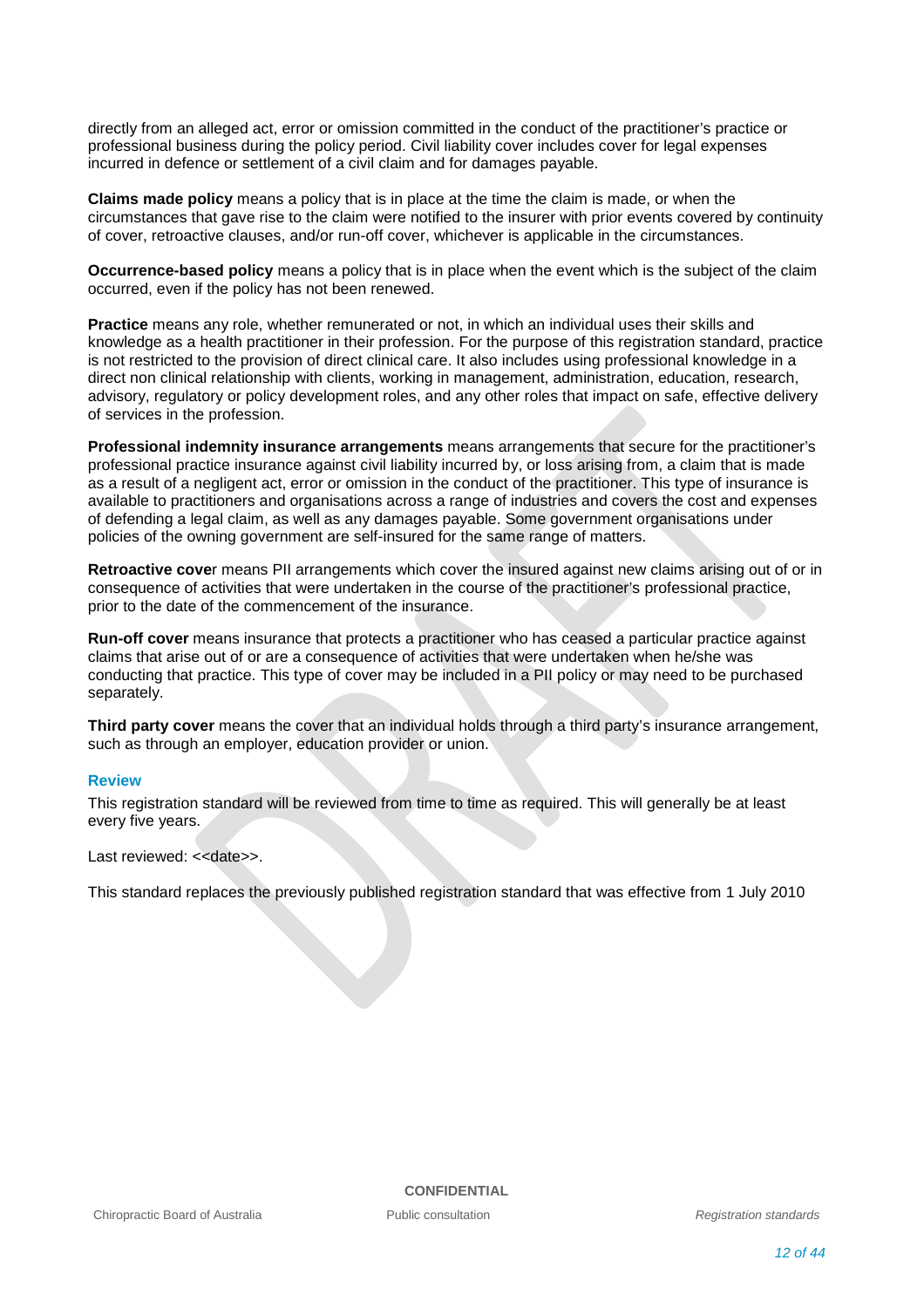## **Overview**

### March 2014

Review of *Continuing professional development registration standard, Guidelines for continuing professional development and for the assessment of formal learning activities*

### **Summary of issue**

- 26. The National Law requires the Chiropractic Board of Australia (Board) to develop a registration standard about the requirements for continuing professional development (CPD) for registered health practitioners registered in the profession. The Board has also developed guidelines to support the operation of the standard. The registration standard and its supporting guidelines are part of the regulatory framework for the chiropractic profession. The CPD registration standard and guideline are being revised and the guideline for the assessment of formal learning activities is a new document being developed to support the existing standard and guideline.
- 27. Section 128 of the National Law provides that a registered health practitioner (other than a practitioner who holds non-practising registration) must undertake the continuing professional development required by the Board's registration standard
- 28. Section 109 of the National Law requires practitioners applying to renew their registration to make a declaration that they have completed the CPD required by the relevant National Board during the previous registration period.
- 29. The Board is reviewing its original standard and supporting guideline and introducing a new guideline to ensure that the CPD requirements for chiropractors is based on the best available evidence and meets the objectives of the National Law. This revision also seeks to ensure that these documents are worded as simply and clearly as possible.
- 30. The Board in conjunction with the other National Boards who are reviewing their CPD registration standards, commissioned a review of the literature on the effectiveness of CPD. The Board has taken this information into account in its review of the registration standard.
- 31. As the available evidence does not provide definitive answers to issues such as the most effective amount and types of continuing professional development, the Board has also considered its experience with the standard over the past three years in its review. The National Boards and AHPRA will continue to monitor developments in this area to inform the Board's standard.
- 32. Ensuring that members of the public are able to receive health services from safe and competent practitioners is the primary objective of this standard. As well as being a requirement under the National Law (s128), continuing professional development (CPD) serves an important function in ensuring practitioners are up to date with the latest evidence-based developments and improvements in their profession.
- 33. The Board acknowledges that the most effective CPD is self directed. While this is the case, the Board has sought to ensure that, while practitioners are free to undertake whatever learning they wish, only evidence based practice activities that relate to minimising risk, improving patient safety and health outcomes are eligible for recognition as part of their mandatory formal learning CPD requirements.
- 34. While this was implied in the previous standard it is more explicit in the revised standard and supporting guidelines. The guideline in relation to the assessment of formal learning activities is intended to provide guidance on how both practitioners and recognised bodies can assess formal learning activities to ensure compliance with the CPD requirements of the Board and effect the objectives of the National Law as they relate to CPD.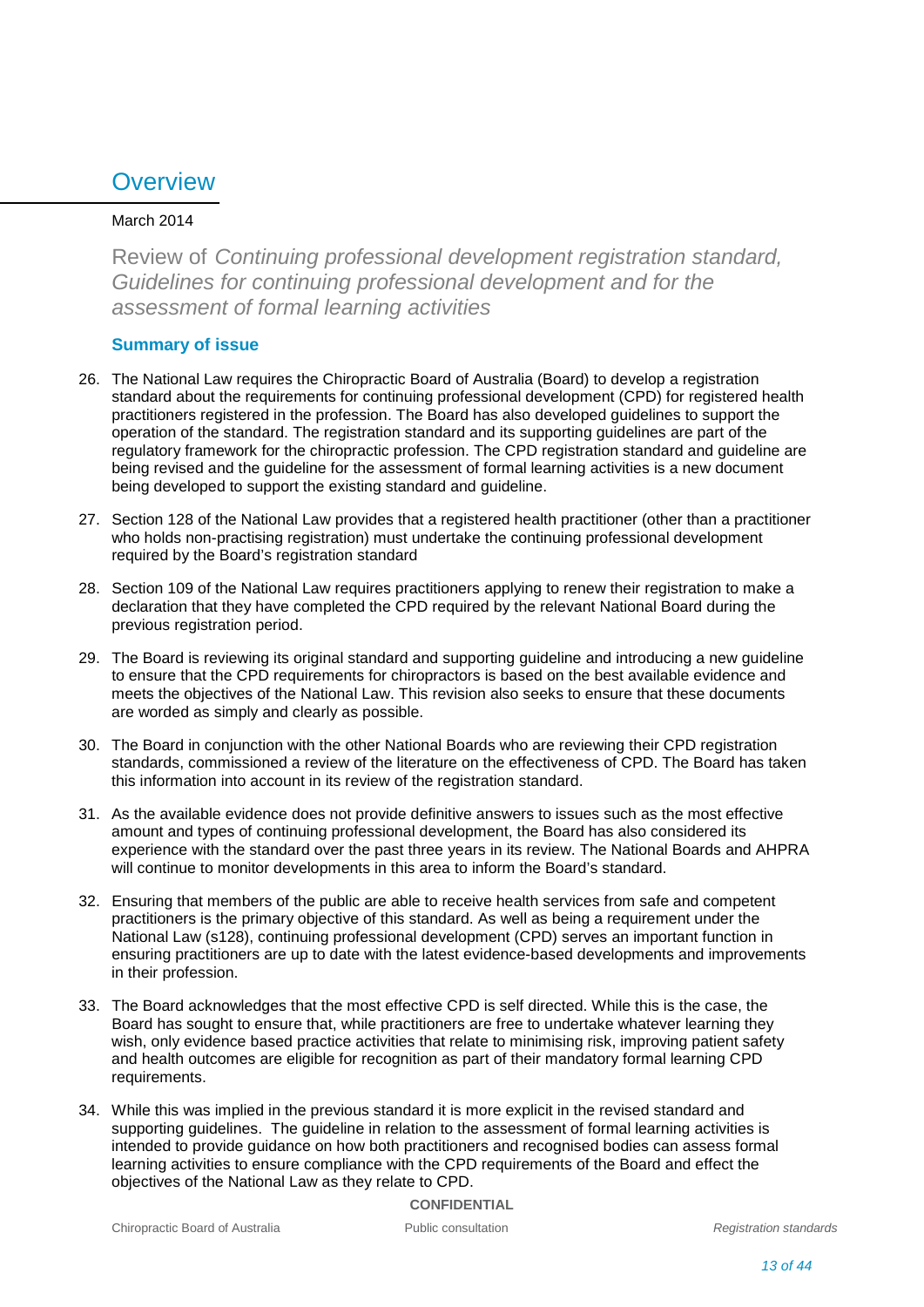- 35. The option of being able to self assess formal learning activities against clear criteria rather than solely relying on the assessments of recognised bodies, expands the opportunities for practitioners to engage in a wider variety of formal learning activities to satisfy their learning needs.
- 36. The Board recognises the Chiropractors' Association of Australia (National) Limited (CAAN) and the Chiropractic and Osteopathic College of Australasia (COCA) as the recognised bodies to assess formal learning activities on behalf of practitioners from 1 January 2011. These same bodies conduct a similar activity for the Department of Veterans Affairs and did so for some years prior to the commencement of the National Registration and Accreditation Scheme.
- 37. The level of CPD required has not changed from the previous standard.
- 38. The revised standard and supporting guidelines have, clearer wording and structure to make them easier to understand.

**Options statement – Continuing professional development registration standard and guideline and guideline for the assessment of formal learning activities**

39. The Board has considered a number of options in developing this proposal.

### **Option 1 – Status quo**

- 40. Option 1 would continue with the existing registration standard and guideline and have formal learning assessed only by recognised bodies. The registration standard established the Board's initial requirements for continuing professional development under the National Law.
- 41. However, with three years' experience in the operation of this standard the Board has now identified a range of opportunities to improve the current standard, including the opportunity to empower practitioners to assess their own CPD and the ability to clarify the language and structure to make it easier to understand.

### **Option 2 – Proposed revised standard**

- 42. Option 2 would involve the Board submitting a revised registration standard and guideline to the Ministerial Council for approval along with an additional guideline to support the assessment of formal learning activities
- 43. The National Board's experience of the operation of the current standard and its attendant guidance documents demonstrated some areas that required increased clarification and increased rigor to ensure the effect of the objectives of the National Law.
- 44. The registration standard continues to establish the Board's requirements for continuing professional development, with some changes to provide clarity around the Board's expectations in relation to the quality of formal learning activities and the keeping of a CPD portfolio.
- 45. The revised standard and supporting guidelines have clearer wording and structure to make them easier to understand.

### **Preferred option**

The Board prefers Option 2.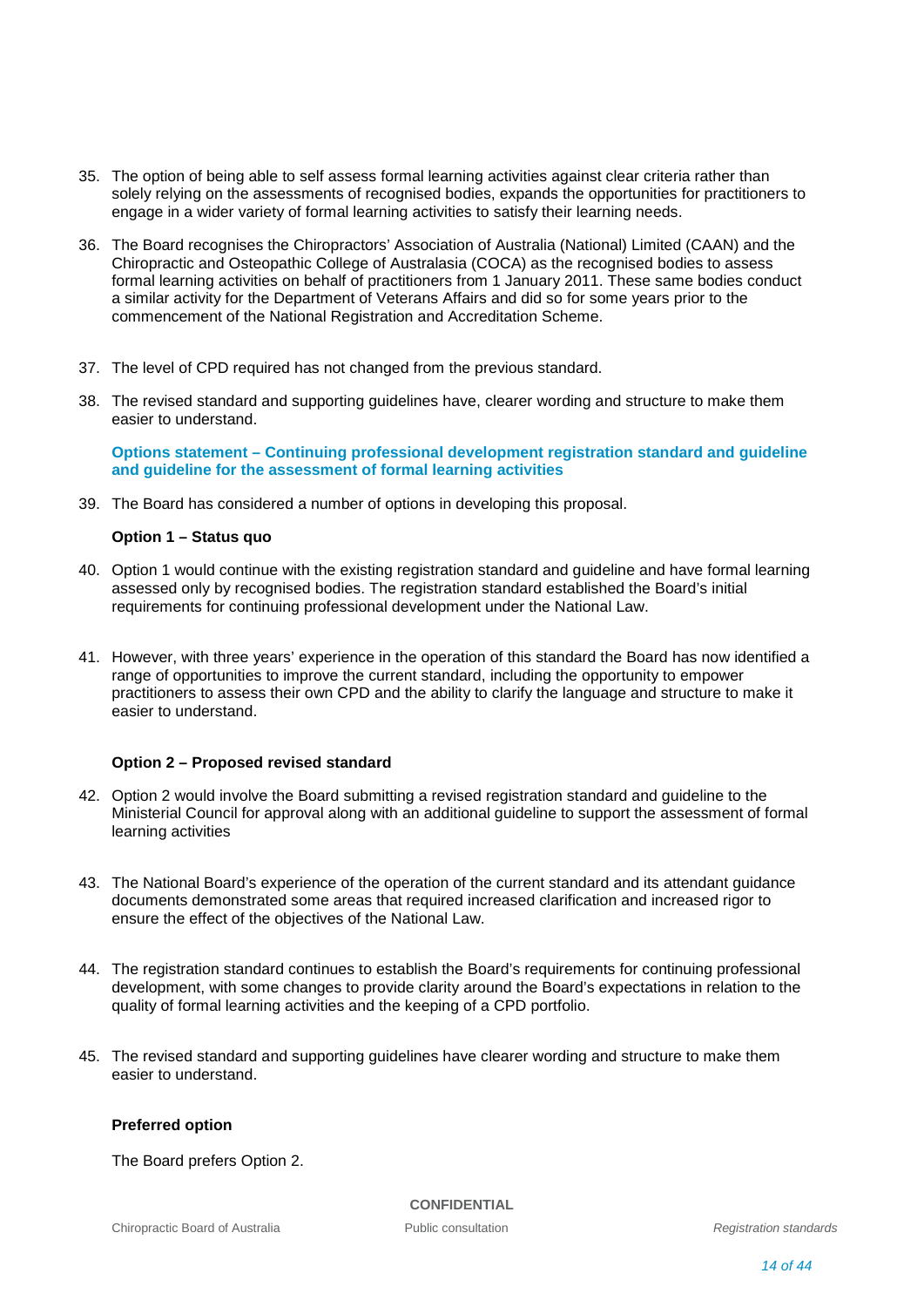### **Issues for discussion**

### **Potential benefits and costs of the proposal**

- 46. The benefits of the preferred option are that the draft revised standard and supporting guidelines:
	- are more flexible and user-friendly
	- strike a better balance between protecting the public and impact on registrants and practitioners applying for registration, and
	- have been reworded to be simpler and clearer.
- 47. The costs of the preferred option are:
	- applicants, other stakeholders, AHPRA and National Boards will need to become familiar with the new standard, and
	- there will probably need to be a period of transition to the proposed revised standard, if approved.

### **Estimated impacts of the draft revised registration standards**

- 48. The changes proposed in the draft revised registration standard and supporting guidelines are relatively small as they aim to better define and describe the Board's expectations around the quality of what can be considered formal learning and the record keeping requirements associated with maintaining a CPD portfolio; although more significant changes may emerge through consultation.
- 49. Practitioners are not restricted in what CPD they can undertake but only activities that meet the standards of the Board are able to be considered as formal learning activities under the revised standard. The changes make what was implied in the current standard and supporting guideline much clearer in the revised versions.
- 50. There has been no change in the amount of CPD required to be undertaken by practitioners. There is little impact anticipated on practitioners, business and other stakeholders arising from the changes proposed.

### **Relevant sections of the National Law**

- 51. The relevant sections of the National Law relating to CPD (and summarized above) are:
	- Section 38
	- Section 109
	- Section 128

### **Questions for consideration**

The Board is inviting feedback on the following questions.

- 1. From your perspective, how is the current registration standard and guideline working?
- 2. Is the content and structure of the draft revised registration standard and guideline helpful, clear, relevant and more workable than the current standard?
- 3. Does the introduction of a new guideline to support the assessment of formal learning activities assist in clarifying and enhancing the requirements of the registration standard and guideline?
- 4. Is there any content that needs to be changed or deleted in the revised draft registration standard or its supporting guidelines?
- 5. Is there anything missing that needs to be added to the revised draft registration standard or its supporting guidelines?
- 6. Is the model of formal learning activity assessment with an option for individual assessment a suitable model?
- 7. Are the additional requirements relating to portfolios and their maintenance sufficiently clear and not too onerous?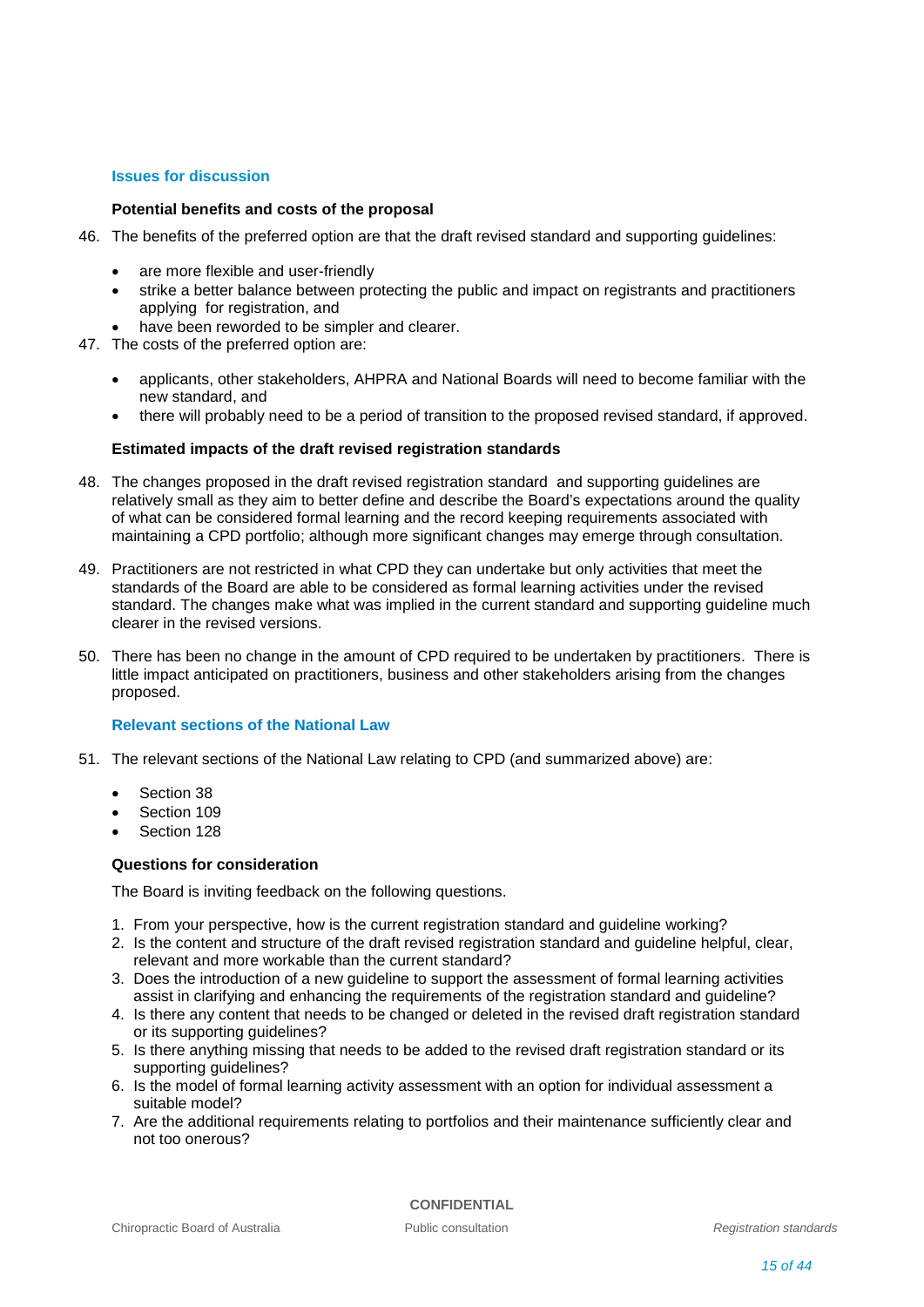- 8. Does the proposed five year maximum period within which to undertake a review provide a reasonable balance between stability and the flexibility required to revise and update the standard if necessary?
- 9. Do you have any other comments on the revised registration draft standard and its supporting guidelines?

### **Attachments**

- 52. The Board's Statement of assessment against AHPRA's Procedures for development of registration standards and COAG principles for best practice regulation is at Attachment 1.
- 53. The current continuing professional development registration standard and guideline is published on the Board's website, accessible from [www.chiropracticboard.gov.au/Registration-Standards.aspx.](http://www.chiropracticboard.gov.au/Registration-Standards.aspx) and www.chiropracticboard.gov.au/Codes-Guidelines.aspx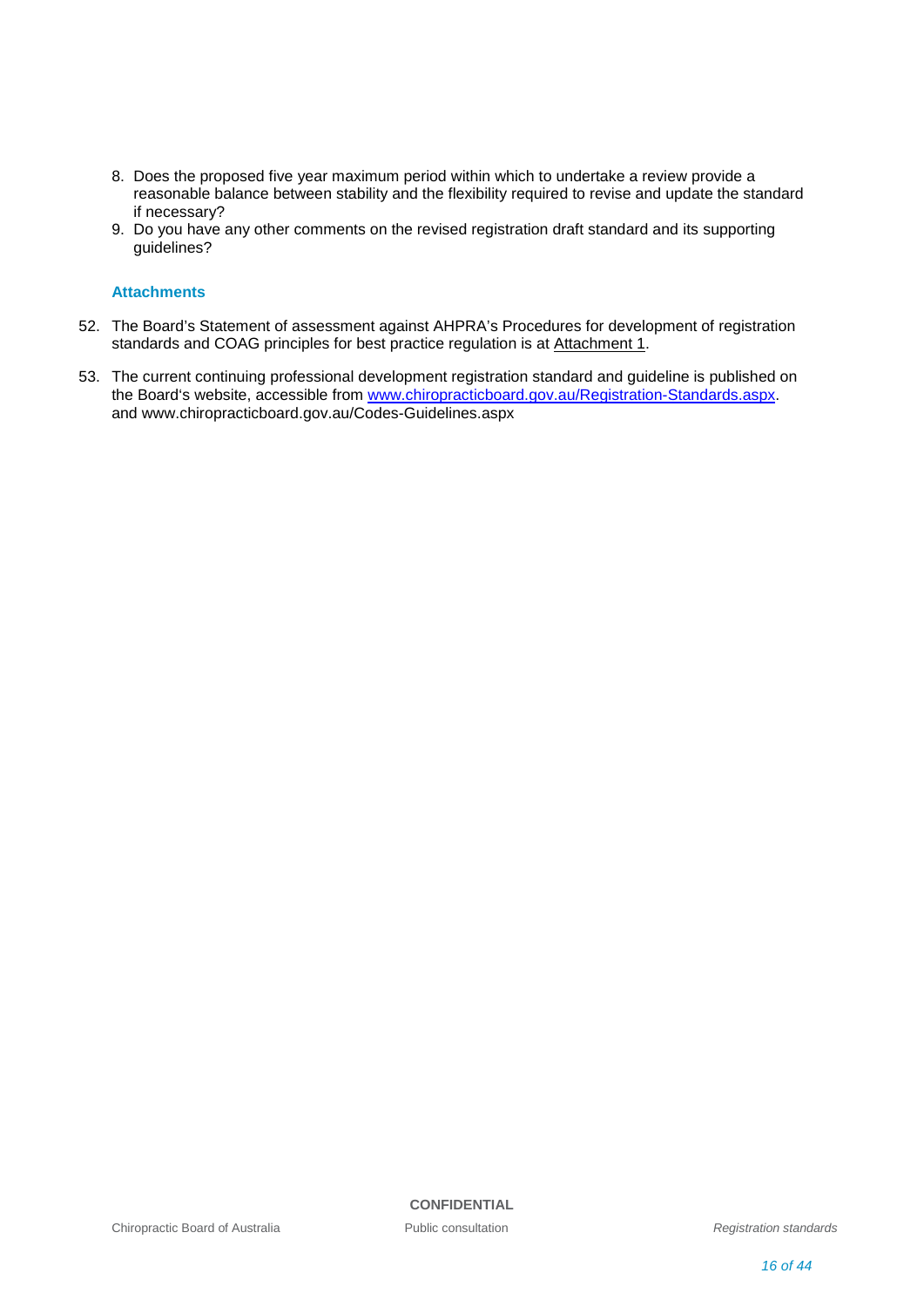# Consultation registration standard: Continuing professional development

### **Effective from: <<date>>**

**Review date:** <<date>>

This registration standard sets out the Board's minimum requirements for continuing professional development for chiropractors.

### **Does this standard apply to me?**

This standard applies to all registered chiropractors except those with student or non-practising registration.

### **What must I do?**

To meet this registration standard, you must:

- a. complete a minimum of 25 hours of CPD activities in each registration period
	- − at least 50 per cent (12.5 hours) of these hours must be 'formal' learning activities. The balance may be either 'formal' or 'informal' learning activities
	- whilst the CPD undertaken should be relevant to your practice of the profession, maintain competence, develop professionally and improve the quality of health care you provide,. ours credited towards formal learning activities must be evidence based and directed towards clinical matters that contribute to minimising risk, improving patient safety and improving health outcomes for patients
- b. complete a first aid course at least every three years equivalent to the standard set out in *HLTFA311A - Apply first aid* or its predecessors. This is in addition to the minimum 25 hours of annual CPD
- c. maintain an up to date portfolio of your CPD activities and be able to produce your up to date portfolio when required, such as when you are audited, and
- d. declare whether you comply with this standard in your renewal application each year (National Law s.109).

### **Pro rata requirements**

Pro rata reduction of these requirements will apply to those practitioners registered for less than 9 months of the registration period.

### **Are there exemptions to this standard?**

The Board may grant an exemption or variation from this standard in exceptional circumstances, such as serious illness or bereavement that results in a substantial absence from practice as a chiropractor.

Where possible, exemptions should be applied for, considered and decided upon before making your annual declaration as part of the renewal of your registration.

The *Guidelines for CPD for chiropractors* provide further guidance.

### **What does this mean for me?**

When you apply for registration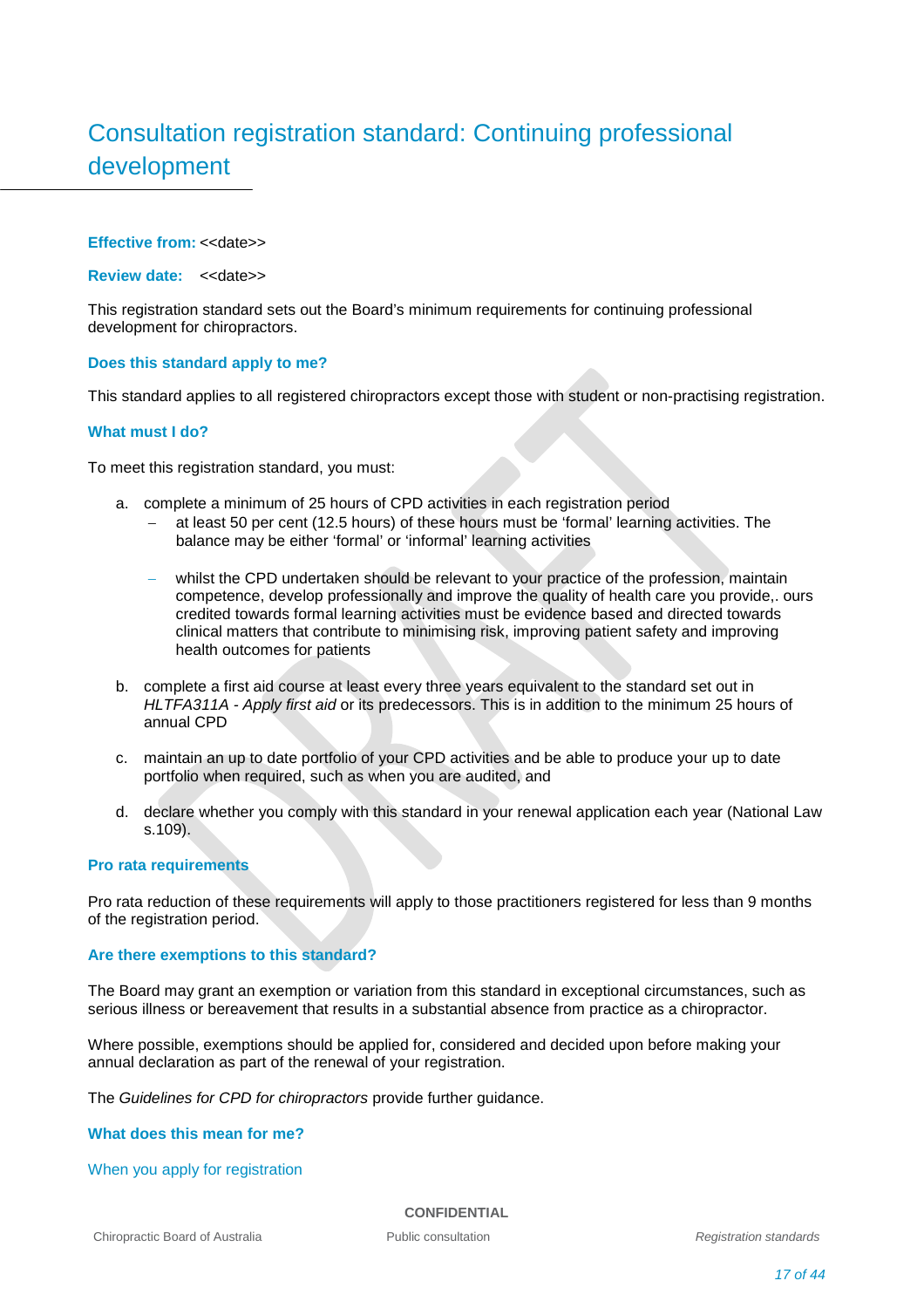You don't need to meet this standard when you apply for registration in Australia for the first time as a chiropractor.

### When you apply for renewal

When you apply to renew your registration, you are required to declare whether you have complied with this standard.

### During the registration period

Your compliance with this standard may be audited from time to time.

### **Evidence**

You should maintain records or your CPD activity for 5 years in case you get audited.

### **What happens if I don't meet this standard?**

The National Law establishes possible consequences if you don't meet this standard, including that:

- the Board can impose a condition or conditions on your registration or can refuse an application for registration or renewal of registration if you do not meet a requirement in an approved registration standard for the profession (sections 82, 83 and 112 of the National Law)
- a failure to undertake the CPD required by this standard is not an offence but may be behavior for which health, conduct or performance action may be taken by the Chiropractic Board of Australia (section 128 of the National Law), and
- registration standards, codes or guidelines may be used in disciplinary proceedings against health practitioners as evidence of what constitutes appropriate practice or conduct for the health profession (section 41 of the National Law).

### **Continuing professional development guidelines for chiropractors**

The *Guidelines for CPD for chiropractors* provide more information about how to meet this standard. You are expected to understand and apply these guidelines together with this registration standard.

### **Authority**

Registration standards are developed under section 38 of the National Law and are subject to wide ranging consultation.

### **Definitions**

**Continuing professional development** is the means by which members of the profession maintain, improve and broaden their knowledge, expertise and competence, and develop the personal and professional qualities required throughout their professional lives.

**Practice** means any role, whether remunerated or not, in which the individual uses their skills and knowledge as a health practitioner in their profession. Practice in this context is not restricted to the provision of direct clinical care. It also includes using professional knowledge (working) in a direct nonclinical relationship with clients, working in management, administration, education, research, advisory, regulatory or policy development roles, and any other roles that impact on the safe, effective delivery of services in the profession .

**Scope of practice** means the professional role and services that an individual health practitioner is educated and competent to perform.

**Formal learning activities (FLA)** are evidence based activities that encourage or enhance evidence based clinical practice and contribute to the maintenance and development of both clinical competencies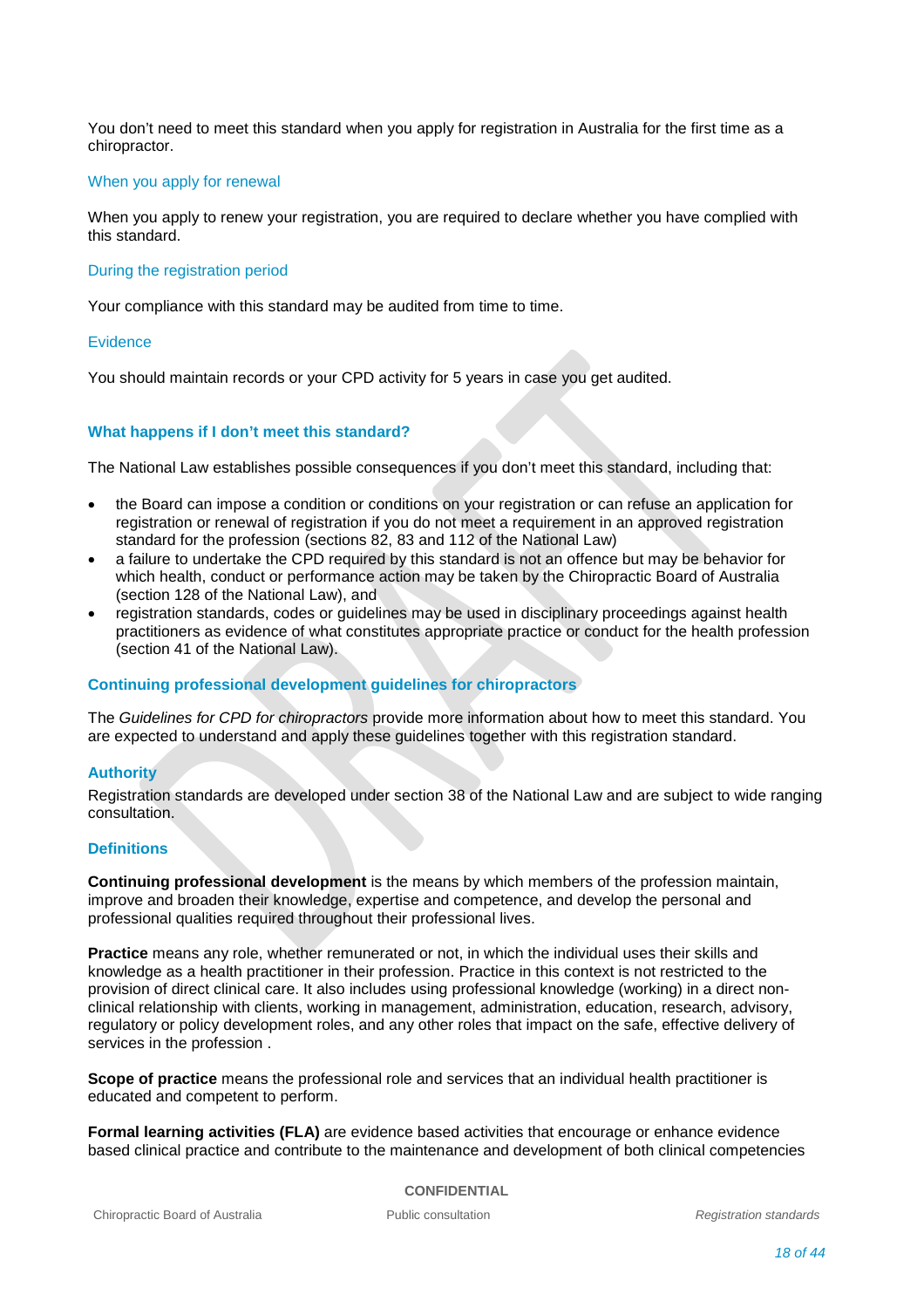and clinical practice with the expectation that these activities will contribute to minimising risk, improving patient safety and health outcomes.

All formal learning activities must be assessed by either an approved body $^3$  $^3$  or where that activity is not assessed by an approved body, by the individual practitioner who is seeking to claim a quantum of hours as a formal learning activity. Formal learning activities may refer to:

- tertiary and other courses
- distance education modules
- conferences, forums and seminars
- undertaking research
- presentation of work ( seminars, journal publications etc)
- online learning
- in-service education programs
- making presentations of new material
- Board approved student or practitioner clinical supervision/mentoring.

The *Guideline on continuing professional development* and *Guideline for the assessment of formal learning activities* published by the Board provide additional explanation and understanding of formal learning activities.

**Informal learning activities** may refer to any other form of learning activity which helps a chiropractor maintain competence, develop professionally and improve the quality of health care they provide. Informal learning activities may refer to:

- self-study reference materials, journals, etc
- clinical case discussion with other health professionals/colleagues
- quality assurance activities, such as practice accreditation
- self-directed informal research
- online research
- reading journal articles textbooks, etc

**Portfolio** means (and may incorporate):

- a private collection of CPD and other evidence which demonstrates the continuing acquisition of skills, knowledge, attitudes, understanding and achievement (it is both retrospective and prospective, as well as able to reflect the current stage of development of the individual)
- examples that describe learning experiences and provides evidence that concepts and principles from these experiences are being applied in practice
- a means of recording personal career progress and to show that a person is demonstrating professional knowledge and competence.

The *Guideline on continuing professional development* for chiropractors published by the Board provides additional explanation and understanding of portfolios.

**Evidence based** practice implies the integration of the best available evidence, practitioner experience and patient needs, values and preferences in making clinical decisions.

### **Review**

This standard will be reviewed from time to time as required. This will generally be at least every five years

Last reviewed: << date>>

<span id="page-18-0"></span> <sup>3</sup> <sup>A</sup> recognised body is a body or organisation that is experienced in the assessment of continuing professional development and is recognised by the Board for the purposes of assessing formal learning activities on behalf of practitioners.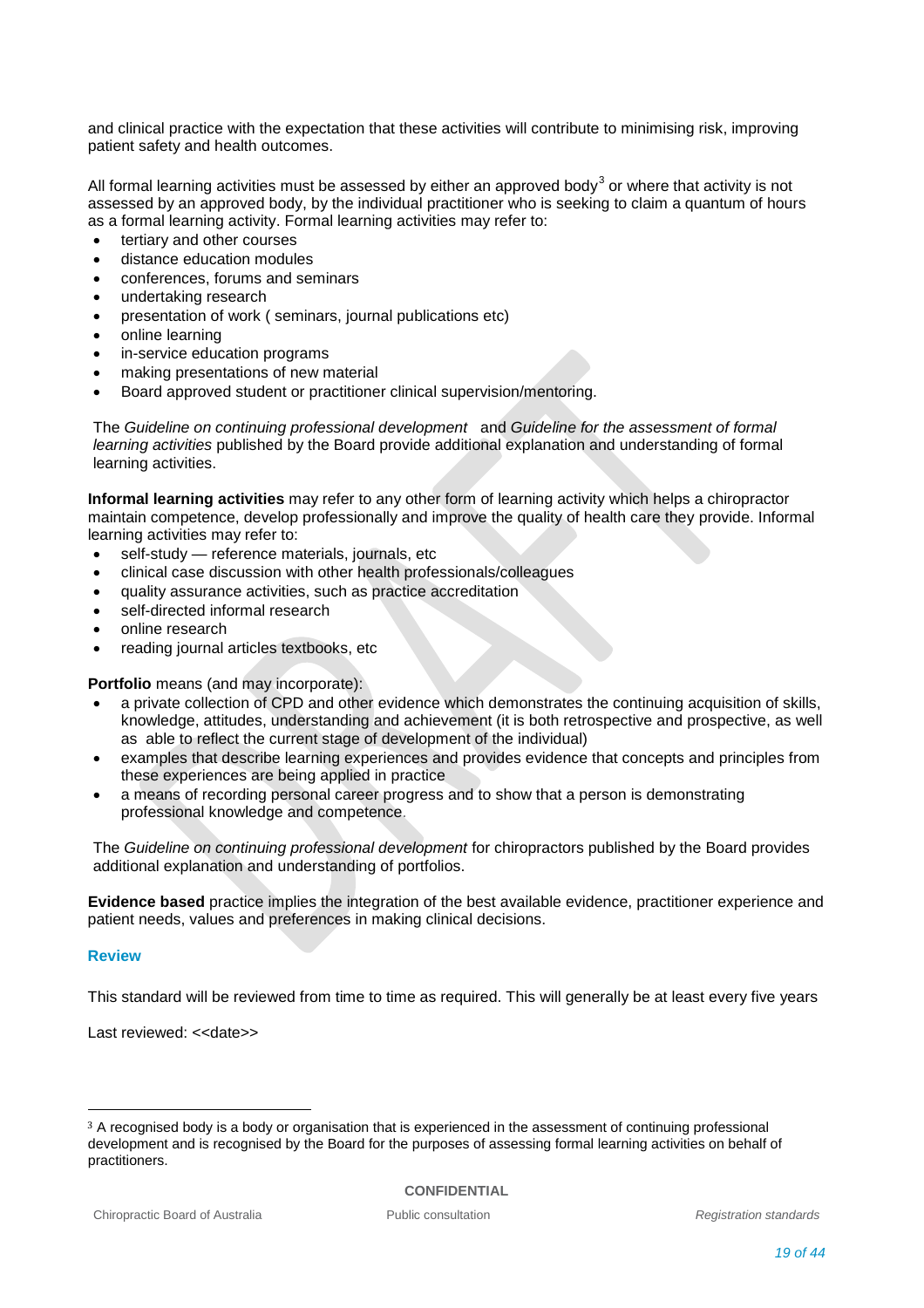This standard replaces the previously published registration standard from 1 July 2010.

Chiropractic Board of Australia **Public consultation Registration** *Registration standards*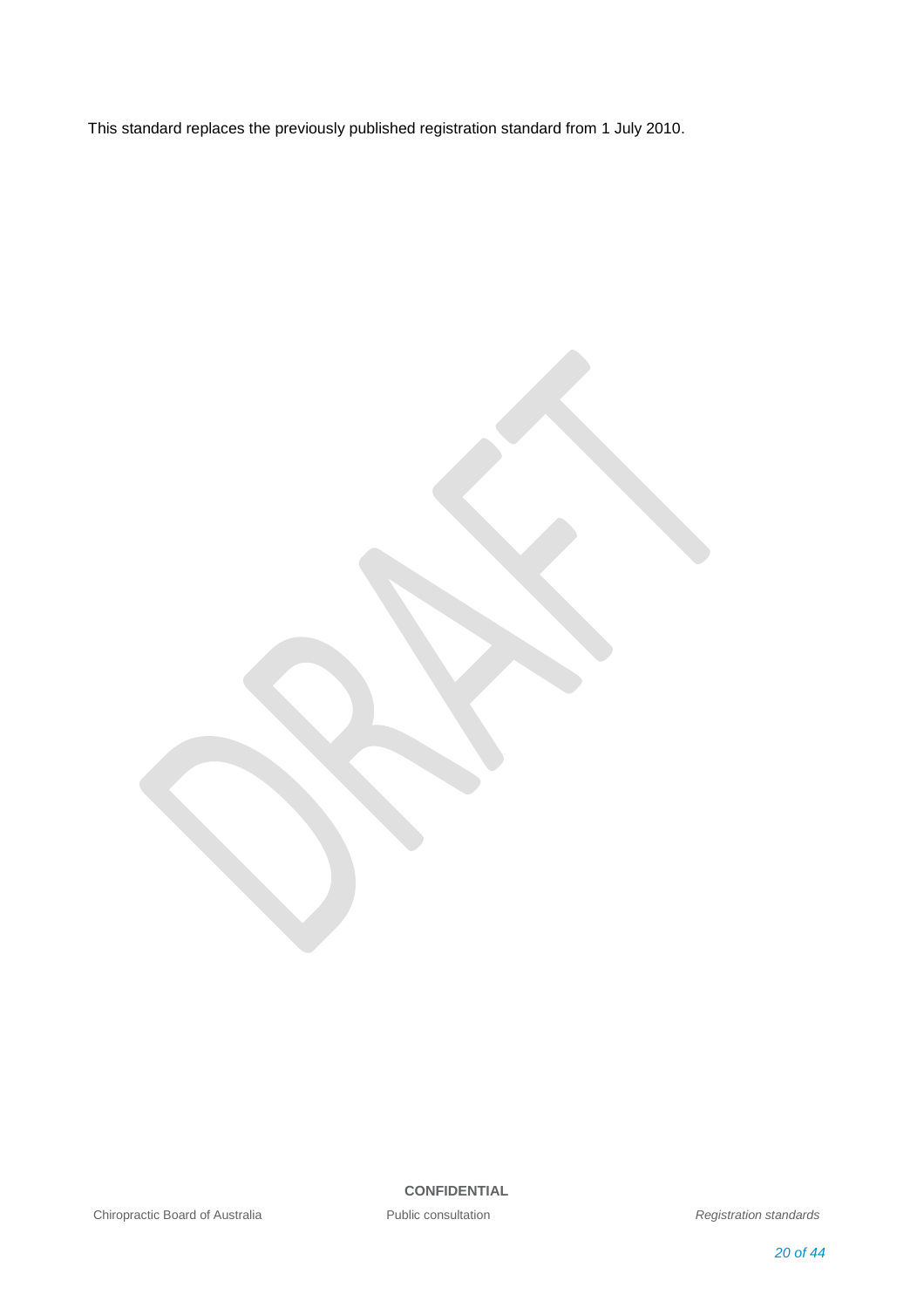# Consultation guideline: Continuing professional development

Approval date: << date>

**Effective from: << date>>** 

**Review Date:** <<date>>

### **1. Introduction**

Patients have the right to expect that chiropractors will provide services in a competent and contemporary manner. Chiropractors need to be able to demonstrate that they are maintaining their currency in the knowledge, developments and skills related to their practise of the profession. This applies in all areas of health professional services – clinical, education, management/leadership and research.

The provisions of s39(1)(c) of the Health Practitioner Regulation National Law, as in force in each state and territory (the National Law) requires all chiropractors to engage in continuing professional development (CPD) as described by the Chiropractic Board of Australia's (Board) CPD registration standard and guidelines to maintain, continue, enhance and extend their current competence and professional development.

### **2. Continuing professional development**

### **2.1 Definition**

CPD is an interactive process by which chiropractors can maintain, enhance and extend their knowledge, expertise and competence throughout their careers and in line with the changing needs of patients and society.

### **2.2 What is effective CPD?**

Effective CPD for chiropractors is generally agreed to need to:

- emphasise active participation in learning
- be practical
- be relevant to their practice, and
- be undertaken on an ongoing basis throughout a chiropractor's career.

An increasing number of randomised controlled trials and systematic reviews of CPD have demonstrated that CPD can assist to produce changes in practitioner behaviour, improve competence and result in better patient outcomes.

It is important to note that activities that engage, provide knowledge and provide an opportunity to practise skills are optimum in producing changes in professional practice and improving health outcomes for patients.

The process of identifying learning needs, developing a learning plan and engaging in reflection on the activities undertaken are key elements in any effective CPD process.

### **2.3 What counts as CPD?**

CPD activities encompass all learning activities that help a chiropractor maintain competence, develop professionally and improve the quality of health care they provide. CPD for chiropractors can occur through a wide variety of formal and informal activities.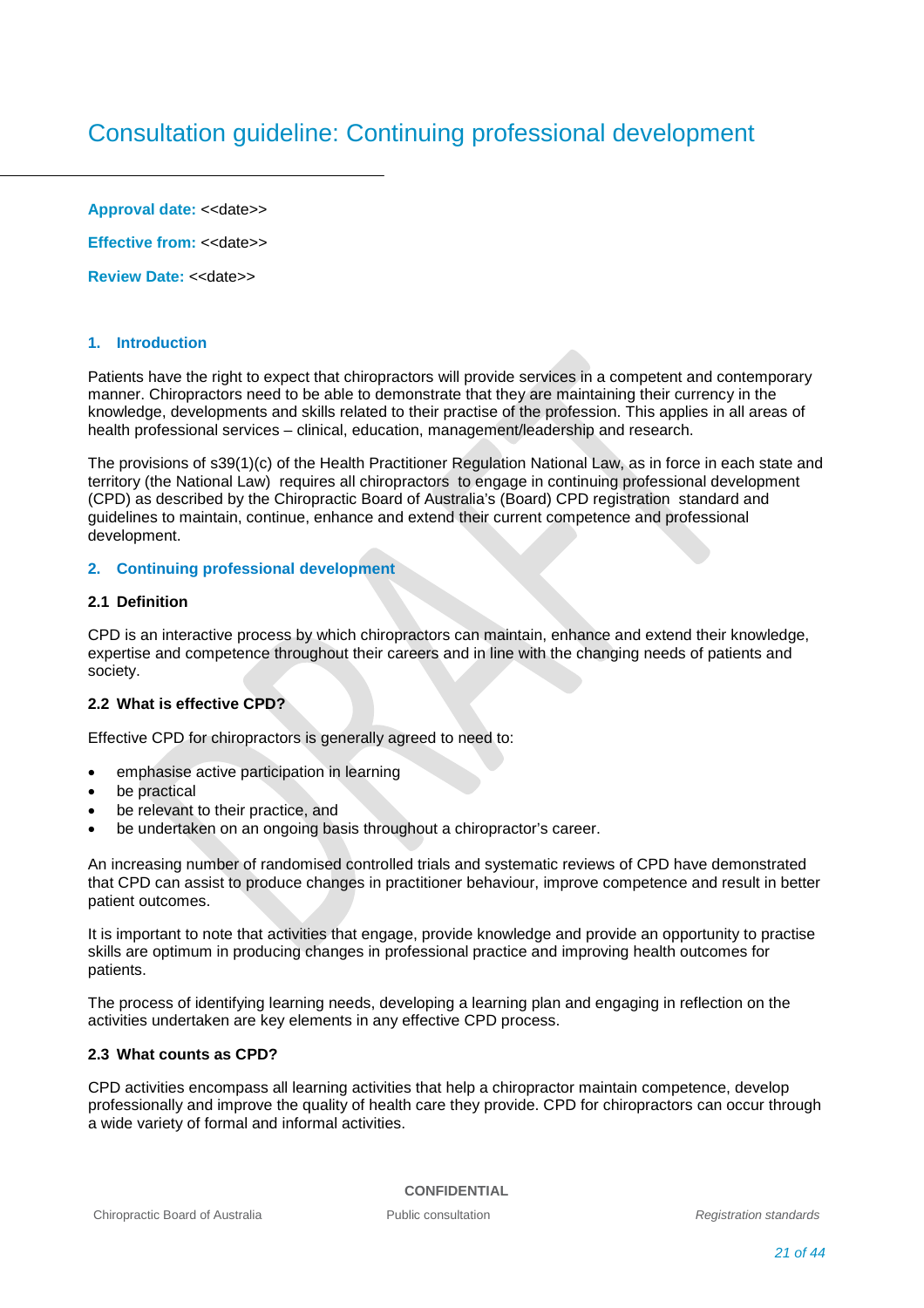### 2.3.1 Formal learning activities

Formal learning activities are evidence based activities that encourage or enhance evidence based clinical practice and contribute to the maintenance and development of both clinical competencies and clinical practice with the expectation that these activities will contribute to minimising risk, as well as improving patient safety and health outcomes.

All formal learning activities must be assessed by either an approved body or where that activity is not assessed by a recognised body<sup>[4](#page-21-0)</sup>, by the individual practitioner who is seeking to claim a quantum of hours as a formal learning activity. The *Guidelines for the assessment of formal learning activities* provide more information and assistance on the assessment of formal learning activities.

Formal learning activities must be consistent with the ethical and professional standards set out by the Board in the various registration standards, codes, guidelines and other materials published by the Board. For example, formal learning activities must contain balanced, evidence based information and should be patient centred.

The clinical competencies that chiropractors need to maintain and develop are set out in the CCEA Competency based standards for entry level chiropractors<sup>[5](#page-21-1)</sup>. All of the described competencies are relevant except those in sections 3.1, 4.1, 4.2 and 5.1 which the Board deems as being non-clinical. These competencies can be grouped into the following broad categories:

- the community
- the health care system
- professional interface
- patient assessment
- diagnostic decision making
- planning of patient care
- implementation of care
- disease prevention and health management
- professional scientific development

Examples of formal learning activities may be:

- tertiary and other accredited courses
- distance education modules
- conferences, forums and seminars
- undertaking research
- presentation of work (seminars, journal publications, etc)
- online learning
- in-service education programs, and/or
- making presentations of new material
- Board approved clinical supervision/mentoring of students or practitioners

The Board has developed guidelines to provide further information and an assessment tool against which assessments of formal learning hours can be made. A copy of any assessment made of a formal learning activity by an individual practitioner should be included in that practitioner's CPD portfolio.

The Board does not itself assess, approve, endorse or accredit CPD activities to be undertaken by chiropractors.

<span id="page-21-0"></span> <sup>4</sup> <sup>A</sup> recognised body is a body or organisation that is experienced in the assessment of continuing professional development and is recognised by the Board for the purposes of assessing formal learning activities on behalf of practitioners.

<span id="page-21-1"></span><sup>5</sup> http://www.ccea.com.au/Publications/Publications.htm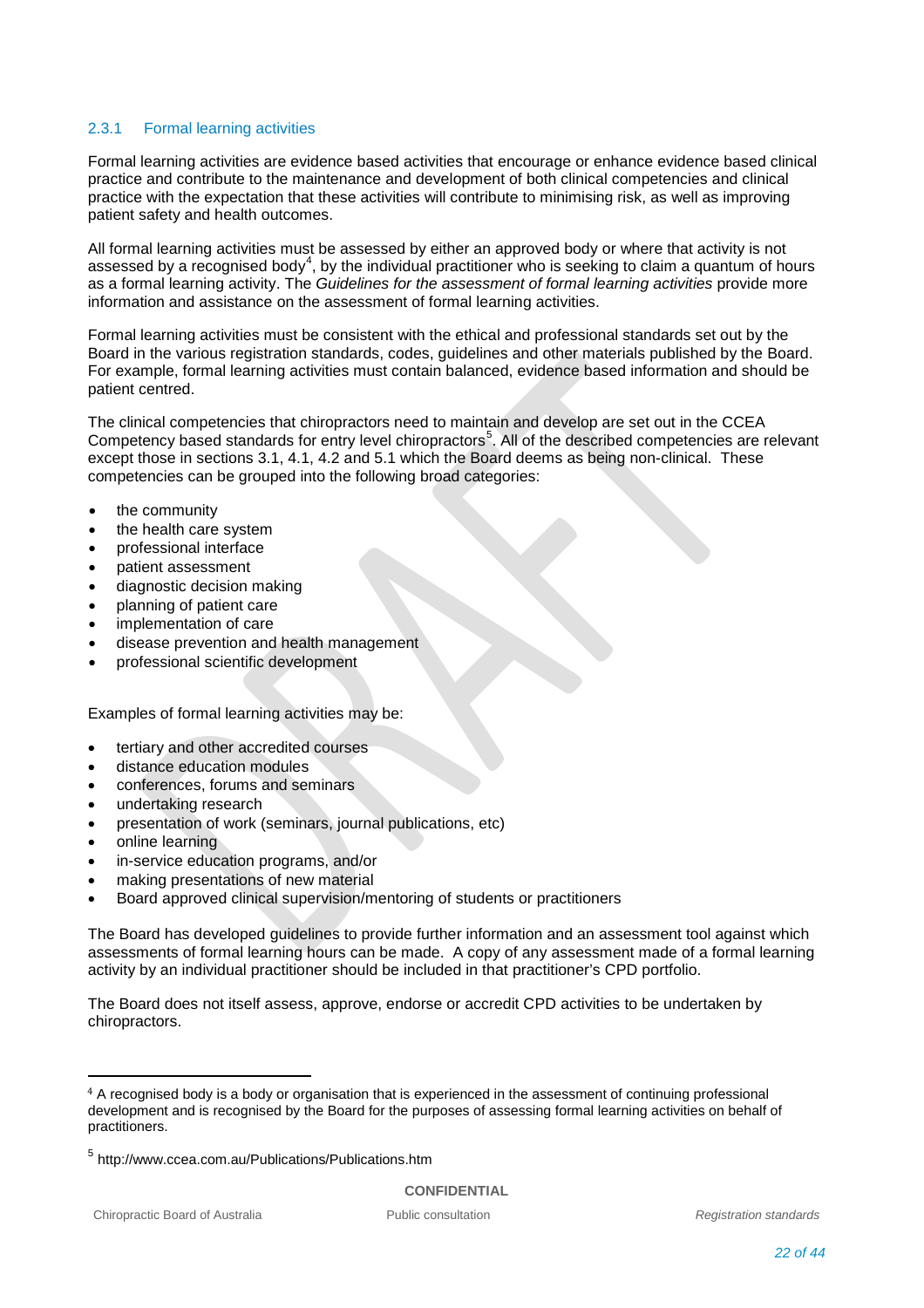### 2.3.2 Informal learning activities

Informal learning activities may refer to any other form of learning activity which helps a chiropractor maintain clinical competence, develop professionally and improve the quality of health care they provide.

Examples of informal learning activities may be:

- self-study reference materials, journals etc.
- clinical case discussion with other health professionals/colleagues
- quality assurance activities such as practice accreditation
- self directed informal research online research, reading journal articles, textbooks, etc
- Non Board approved supervision or mentoring

### **2.4 An ideal CPD program**

Chiropractors will learn best when they are motivated and their CPD:

- is highly self directed and based on an individual learning plan and the learning needs
- builds on their existing knowledge and experience
- is linked with and involves material they can quickly integrate into their practice of the profession
- includes a reflection of the effect of their learning on their practice
- involves a personal review of their learning plan in response to their reflection and learning experience, and
- contains some sort of structured review or assessment.

### **2.5 Reflection**

Research suggests that CPD based on a practitioner's own self reflection achieves the best outcome.

Practitioners should:

- engage in reflection to identify their learning needs
- identify learning activities that address their learning needs
- engage in the activities identified, and
- reflect on the activity and record it in their log.

In reflecting on an activity undertaken a practitioner should consider and record information that addresses the following questions.

- What learning need(s) did the activity seek to address?
- Did the activity meet their learning need?
- Did the activity contribute to the maintenance and development of their clinical competencies and clinical practice?
- Did the activity contribute to minimising risk, improve the safety of their patients or provide better health outcomes for their patients?
- What opportunities or motivation for further education or learning did it create?

### **2.6 Portfolio**

It is required that chiropractors maintain a personal portfolio to record their CPD. A portfolio is a private collection of evidence which demonstrates the continuing acquisition of skills, knowledge, attitudes, understanding and achievement (it is both retrospective and prospective, as well as reflecting the current stage of development of the individual), it describes learning experiences and provides evidence that concepts and principles from these experiences are being applied in practice and is a means of recording personal career progress and compliance with the requirements of the Board.

A professional portfolio for the purposes of this guideline should include: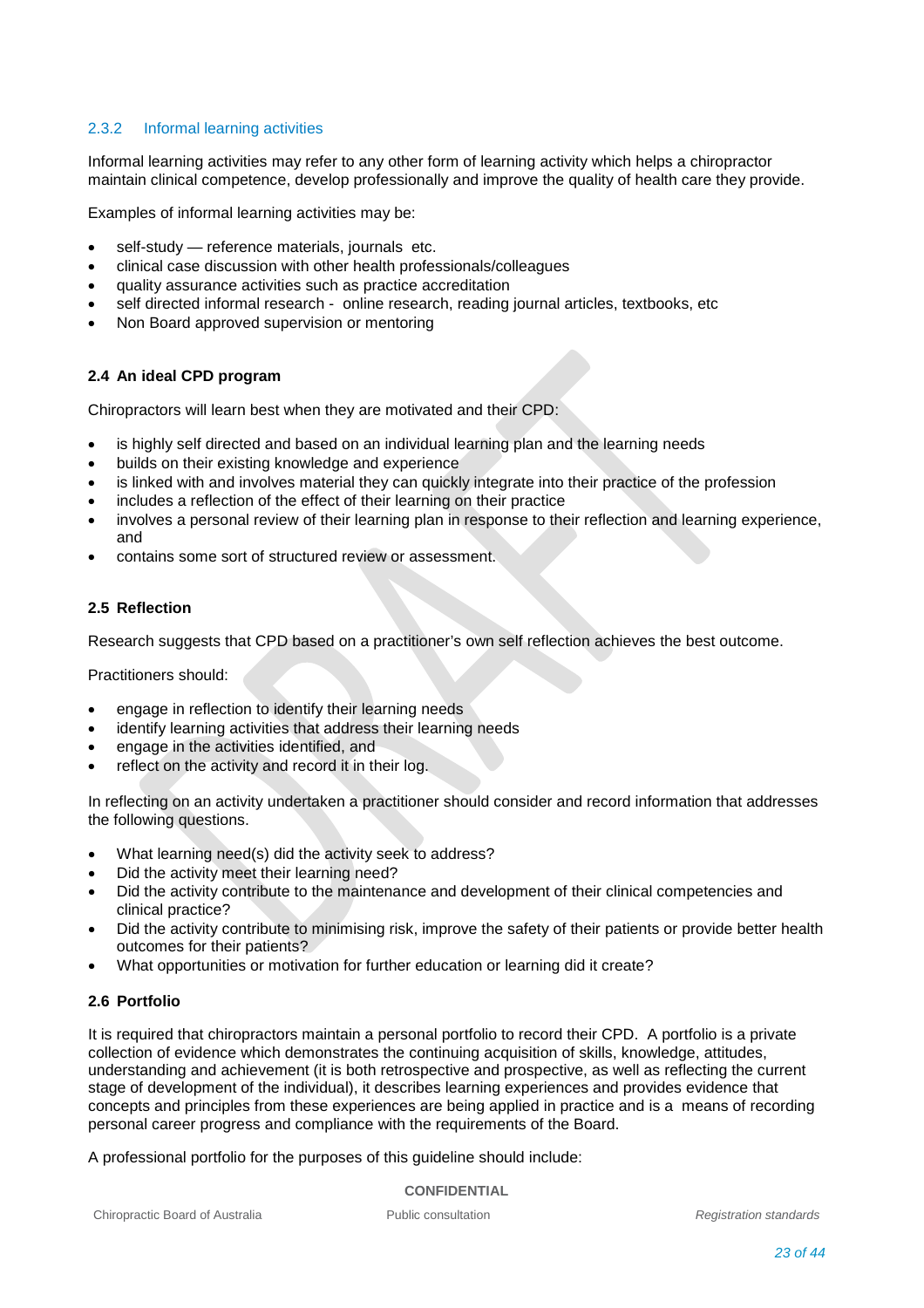- 1. a log of all formal and informal CPD activities undertaken $<sup>6</sup>$  $<sup>6</sup>$  $<sup>6</sup>$ </sup>
- 2. a reflection on the activities undertaken<sup>[7](#page-23-1)</sup>, and
- 3. in relation to formal learning activities:
	- evidence of attendance/participation in the activity and other supporting documentation, for example:<br>o notes
		- o notes or handouts<br>
		o certificates of atter
		- o certificates of attendance<br>o proof of enrolment
		- o proof of enrolment<br>o articles published
		- articles published, and/or
		- o presentations made.
		- any individual assessments of formal learning hours content <sup>[8](#page-23-2)</sup>

If a chiropractor is required to provide the Board with evidence of his or her CPD, their personal portfolio needs to demonstrate how they have complied with the requirements of the Board.

### **2.7 Compliance**

In order to comply with the CPD for chiropractors' registration standard, chiropractors must:

- 1. complete a minimum of 25 hours of CPD activities annually
- 2. complete at least 50 per cent (12.5 hours) of the hours required as 'formal' learning activities; the balance may be either 'formal' or 'informal' learning activities, and
- 3. complete a first aid course at least every three years equivalent to the standard set out in *HLTFA311A*  - *Apply first aid (or its predecessors)*. This is in addition to the minimum 25 hours of annual CPD activities.

### **2.8 Noncompliance**

If a chiropractor is unable to declare that they comply with the requirements of the standard when applying to renew their registration, the Board may refuse to renew their registration and any endorsements, or approve renewal of their registration and any endorsements subject to conditions.

Knowingly making a false declaration may be dealt with by the Board through the disciplinary mechanisms available under the National Law. These mechanisms include sanctions ranging from cautioning or reprimanding chiropractor, to cancellation of registration

### **2.9 Variations and exemptions**

Pro rata reduction of these requirements will apply to those practitioners registered for less than nine months of the registration period.

The Board may grant an exemption from, or variation of, these CPD requirements in exceptional circumstances. Exceptional circumstances may include ill-health, bereavement, or other circumstance that creates a substantial absence from practice. Exemptions should be applied for and granted before making an annual declaration as part of the annual renewal of registration where possible.

The Board reserves the right to consider and/or grant an exemption or variation to the CPD registration standard as a matter of policy, and may issue a guideline or policy about this matter.

<span id="page-23-0"></span>The National Board has a downloadable form to assist practitioners in keeping track of their CPD activities and their reflections on those activities. [http://www.chiropracticboard.gov.au/Codes-Guidelines.aspx]

<span id="page-23-1"></span><sup>&</sup>lt;sup>7</sup> The downloadable form published by the National Board contains space to record reflections an activity

<span id="page-23-2"></span> $8$  Only activities not assessed by a recognized body are required to be assessed by an individual practitioner if they are seeking to claim those hours as formal learning. More information about the assessment of formal learning can be found in the *Guidelines for the assessment of formal learning activities* and the assessment tool included in that guideline.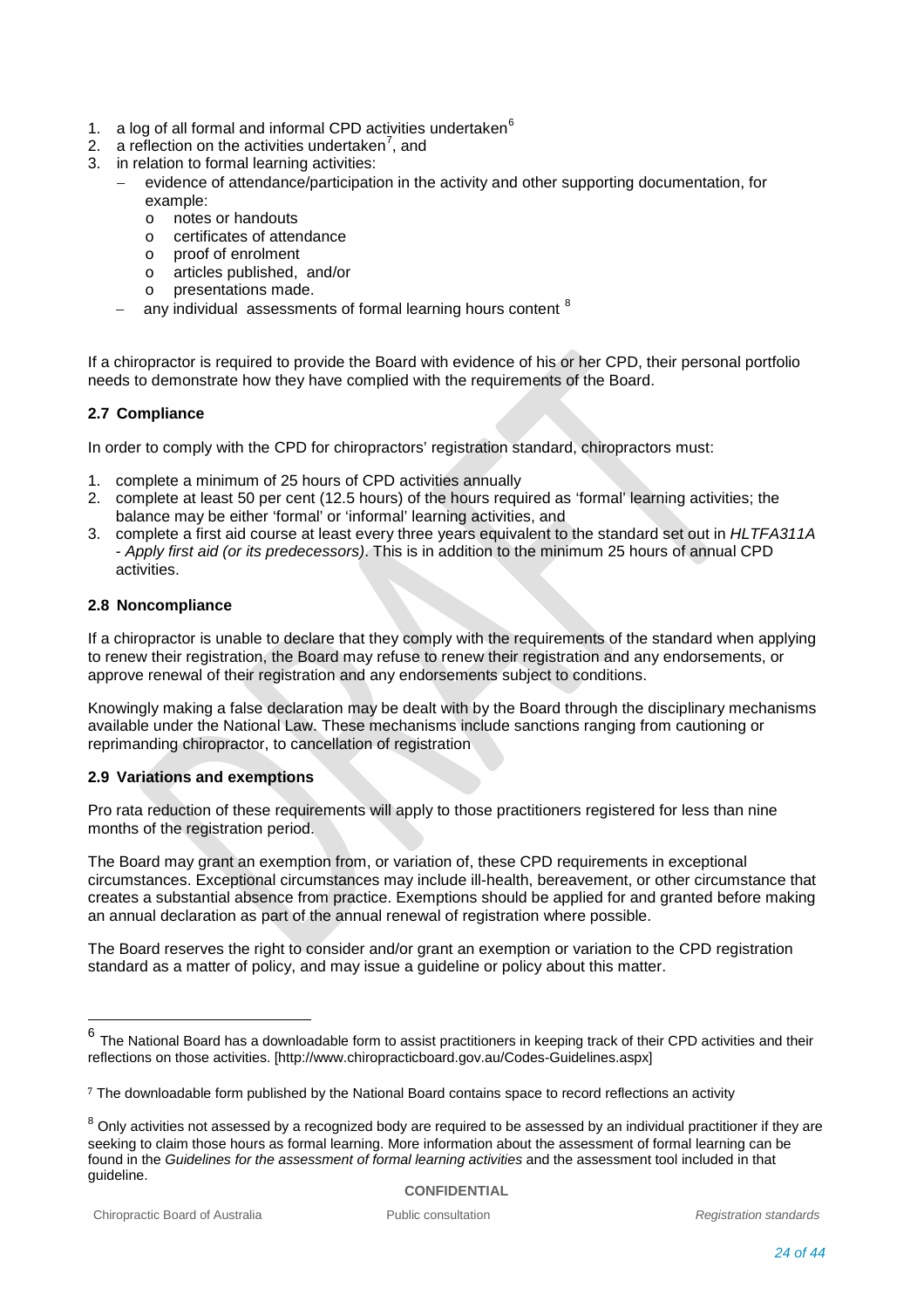The Board reserves the right to revoke a variation or an exemption to the CPD registration standard.

### **Review**

This guideline will be reviewed from time to time as required. This will generally be at least every five years Last reviewed: << date>>

This guideline replaces the previously published guideline that was effective from 1 July 2010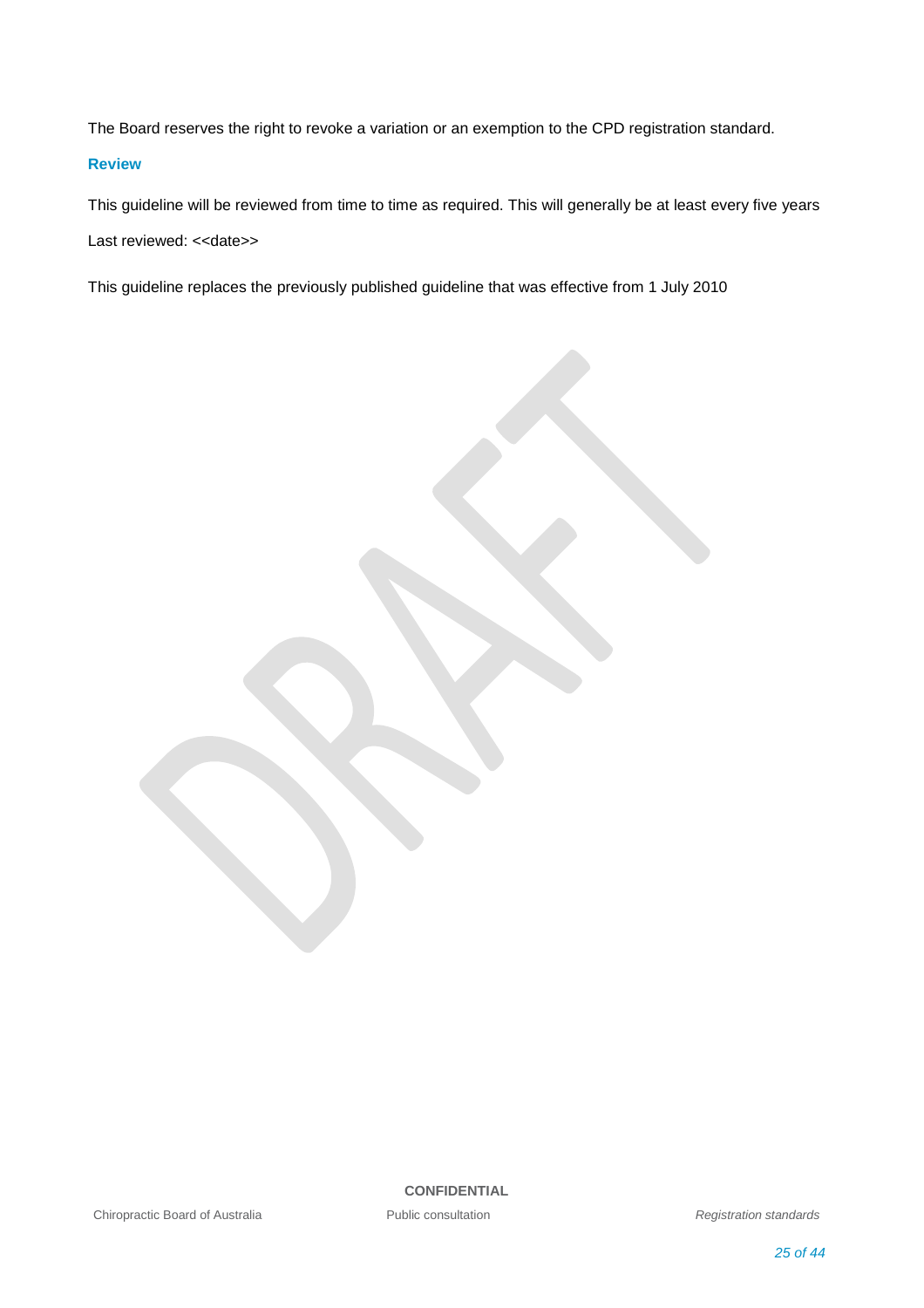**Approval date: << date>>** 

**Effective from: << date>>** 

**Review Date: << date>>** 

### 1. **What these guidelines are for**

These guidelines support the process of assessing formal learning activities to ensure that the activity is of sufficient quality and content to satisfy the requirements and standards of the Chiropractic Board of Australia (Board). All formal learning activities must be assessed by either a recognised body $^9$  $^9$  or where that activity is not assessed by a recognised body, by the individual practitioner who is seeking to claim a quantum of hours as a formal learning activity.

This document provides guidance to both recognised bodies and individual practitioners on the assessment of formal learning activities as described in the registration standard and guideline published by the Board in relation to CPD.

These guidelines are permissible in proceedings under the National Law. They may be used as evidence of what constitutes appropriate formal learning activities for the chiropractic profession in proceedings against a chiropractor under the National Law. This guideline may also be used by the Board to refuse or reassess formal learning activities assessed by a recognised body. **See Appendix 1**

### **2. Scope**

These guidelines apply only to the assessment of formal learning activities undertaken by chiropractors as part of activities undertaken to meet the Board's CPD requirements and are not intended to apply to informal or other learning activities undertaken by chiropractors.

### **3. Requirements**

### **Requirements of chiropractors**

The requirements of the National Board in relation to CPD, are that chiropractors must:

- a. complete a minimum of 25 hours of CPD activities annually, and that:
- at least 50 per cent (12.5 hours) of these hours must be 'formal' learning activities and the balance may be either 'formal' or 'informal' learning activities
- hours credited towards formal learning activities must be directed towards clinical matters that contribute to minimising risk, improving patient safety and improving health outcomes for patients
- b. complete a first aid course at least every three years that is equivalent to the standard set out in *HLTFA311A - Apply first aid* or its predecessors (this is in addition to the minimum 25 hours of annual CPD)
- c. maintain an up to date portfolio of CPD activities and be able to produce an up to date portfolio when required, such as when audited
- d. declare whether they have complied with the Board's CPD requirements every year when they apply to renew their registration (National Law s.109).

<span id="page-25-0"></span><sup>9</sup> An recognised body is a body or organisation that is experienced in the assessment of continuing professional development and is recognised by the Board for the purposes of assessing formal learning activities on behalf of practitioners.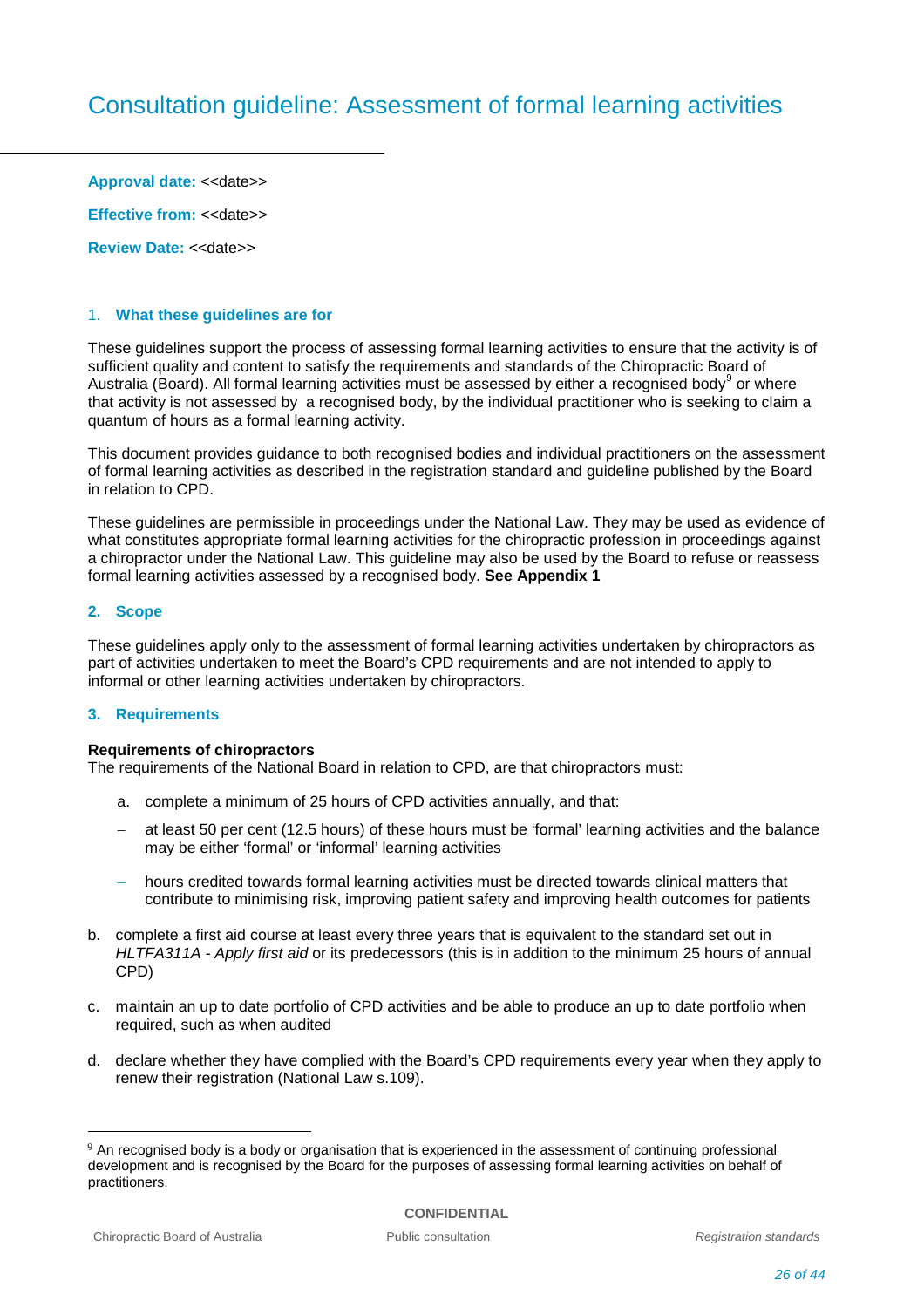### **Requirements of formal learning activities**

Formal learning activities are evidence based activities that encourage or enhance evidence based clinical practice and contribute to the maintenance and development of both clinical competencies and clinical practice with the expectation that these activities will contribute to minimising risk and improve patient safety and health outcomes.

Formal learning activities must be consistent with the ethical and professional standards set out by the Board in the various registration standards, codes, guidelines and other materials published by the Board. For example, formal learning activities must contain balanced, evidence based information and should be patient centred.

Examples of formal learning activities may be:

- tertiary and other accredited courses
- distance education modules
- conferences, forums and seminars
- undertaking research
- presentation of work (seminars, journal publications, etc)
- online learning
- in-service education programs, and/or
- making presentations of new material
- Board approved clinical supervision/mentoring of students or practitioners

### **4. Clinical competencies**

Formal learning activities must contribute to the maintenance and development of the clinical competencies for chiropractors. Clinical competencies are competencies that relate to professional activities directly related to patient care.

The competencies for chiropractors are set out in the *CCEA Competency based standards for entry level chiropractors*[10](#page-26-0) . Sections 3.1, 4.1, 4.2 and 5.1 are not deemed by the Board to be relevant clinical competencies.

The categories of clinical competencies for chiropractors are as follows.

### • **The community**

- − Awareness of responsibility, accountability and competence of health providers in Australasian society.
- − Awareness of public health concepts.

### • **Health care system**

- − Relates effectively and knowledgeably to professionals and agencies.
- − Understands relevant health care economics.

### • **Professional interface**

- − Awareness of professionalism.
- − Skills in intra-professional referral.
- − Understands professional responsibility, strengths, limitations and legal responsibilities.

### • **Patient assessment**

- − Obtains and records patient history.
- − Performs a thorough general physical examination.
- − Performs a thorough neuromusculoskeletal examination.
- − Performs a psychological/psychosocial assessment.

<span id="page-26-0"></span><sup>10</sup> www.ccea.com.au/Publications/Publications.htm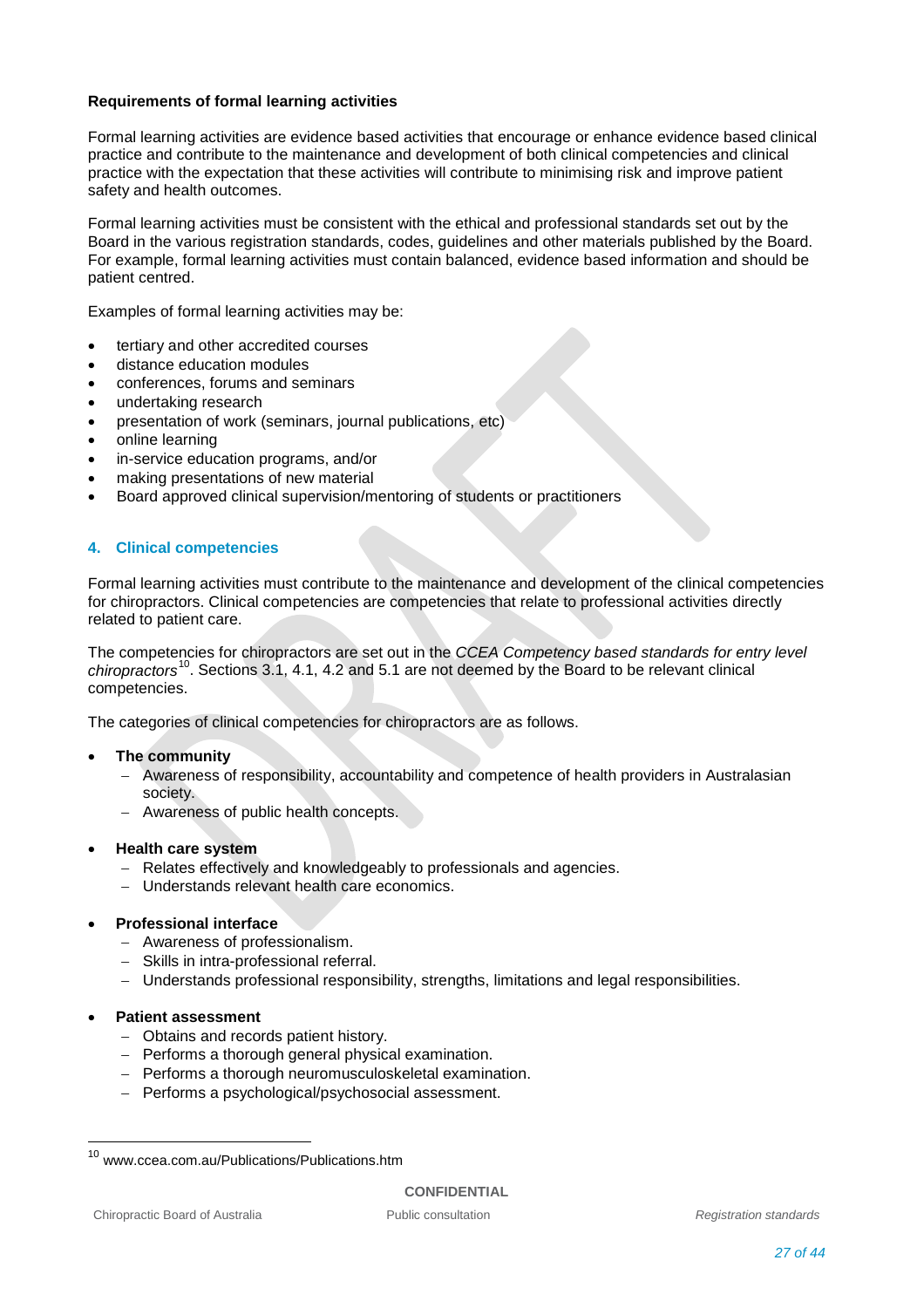- − Where a chiropractor undertakes a radiological investigation, it should be appropriate and adequate.
- − interprets laboratory pathology procedures.
- − Orders and interprets special studies.
- − Effectively deals with patients referred by another health care provider or an agency.

### • **Diagnostic decision making**

- − Establishes differential and working diagnoses from the information required.
- − Collaborates or refers as necessary to obtain expert opinion.

### • **Planning of patient care**

- − Bases patient management plans on adequate diagnostic data.
- − Designs an interim management plan.
- − Designs an appropriate patient management plan.
- − Considers safety in patient care.

### • **Implementation of care**

- − Explains the case to the patient, (patient's family or carer(s) as appropriate) and obtains informed consent.
- − Communicates with and counsels the patient, (patient's family or carer(s) as appropriate) during chiropractic care.
- − Counsels the patient, (patient's family or carer(s) as appropriate) on preventative, supportive, concurrent and referral care.
- − Refers patients.
- − Demonstrates a caring approach.
- − Observes safety guidelines.
- − Implements appropriate crisis management.
- − Effectively applies chiropractic techniques.
- − Effectively applies other treatment modalities.
- − Evaluates progress.

### • **Disease Prevention/Health Management**

- − Counsels the patient, (patient's family or carer(s) as appropriate) on disease prevention and health promotion.
- **Professional Scientific Development** 
	- − Develops a personal ability to seek out and apply scientific information.

All formal learning activities should be:

- broken down into the units of competency addressed in the activity.
- given an 'hours of formal learning activity amount' broken down into the 9 broad units of competency described above

### **5. Evidence Based Practice[11](#page-27-0)**

The Board is committed to ensuring that chiropractors conduct their professional practice in an evidencebased manner, including their continuing professional development.

Evidence-based practice (EBP) is also known as evidence-informed practice, evidence-based treatment, evidence-based healthcare, and even evidence-influenced practice. Regardless of the name, it requires the proper integration of three elements.

<span id="page-27-0"></span>**CONFIDENTIAL** <sup>11</sup> *Evidence-based practice (EBP) is '...the integration of best research evidence with clinical expertise and patient values*'. Sackett DL, Rosenberg WMC, Muir Gray JA, Haynes RB, Richardson WS. Evidence based medicine: what it is and what it isn't. BMJ 1996;312:71-2. (13 January.) & Muir Gray JA. Evidence-Based Healthcare. How to Make Health Policy and Management Decisions. London: Churchill Livingstone, 2004.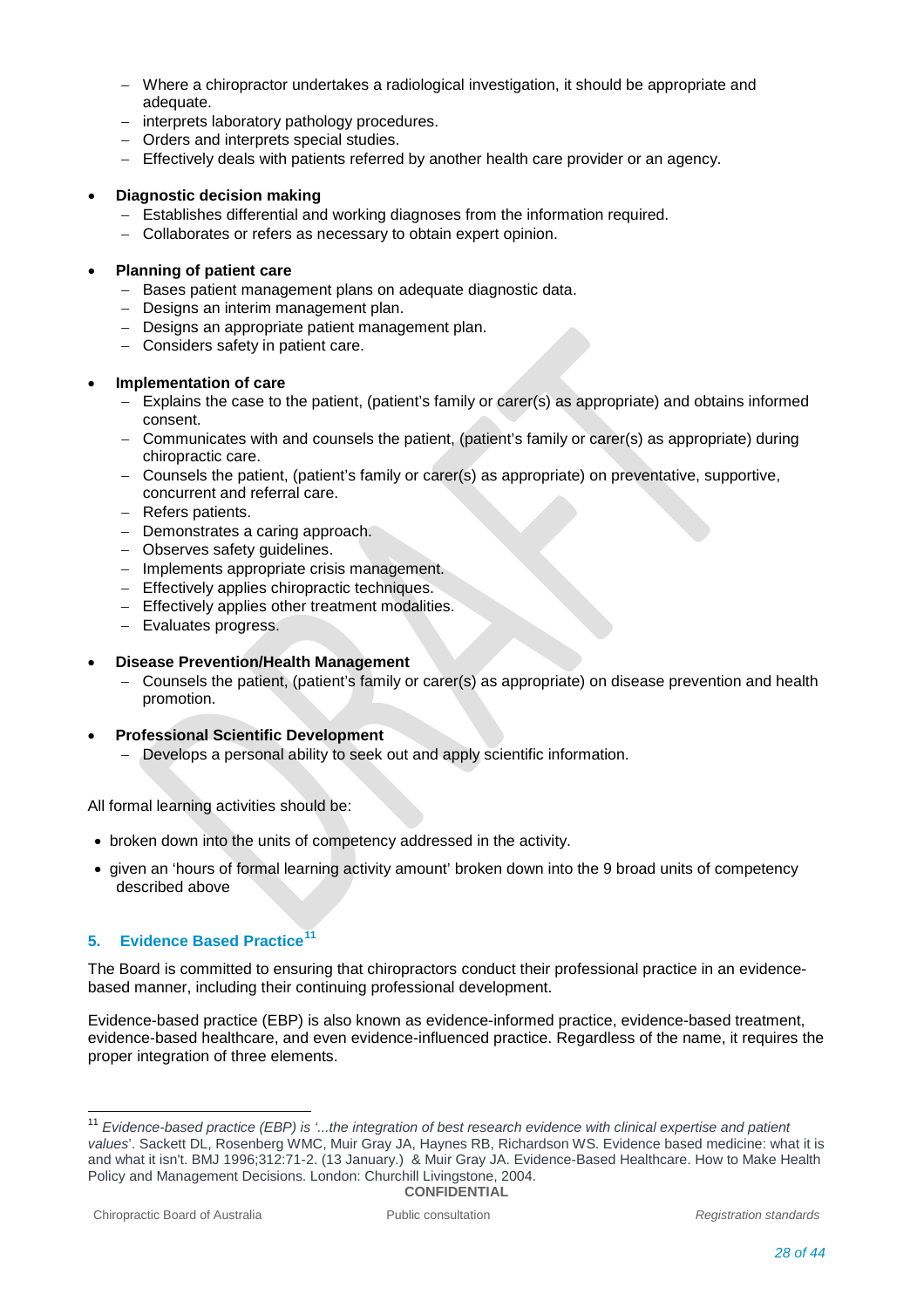These elements are:

- the best available evidence
- the clinical expertise of the practitioner, and
- the patient's values and expectations.

The use of an evidence-based approach in relation to clinical decision making is universally agreed as the most appropriate model for the contemporary practice of any clinical profession and is consistent with the expectations of the patients whom chiropractors care for.

Formal learning activities should encourage or enhance evidence based clinical practice. Any formal learning activity should be:

- supported with a relevant up to date and acceptable evidence, and
- conducted in accordance with the principals of evidence based practice.

### **6. Minimising risk and improve patient safety and health care outcomes**

Formal learning activities must enhance a chiropractor's clinical practice with the expectation that these activities will contribute to minimising risk, improving patient safety and health outcomes.

Any formal learning activity should be able to demonstrate:

- its relevance to contemporary clinical chiropractic practice
- how it minimises risk, improves patient safety and improves health outcomes

### **7. Ethical and professional standards required by the Board and the National Law**

The National Law and the Board sets the standards for the ethical and professional standards for registered chiropractors.

The *Code of conduct or chiropractors* provides guidance about the ethical and professional standards expected of chiropractors.

The Board also, from time to time, releases position statements or other documents to provide further guidance on particular issues. Any formal learning activity should be able to demonstrate:

- that its content is consistent with the professional and ethical standards expected by the National Board, and
- that its content does not contain material determined by the Board not to be within the area of practice for a chiropractor.

Both practitioners and providers should be mindful of the requirements associated with advertising in relation to regulated health services. The National Law and the *Guidelines for advertising of regulated health services[12](#page-28-0)* provide information and advice about the proper advertising of regulated health services.

### **8. The formal learning assessment tool**

A tool for guiding the assessment of formal learning is provided at **Appendix 2**. If an assessment has not been undertaken by an recognised body, an individual practitioner may perform their own assessment of the formal learning for that activity, for their own use and inclusion in their own CPD portfolio. Their portfolio must be able to be produced upon demand.

### **9. Conflict of interest**

Should a practitioner or recognised body be perceived as having a conflict of interest in the assessment of a formal learning activity, e.g. they are both the assessor and presenter of the activity, that conflict should be declared and, where possible, the assessment undertaken by another body or person

<span id="page-28-0"></span> <sup>12</sup> http://www.chiropracticboard.gov.au/Codes-Guidelines.aspx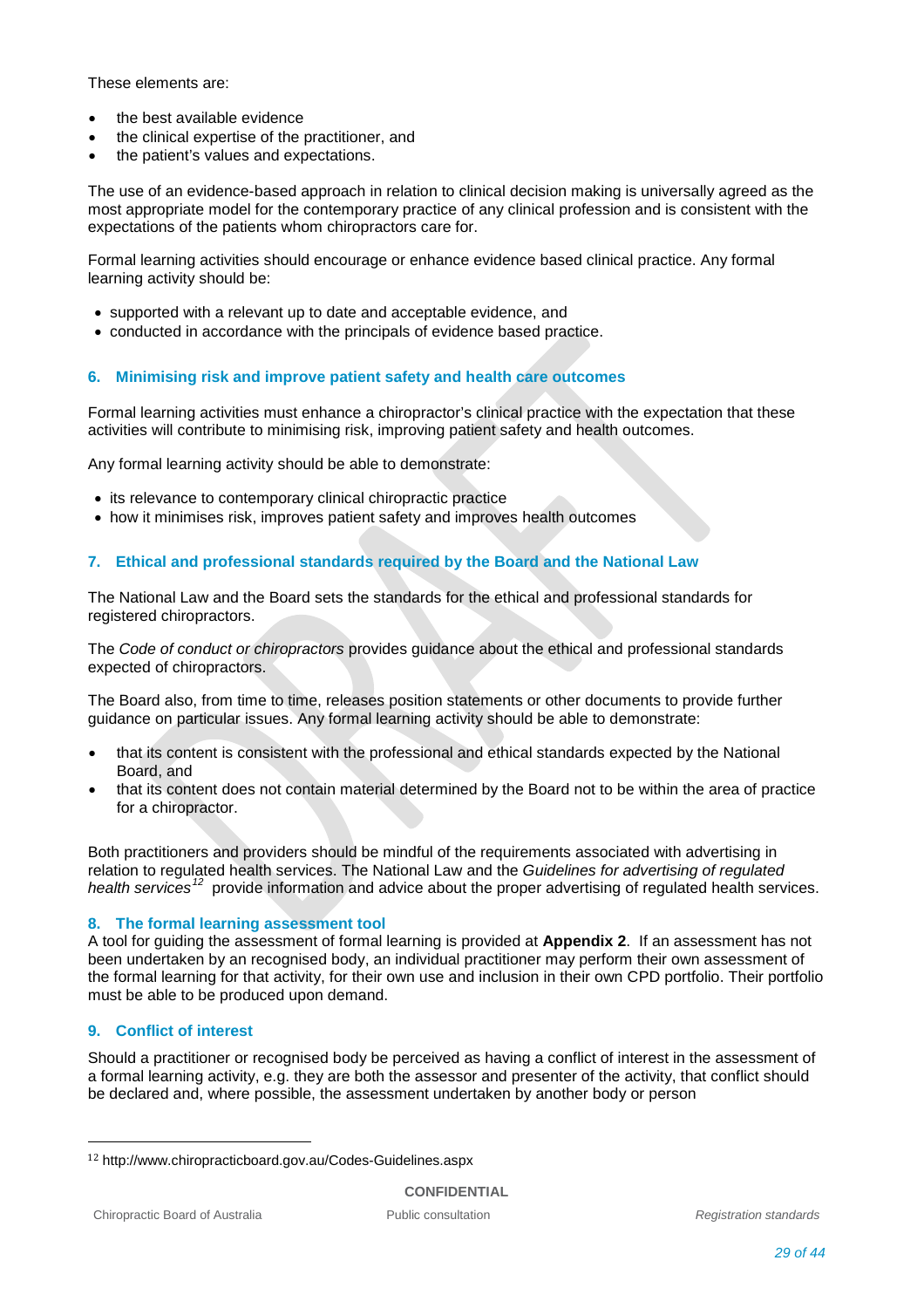### **Review**

The Board will review this Guideline within five years.

Date of issue: <<date>> Date of review: <<date>> Last reviewed: << date>>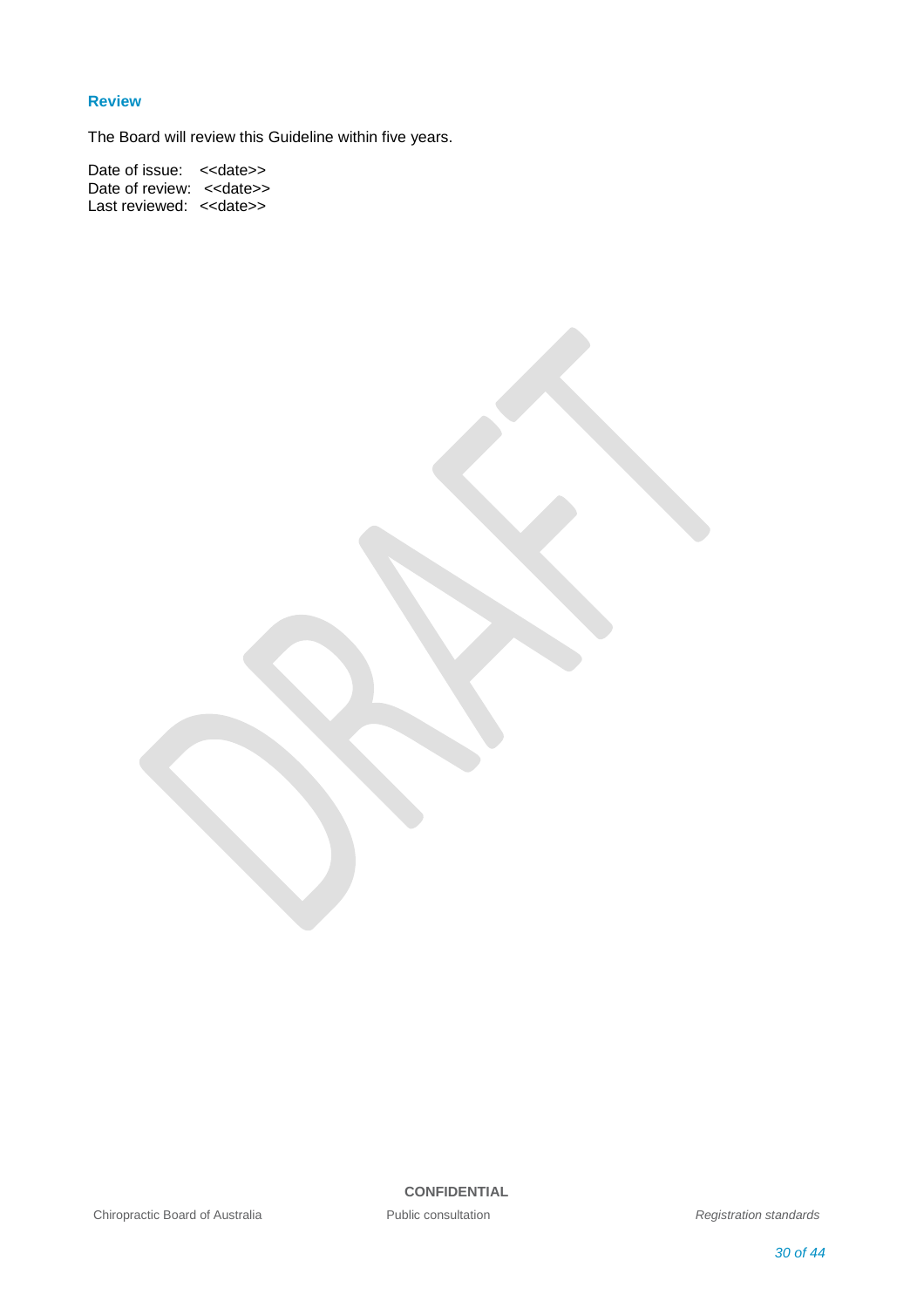### **Health Practitioner Regulation National Law Act 2009**

### **Part 5 Division 3 Registration standards and codes and guidelines**

### **39 Codes and guidelines**

- A *National Board* may develop and approve codes and guidelines—
- (a) to provide guidance to the health practitioners it registers; and (b) about other matters relevant to the exercise of its functions.
- about other matters relevant to the exercise of its functions.

### **40 Consultation about registration standards, codes and guidelines**

- 1) If a *National Board* develops a registration standard or a code or guideline, it must ensure there is wide-ranging consultation about its content.
- 2) A contravention of subsection (1) does not invalidate a registration standard, code or guideline.
- 3) The following must be published on a *National Board*'s website—
	- (a) a registration standard developed by the Board and approved by the Ministerial Council;<br>(b) a code or quideline approved by the National Board.
		- a code or guideline approved by the *National Board*.
- 4) An approved registration standard or a code or guideline takes effect-
	- (a) on the day it is published on the *National Board*'s website; or
	- if a later day is stated in the registration standard, code or guideline, on that day.

### **41 Use of registration standards, codes or guidelines in disciplinary proceedings**

An approved registration standard for a health profession, or a code or guideline approved by a *National Board*, is admissible in proceedings under this Law or a law of a co-regulatory jurisdiction against a health practitioner registered by the Board as evidence of what constitutes appropriate professional conduct or practice for the health profession.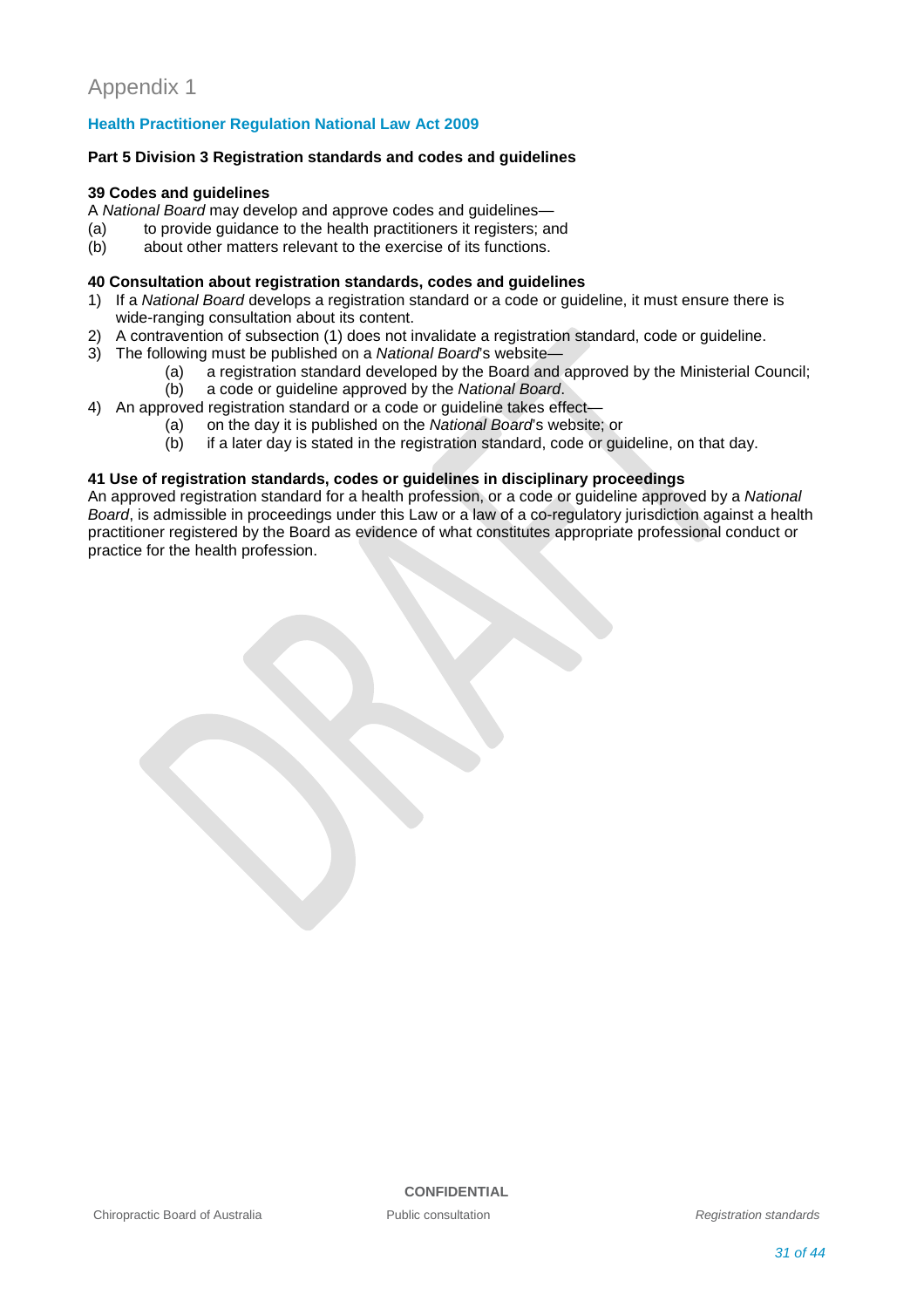## Appendix 2

### **Formal Learning Assessment Tool**

When assessing the suitability and hours for formal learning content of a proposed CPD activity, the following document should be completed and be retained as evidence of the hours claimed for the identified formal learning activity.

### **General Information**

- 1. Name of activity
- 2. Location and dates of activity
- 3. Other information about the activity:
	- a. Presenter ( including presenter CV, qualifications and experience)
	- b. Type of activity (format of presentation of CPD e.g. didactic, online, distance, research, workshop etc)
	- c. Material provided ( copies of any syllabus/course notes/presentations or learning materials provided should be attached where possible)

### *Clinical Competencies*

- 4. Provide a breakdown estimate of how many hours of the activity address any of the following groups of competencies(as outlined in section 4 of the *Guidelines for the assessment of formal learning activities*)
- The community
- The health care system
- Professional interface
- Patient Assessment
- Diagnostic decision making
- Planning of patient care
- Implementation of care
- Disease prevention and health management
- Professional scientific development

### *Evidence Based Practice*

- 5. Did the formal learning activity encourage or enhance evidence based clinical practice?
- 6. Was the content balanced and evidence based?

### *Minimise risk, improve patient safety and health care outcomes*

7. Did the activity contribute to minimising risk, improving the safety of patients and providing better health outcomes?

### *Ethical and professional standards*

8. Was the content of the formal learning activity consistent with the professional and ethical standards expected by the National Board?

### *Summary*

9. Does the activity meet the definition of 'Formal Learning Activity' as defined by the Chiropractic Board of Australia (National Board) and how many hours of the activity were reasonably considered as eligible to be a formal learning activity?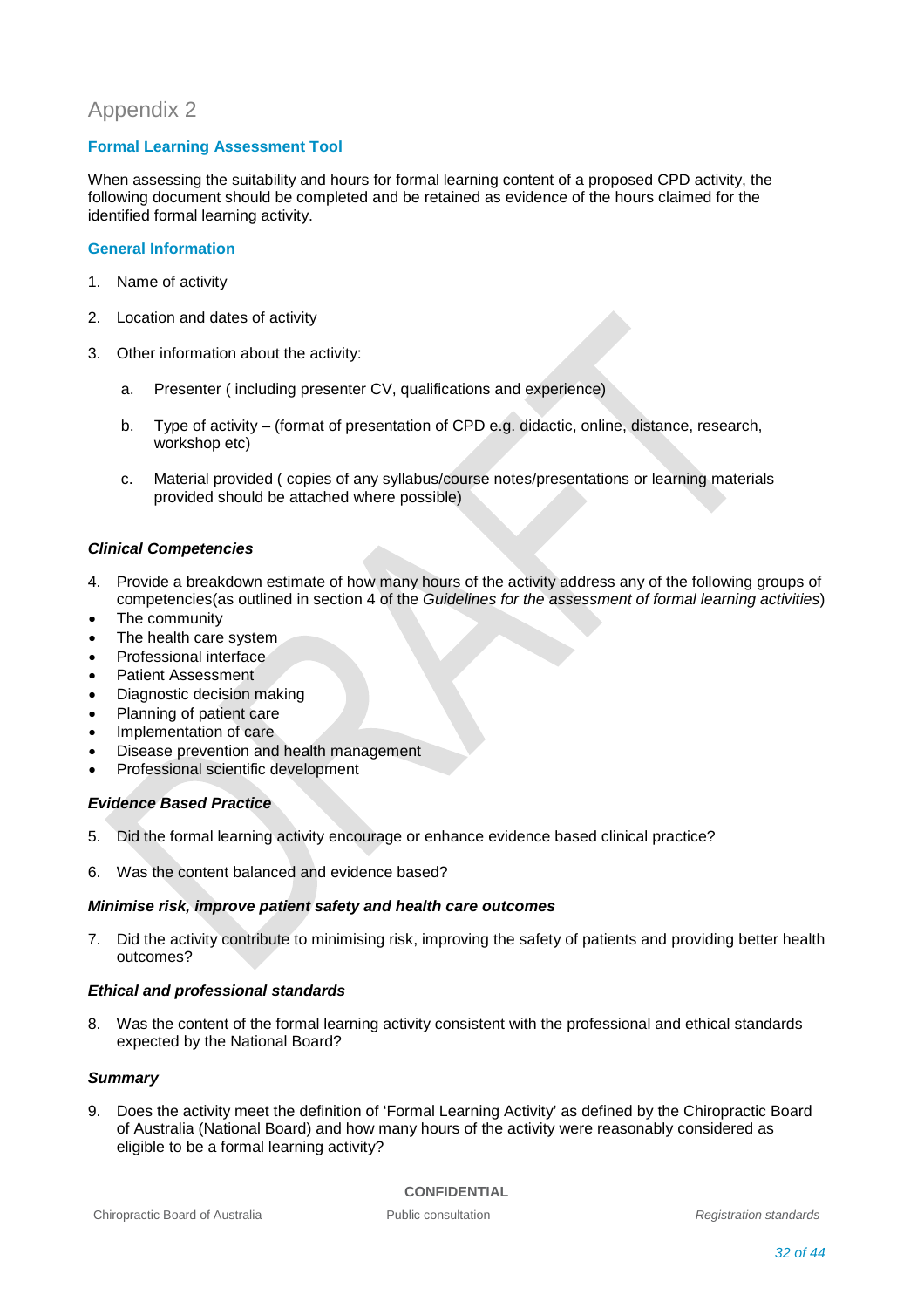## Appendix 3

### **Topics covered in the** *Code of conduct for chiropractors*

- Australia and Australian health care
- substitute decision-makers
- providing good care
- good practice
- shared decision-making
- decisions about access to care
- treatment/care in emergencies
- working with patients
- partnerships
- effective communication
- confidentiality and privacy
- informed consent
- Informed financial consent
- Children and young people
- Culturally safe and sensitive practice
- Patients with additional needs
- Relatives, carers and partners
- Adverse events and open disclosure
- When a complaint is made by a patient
- Ending a professional relationship
- Personal relationships
- Working with multiple patients
- Closing a practice
- Use of diagnostic and therapeutic modalities in chiropractic practice
- Respect for colleagues and other practitioners
- Delegation, referral and handover
- Working with other practitioners
- Delegation to unregistered staff, chiropractic students and assistants
- Working within the healthcare system
- Wise use of healthcare resources
- Health advocacy
- Public health matters
- Minimising risk
- Risk management
- Chiropractor performance
- Maintaining professional performance
- Continuing professional development (CPD)
- Professional behaviour
- Professional boundaries
- Reporting requirements
- Health records
- Insurance
- Advertising
- Legal, insurance and other assessments
- Reports, certificates and giving evidence
- Curriculum vitae
- Investigations
- Conflicts of interest
- Financial and commercial dealings
- Chiropractors health
- Other practitioners' health

- Teaching and supervising
- Assessing colleagues
- Working with Students
- Undertaking research
- Research ethics
- Treating chiropractors and research
- Public health activities performed by chiropractors
- Radiography /Radiology, and
- Duration and frequency of care.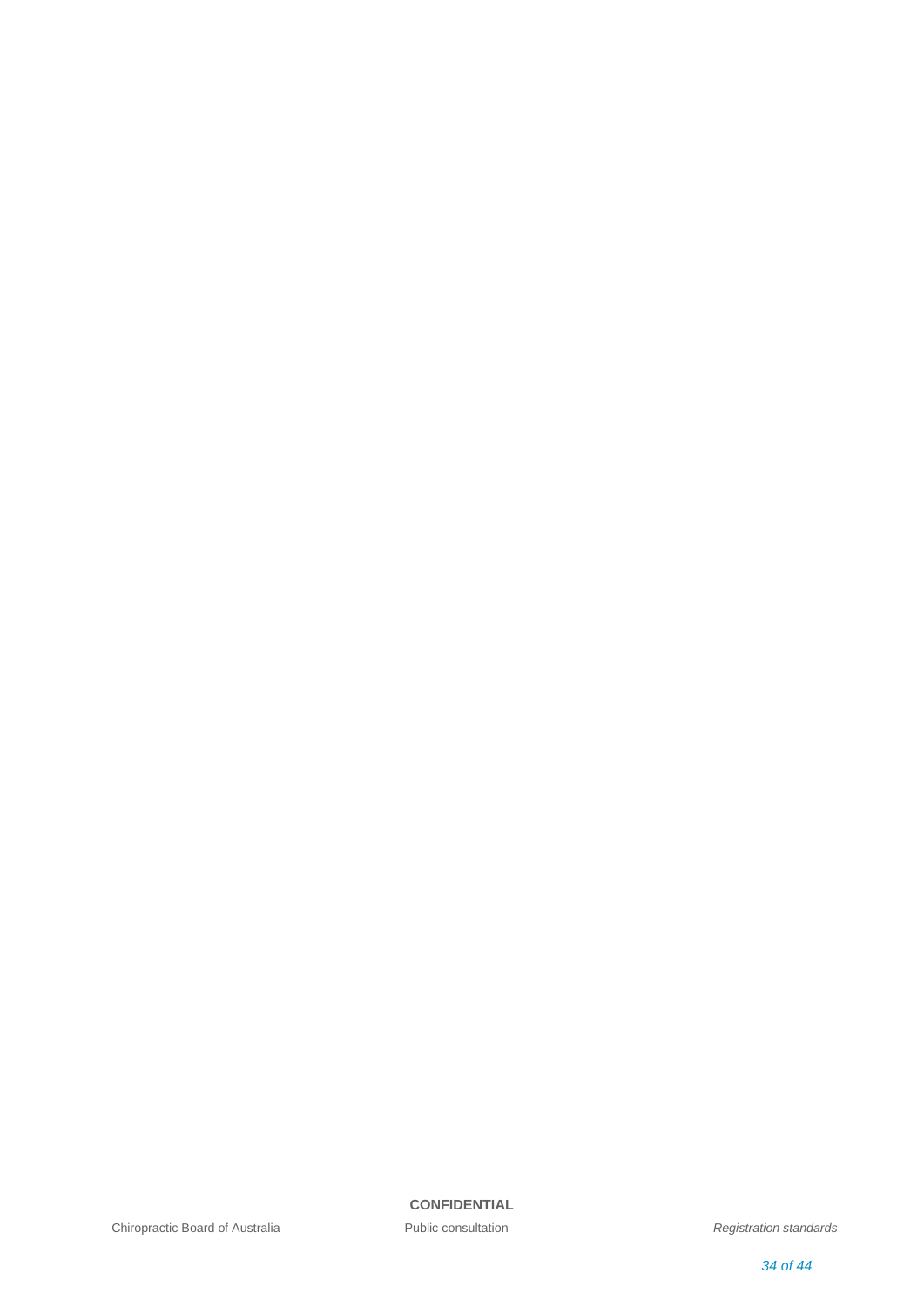# **Overview**

### 28 April 2014

### Review of *Recency of practice registration standard*

### **Summary of issue**

- 54. The National Law requires the Board to develop a registration standard about the requirements for the nature, extent, period and recency of any previous practice by practitioners applying for registration in the profession. The registration standard is part of the regulatory framework for the chiropractic profession.
- 55. Section 109 of the National Law requires a practitioner applying to renew their registration to declare that they have met the recency of practice requirements in the Board's registration standard.
- 56. The Board is reviewing its standard to ensure it is based on the best available evidence, meets the objectives of the National Law and is worded as simply and clearly as possible.
- 57. The Board, together with the National Boards reviewing their recency of practice registration standard commissioned a review of the literature on recency of practice requirements. The Board has taken this information into account in its review of this registration standard.
- 58. The available evidence does not provide definitive answers to issues such as the amount of practice that a practitioner must undertake to remain competent, so the Board has also considered its experience with the standard over the past three years and how best to protect the public given current knowledge limitations. The National Boards and AHPRA will continue to monitor developments in this area to inform the Boards' standards.

### **Options statement – recency of practice registration standard**

59. The Board has considered a number of options in developing this proposal.

### **Option 1 – Status quo**

- 60. Option 1 would continue with the existing registration standard. The registration standard established the Board's initial requirements for recency of practice under the National Law.
- 61. However, the Board has now identified a range of issues with the current standard, including the ability to clarify the language and structure to make it easier to understand.

### **Option 2 – Proposed revised standard**

- 62. Option 2 would involve the Board submitting a revised registration standard to the Ministerial Council for approval. The registration standard would continue to establish the Board's requirements for recency of practice, with some changes to the hours requirements which have been adjusted to be more in line with other National Boards and clearer pathways to articulate between clinical and nonclinical areas of practice are included.
- 63. The provision of safe and effective health services by competent practitioners has been the key objective in drafting this standard.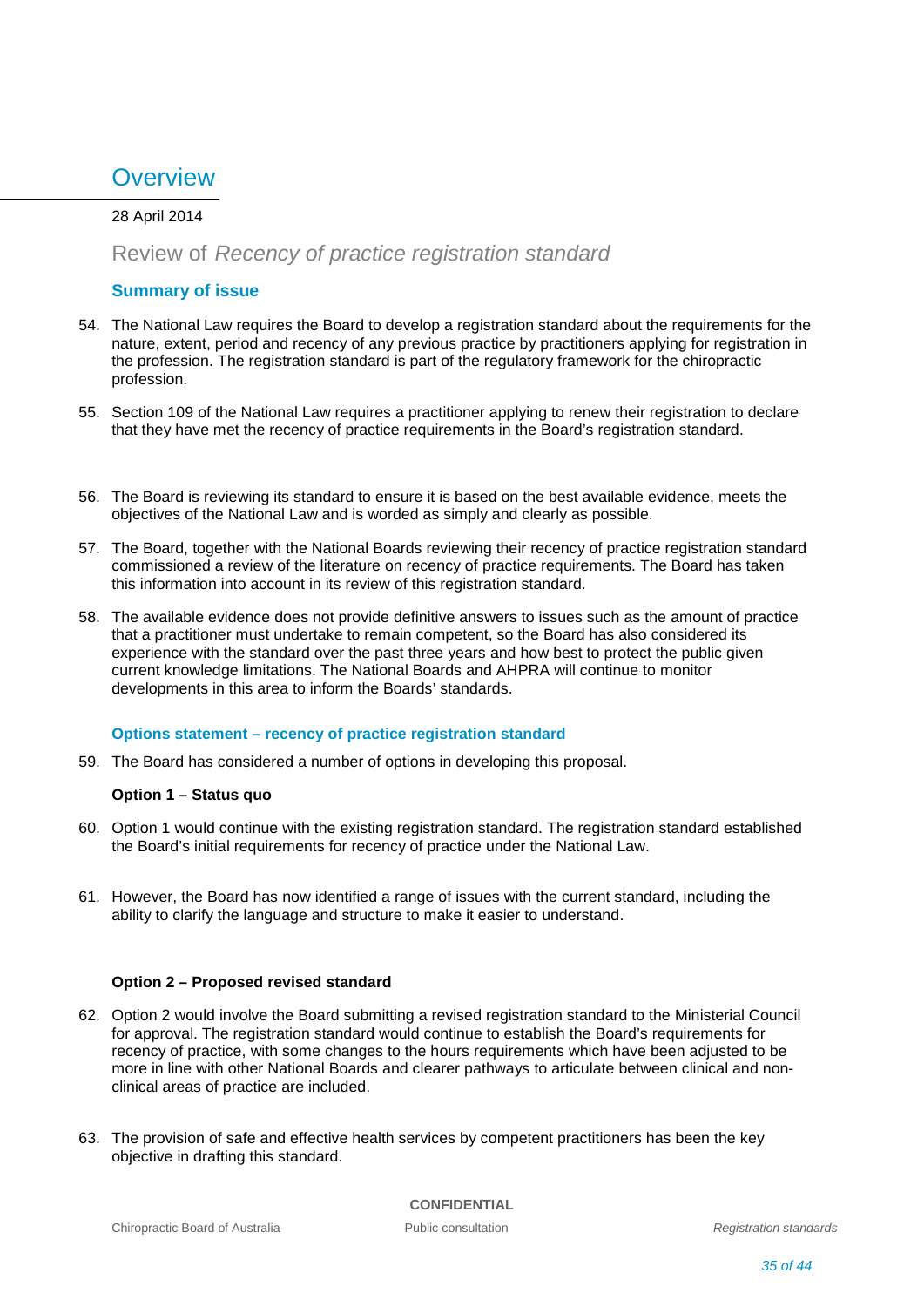64. The revised standard has clearer wording and structure to make it easier to understand.

### **Preferred option**

The Board prefers Option 2.

### **Issues for discussion**

### **Potential benefits and costs of the proposal**

- 65. The benefits of the preferred option are that the draft revised standard:
	- is more flexible and user-friendly
	- strikes a better balance between protecting the public and the impact on registrants and practitioners applying for registration,
	- has more clarity around the requirements for different types of practice, thereby enhancing public safety,
	- has clearer return to 'clinical practice' pathways, and
	- has been reworded to be simpler and clearer.
- 66. The costs of the preferred option are:
	- applicants, other stakeholders, AHPRA and National Boards will need to become familiar with the new standard, and
	- there will likely need to be a period of transition to the proposed revised standard, if approved.

### **Estimated impacts of the draft revised registration standards**

- 67. The breadth of the definition of practice adopted by all National Boards provides for a wide variety of practice types within the profession. The changes proposed in the draft revised registration standard are minor in terms of the overall requirements for recency of practice but significant in defining recency for both clinical and non-clinical areas of practice. Also, these proposed changes allow for pathways to articulate into, or return to, clinical practice should the recency of practice requirements for 'clinical practice' not be satisfied. More significant changes may emerge through consultation.
- 68. Most boards have included a definition of recent graduate, which varies somewhat depending on the characteristics of the profession. Some have specified a two year period where the profession regulated commences practise in an environment where there is oversight, often in the public sector or a multi-practitioner organization, and/or where a graduate commences practice through a structured internship program.
- 69. National Boards for professions which involve significant manual dexterity and/or technical skills which may deteriorate rapidly without consolidation, who generally practice in the private sector in smaller or solo practitioner practices and where there is limited oversight have tended to specify a one year period. This Board is of this view and proposes a one year period
- 70. The small impact anticipated on practitioners who are not recent in clinical practice is offset by the assurance that practitioners who are in clinical practice do have recency in clinical practice. No significant impact is anticipated to arise for business and other stakeholders from the changes proposed.

### **Relevant sections of the National Law**

Section 109 is the relevant section of the National Law for developing this standard.

### **Questions for consideration**

The Board is inviting feedback on the following questions.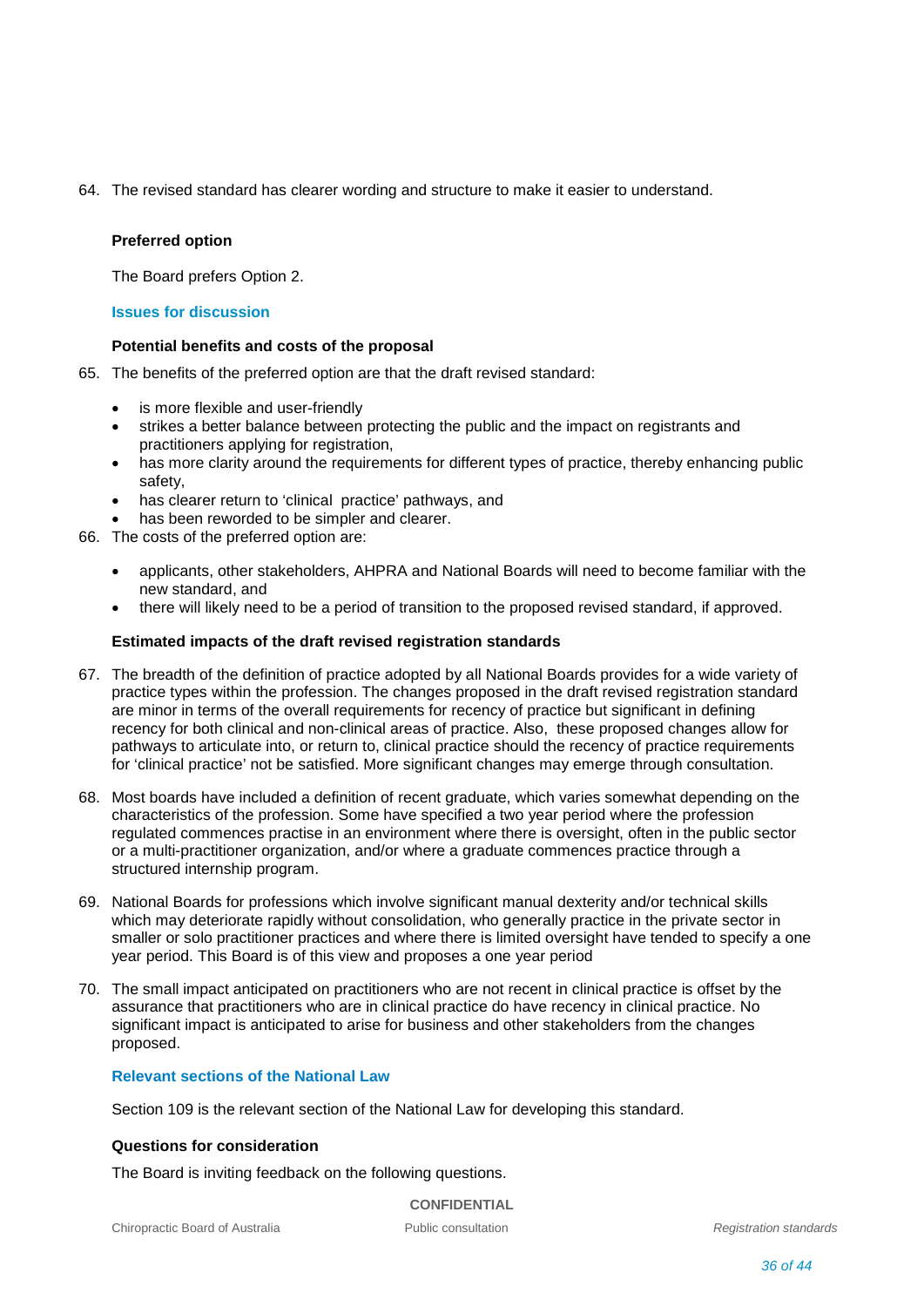- 1. From your perspective, how is the current registration standard working?
- 2. Is the content and structure of the draft revised registration standard helpful, clear, relevant and more workable than the current standard?
- 3. Is there any content that needs to be changed or deleted in the revised draft registration standard?
- 4. Is there anything missing that needs to be added to the revised draft registration standard?
- 5. Are the definitions of clinical and non-clinical practice appropriate to the chiropractic workforce?
- 6. Are the hours of practice prescribed, sufficient to ensure the recency of practice of a chiropractor?
- 7. Are the proposed pathways to return to practice, or to articulate between clinical and non-clinical practice a reasonable balance between ensuring the ongoing clinical competence of a practitioner and career break flexibility?
- 8. Is the 12 month limit on being a recent graduate a reasonable balance between workforce flexibility and ensuring the competency of a recent graduate, particularly as it relates to the embedding and performance of psychomotor skills?
- 9. Does the proposed five year maximum period within which to undertake a review provide a reasonable balance between stability and the flexibility required to revise and update the standard if necessary?
- 10. Do you have any other comments on the revised registration draft standard?

### **Attachments**

- 71. The Board's Statement of assessment against AHPRA's Procedures for development of registration standards and COAG principles for best practice regulation is at Attachment 1.
- 72. The current recency of practice registration standard is published on the Board's website, accessible from www.chiropracticboard.gov.au/Registration-Standards.aspx.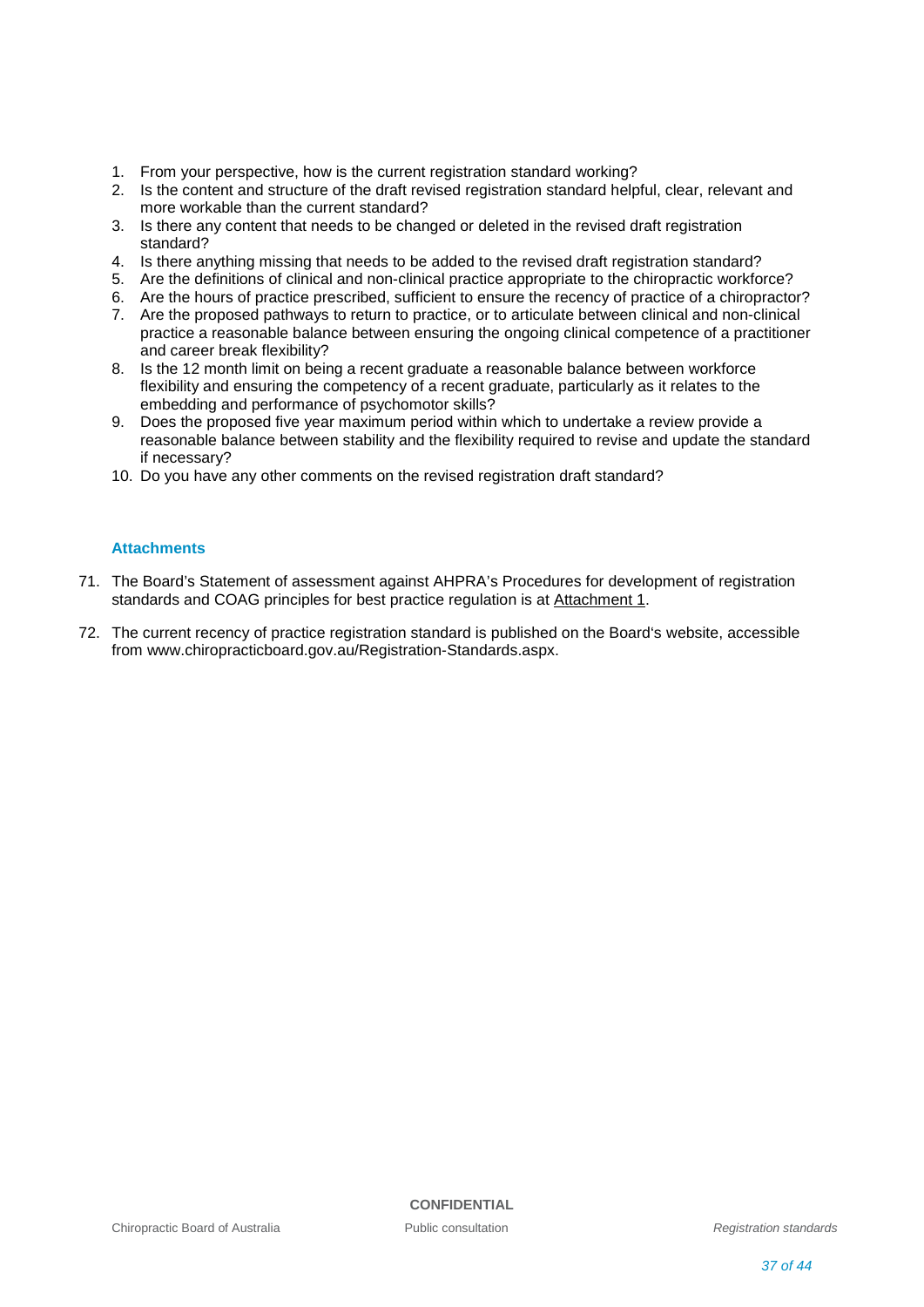# Consultation registration standard: Recency of practice

#### **Effective from: <<date>>**

#### **Review date:** << date>>

This registration standard sets out the Board's minimum requirements for recency of practice for chiropractors.

#### **Does this standard apply to me?**

This standard applies to all registered chiropractors except those with student or non-practising registration.

#### **What must I do?**

This standard sets minimum requirements to maintain recency of practice.

The National Board acknowledges two main areas of practice in the profession for the purposes of this registration standard:

- **clinical practice** is where the practitioner is directly involved in providing direct clinical care to or oversight/supervision of the direct clinical care of patients using the current knowledge, skills and attitudes of a chiropractor whether remunerated or not, and
- **non clinical practice** is where a practitioner is not directly involved in providing direct clinical care to or oversight / supervision of the direct clinical care of patients using the current knowledge, skills and attitudes of a chiropractor whether remunerated or not.

#### All chiropractors

To meet this registration standard, you:

- a. must ensure that your knowledge and skills are sufficient for the area(s) of practice you are undertaking
- b. must be mindful of the requirements of this standard relevant to your area of practice when transitioning from a non-clinical to a clinical area of practice

### Chiropractors undertaking clinical practice

If you are undertaking clinical practice, and to maintain your recency of clinical practice, you must:

- a. have undertaken at least 450 hours of clinical practice in the previous three years and had no continuous absences from clinical practice that are greater than two years, or
- b. have undertaken 150 hours clinical practice in the previous twelve months.

If you satisfy the requirements for recency of clinical practice you will automatically satisfy the requirements for recency in non-clinical practice

#### Chiropractors undertaking non-clinical practice

- a. If you are recent in clinical practice, you are deemed to be recent in non-clinical practice.
- b. If you do not satisfy the requirements for recency of clinical practice, to meet the recency of nonclinical practice requirements, you must:
	- have undertaken at least 450 hours of clinical and /or non-clinical practice in the previous three years and had no continuous absences from practice that are greater than two years, or
	- **CONFIDENTIAL** • have undertaken 150 hours non-clinical practice in the previous 12 months.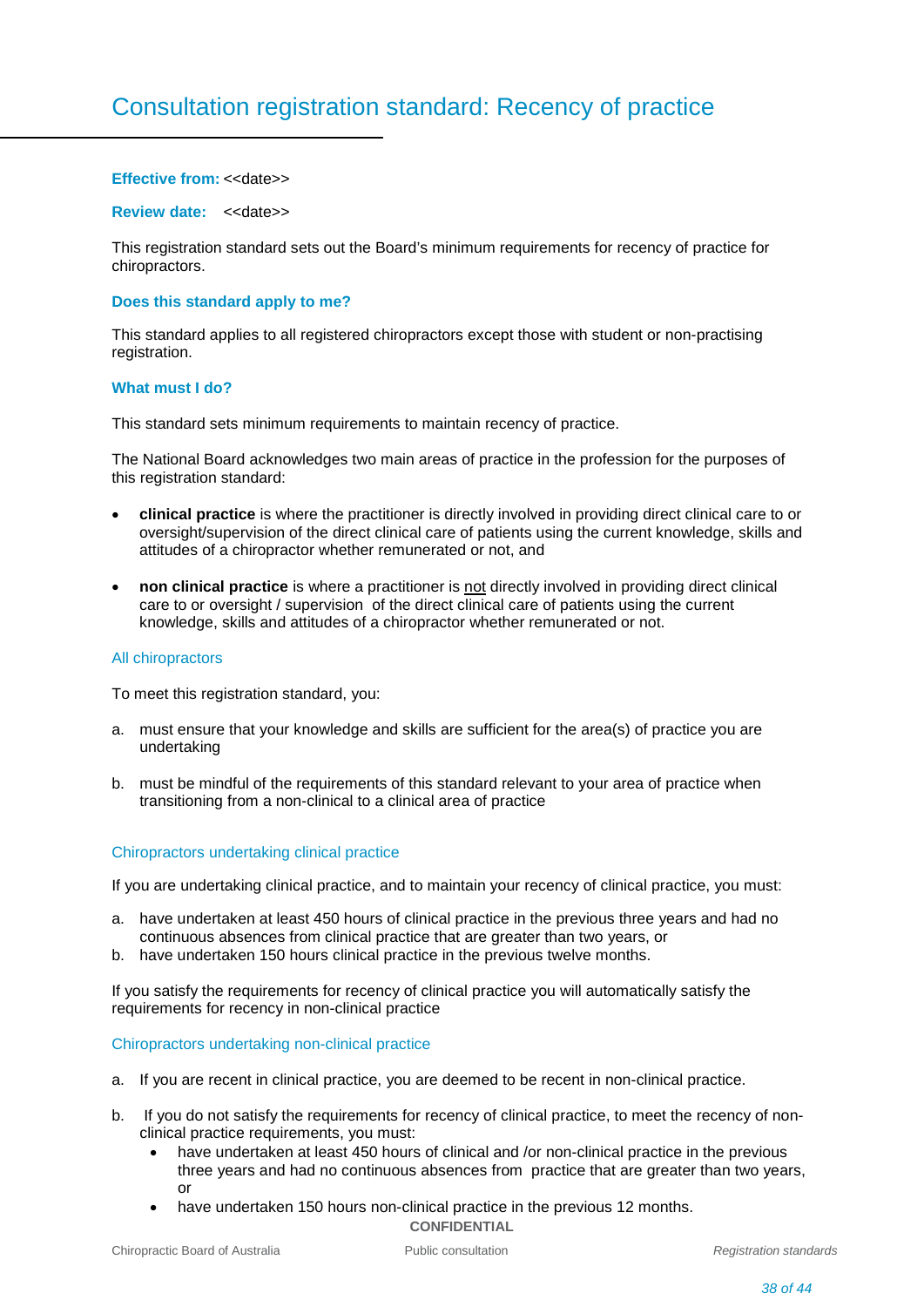Meeting the Board's minimum requirements for recency of practice does not automatically satisfy your professional and ethical responsibilities to ensure that you recognize and work within the limits of your competence and maintain adequate knowledge and skills to provide safe and effective care.

### **Are there exemptions to this standard?**

There are no exemptions to this standard.

The section below "What happens if I do not meet this standard?" explains what you need to do if you do not meet this standard and wish to continue or return to practice.

### **What does this mean for me?**

#### When you apply for registration

When you apply for registration as a chiropractor, you must meet this registration standard. This includes practitioners who are applying for new or additional types of registration, such as changing from non-practising to general registration or applying for an endorsement.

You do not need to meet this registration standard if you are a recent graduate applying for registration for the first time.

#### When you apply for renewal

When you apply to renew your registration, you are required to declare whether you comply with this registration standard.

#### During the registration period

Your compliance with this registration standard may be audited from time to time. It may also be checked if the Board receives a notification about you.

#### Evidence

You should retain records as evidence that you meet the requirements of this standard for five years in case you are audited.

### **What happens if I don't meet this standard?**

If you want to continue to practice, or return to practice after taking a break, and you don't meet this standard, you will need to provide information to help the Board decide whether you are able to continue to practice.

### **Chiropractors undertaking clinical practice**

- a. Chiropractors seeking to undertake clinical practice who do not satisfy the requirements for recency of clinical practice must meet different requirements, depending on the length of their absence from practice.
- b. Chiropractors with a continuous absence from clinical practice of between **2 and 5 years and/or due to having insufficient hours of practice**, will be required to complete a period of supervised practice approved by the National Board to ensure their safety and recency before independent clinical practice can be undertaken. The length and level of the supervised practice period will be determined by the National Board after receiving a submission from the practitioner.

The submission should contain information detailing: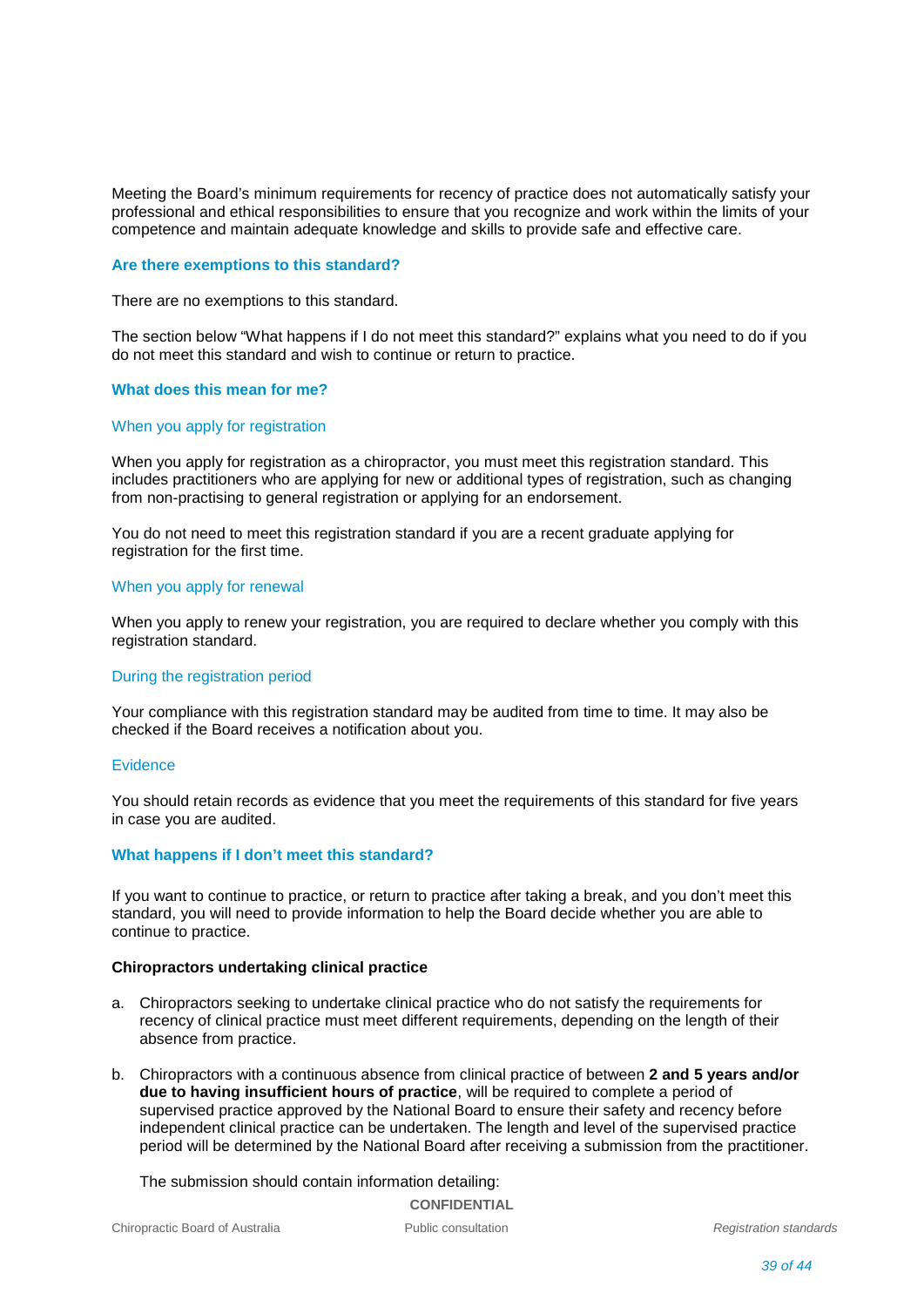- their education
- experience
- activities undertaken in the previous five years
- any continuing professional development undertaken, and
- the work role they wish to undertake.
- c. Chiropractors with a continuous absence from clinical practice of between **5 and 7 years**, will be required to successfully complete the practical Observed, Structured Clinical Examination (OSCE) undertaken by overseas trained practitioners as administered by the Council on Chiropractic Education Australasia, to ensure their safety and recency before independent clinical practice can be undertaken.
- d. Chiropractors who do not satisfy the requirements for recency of clinical practice due to a continuous absence from practice **greater than 7 years** will be required to successfully complete the written and practical Observed, Structured Clinical Examinations (OSCE) undertaken by overseas trained practitioners as administered by the Council on Chiropractic Education Australasia, to ensure their safety and recency before independent clinical practice can be undertaken.

### **Chiropractors undertaking non - clinical practice**

- a. Chiropractors who do not satisfy the requirements for recency of non clinical -practice will be required to make a submission to the National Board supporting a claim for recency. This submission should contain information detailing their:
	- education
	- experience
	- activities undertaken in the previous 5 years
	- any continuing professional development undertaken, and
	- the role they wish to undertake.

### **Other possible consequences**

The National Law establishes the possible consequences if you don't meet the recency of practice requirements in this standard, including that:

- the Board can impose conditions on your application for registration or renewal of registration or can refuse your application for registration or renewal of registration (sections 82 and 112 of the National Law), and
- registration standards, codes or guidelines may be used in disciplinary proceedings against you as evidence of what constitutes appropriate practice or conduct for chiropractors (section 41 of the National Law).

### **Authority**

This registration standard was approved by the Australian Health Workforce Ministerial Council on << date>>.

Registration standards are developed under section 38 of the National Law and are subject to wide ranging consultation.

### **Definitions**

**Practice** means any role, whether remunerated or not, in which the individual uses their skills and knowledge as a health practitioner in their profession. Practice in this context is not restricted to the provision of direct clinical care. It also includes using professional knowledge (working) in a direct non-clinical relationship with clients, working in management, administration, education, research,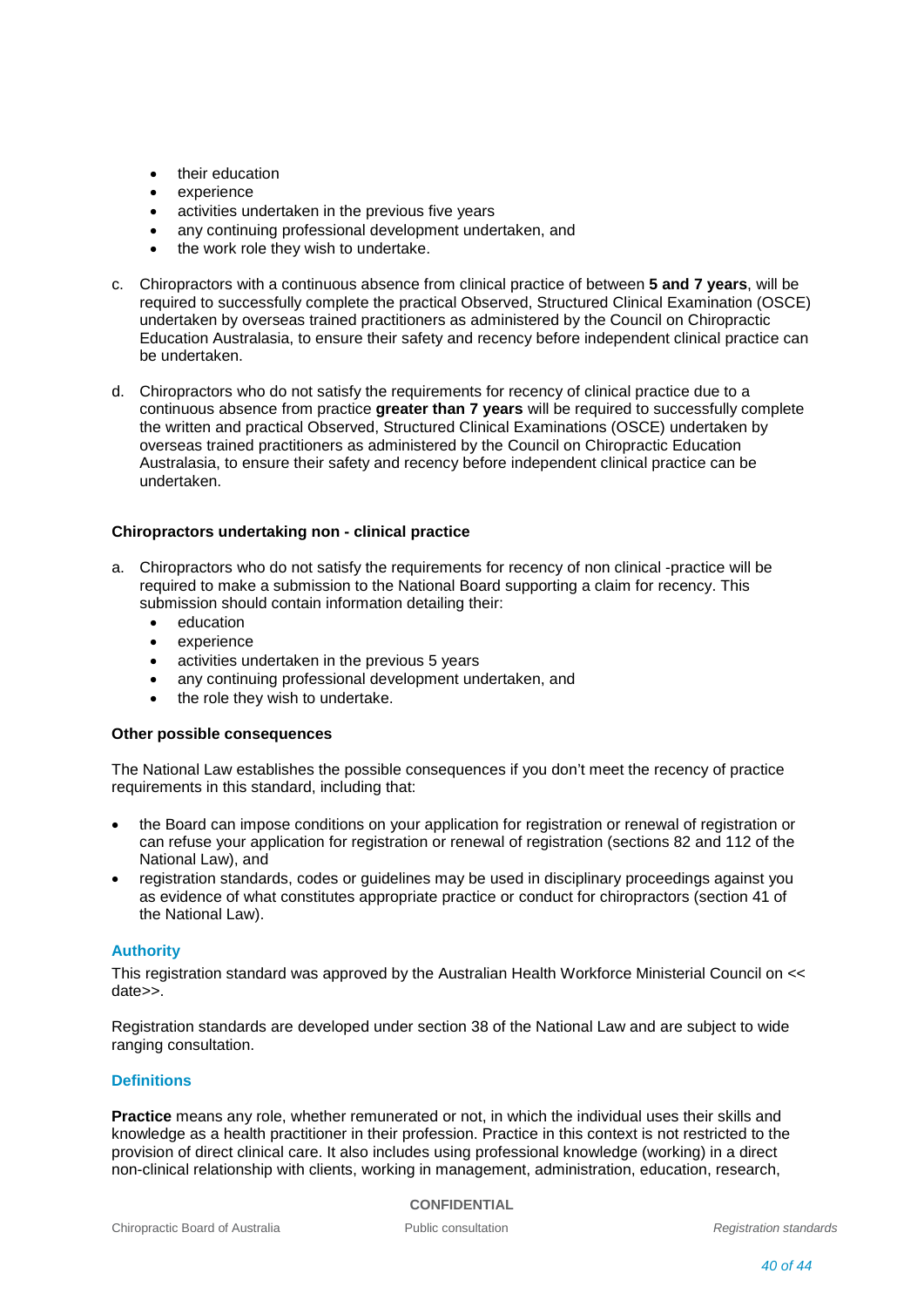advisory, regulatory or policy development roles, and any other roles that impact on the safe, effective delivery of services in the profession.

**Recency of practice** means that a health practitioner has maintained an adequate connection with, and recent practice in the profession since qualifying for, or obtaining registration.

**Recent graduate** means a person applying for registration on the basis of a qualification for registration that was awarded not more than twelve months prior to the date of their application.

**Scope of practice** means the professional role and services that an individual health practitioner is educated and competent to perform.

**Clinical practice** is when the practitioner is directly involved in providing direct clinical care to or oversight of the direct clinical care of patients using the current knowledge, skills and attitudes of a chiropractor whether remunerated or not.

**Non-clinical practice** is when a practitioner is not directly involved providing direct clinical care to or oversight of the direct clinical care of patients using the current knowledge, skills and attitudes of a chiropractor whether remunerated or not.

#### **References**

Chiropractic Board of Australia, *Guidelines – Supervision of chiropractors*

#### **Review**

This registration standard will be reviewed from time to time as required. This will generally be at least every five years.

Last reviewed: << date>>

This standard replaces the previously published registration standard that was effective from 1 July 2010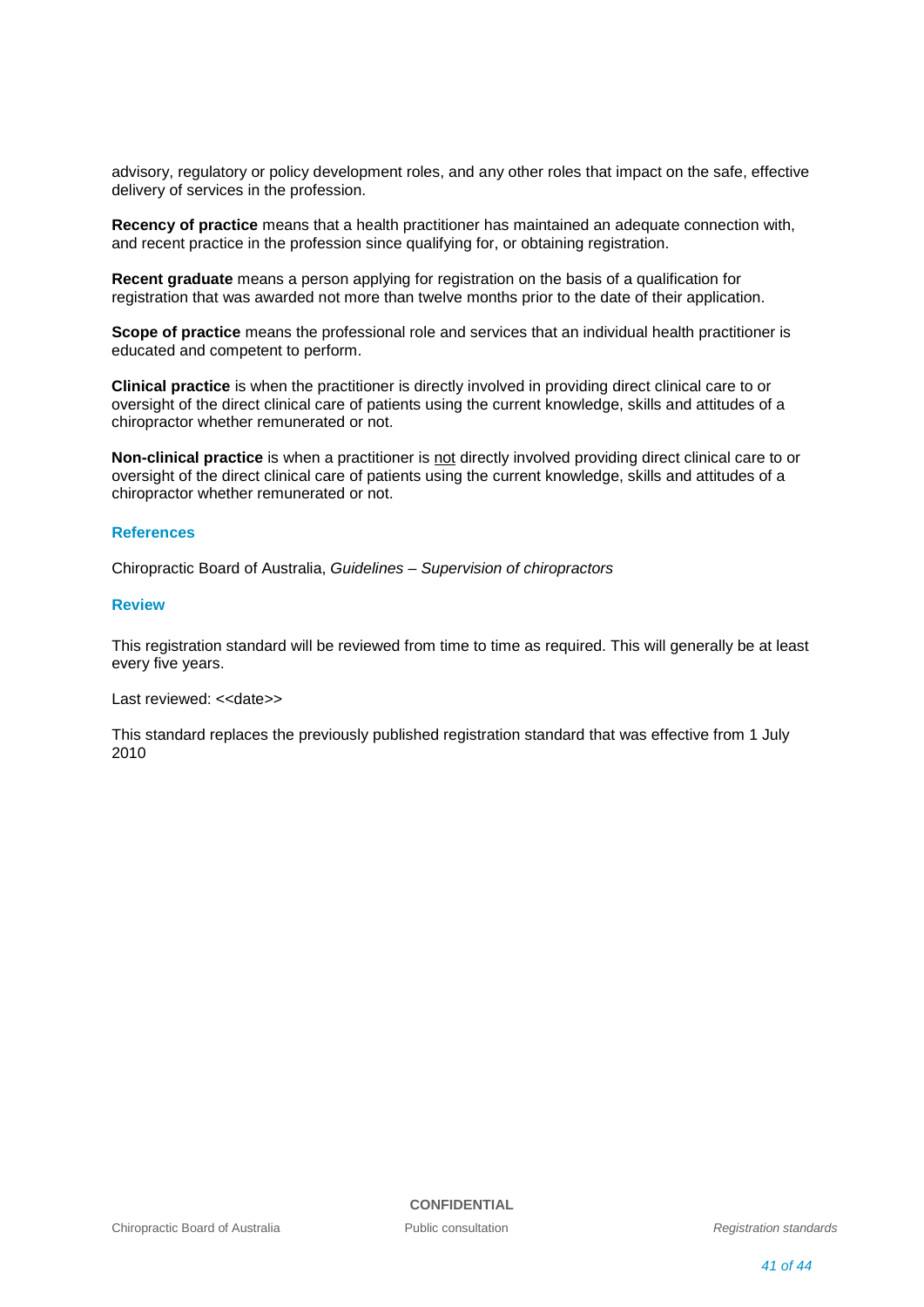## Attachment 1

## Statement of assessment

Board's statement of assessment against AHPRA's *Procedures for development of registration standards* and *COAG principles for best practice regulation*

*Registration standard: Professional indemnity insurance arrangements* 

*Registration standard: Continuing professional development* 

*Registration standard: Recency of practice* 

The Australian Health Practitioner Regulation Agency (AHPRA) has *Procedures for the Development of Registration Standards* which are available at: [www.ahpra.gov.au](http://www.ahpra.gov.au/)

These procedures have been developed by AHPRA in accordance with section 25 of the *Health Practitioner Regulation National Law* as in force in each state and territory (the National Law) which requires AHPRA to establish procedures for the purpose of ensuring that the National Registration and Accreditation Scheme operates in accordance with good regulatory practice.

Below is the National Boards' assessment of their proposal for its revised draft registration standards against the three elements outlined in the AHPRA procedures.

**1. The proposal takes into account the National Scheme's objectives and guiding principles set out in section 3 of the National Law**

### **Board assessment**

The Board considers that the revised draft registration standards meet the objectives and guiding principles of the National Law.

The revised draft *Registration standard: Professional indemnity insurance arrangements*, if approved, will provide for the protection of the public by ensuring that practitioners have appropriate professional indemnity insurance arrangements in place when they practice.

The revised draft *Registration standard: Continuing professional development*, if approved, will provide for the protection of the public by ensuring that practitioners undertake appropriate continuing professional development as an important aspect of maintaining their competence.

The revised draft *Registration standard: Recency of practice*, if approved, will provide for the protection of the public by ensuring that practitioners have appropriate recent practice.

The revised draft registration standards also support the National Scheme to operate in a transparent, accountable, efficient, effective and fair way.

### **2. The consultation requirements of the National Law are met**

### **Board assessment**

The National Law requires wide-ranging consultation on proposed registration standards. The National Law also requires the Board to consult other boards on matters of shared interest.

The Board will ensure that there is public exposure of its proposals and there is the opportunity for public comment by undertaking an eight week public consultation process. This process includes the publication of the consultation paper (and attachments) on its website.

The Board has drawn this paper to the attention of key stakeholders.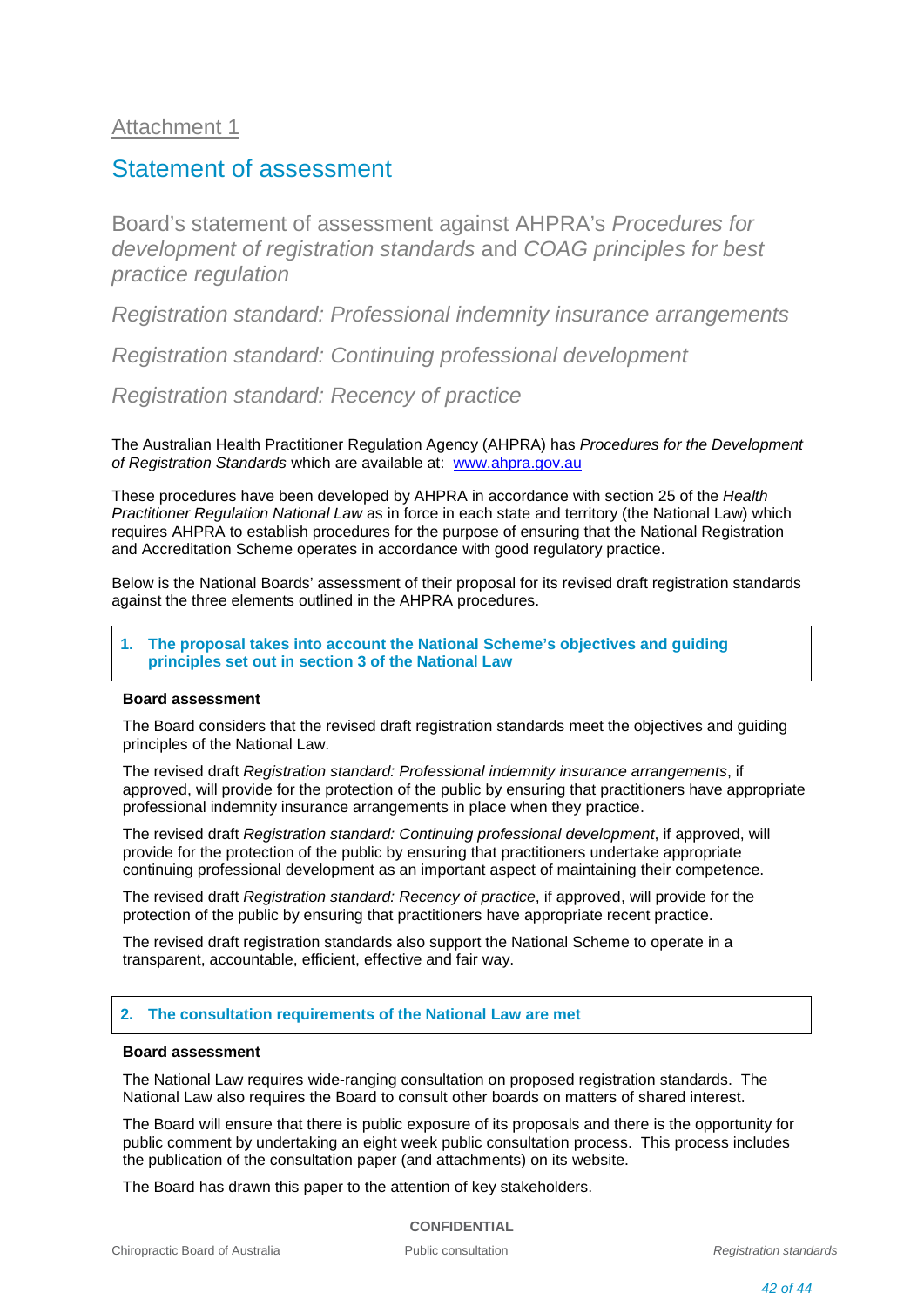The Board will take into account the feedback it receives when finalising its proposals for submission to the Ministerial Council for approval.

### **3. The proposal takes into account the COAG Principles for Best Practice Regulation**

#### **Board assessment**

In developing the revised draft registration standards for consultation, the Board has taken into account the Council of Australian Governments (COAG) *Principles for Best Practice Regulation*.

As an overall statement, the Board has taken care not to propose unnecessary regulatory burdens that would create unjustified costs for the profession or the community.

The Board makes the following assessment specific to each of the COAG principles expressed in the AHPRA procedures.

### **COAG Principles**

### **A. Whether the proposal is the best option for achieving the proposal's stated purpose and protection of the public**

### **Board assessment**

The Board considers that its proposals are the best options for achieving the stated purposes. Only relatively minor changes to the existing standards are proposed. The existing standards have been in operation for over 3 years without major issues, and the impact of the proposed standards is similar to the existing registration standards.

The Board considers that the revised draft standards would have a low impact on the professions. These low impacts are significantly outweighed by the benefits of protecting the public and providing clearer, simpler requirements, in the public interest.

National Boards in reviewing their registration standards commissioned a review of the literature on the effectiveness of CPD and on recency of practice requirements. The Board has taken this information and its regulatory experience into account in its review of the relevant registration standards.

### B. **Whether the proposal results in an unnecessary restriction of competition among health practitioners**

#### **Board assessment**

The Board considered whether its proposals could result in an unnecessary restriction of competition among health practitioners. The proposals are not expected to impact on the current levels of competition among health practitioners.

### C. **Whether the proposal results in an unnecessary restriction of consumer choice**

### **Board assessment**

The Board considers that the revised draft *Registration standard: Professional indemnity arrangements* will support consumer choice, by establishing clear requirements for professional indemnity insurance arrangements that practitioners must meet when they practise, in accordance with the National Law.

**CONFIDENTIAL** The Board considers that the revised draft *Registration standard: Continuing professional development* will support consumer choice, by establishing clear requirements for continuing